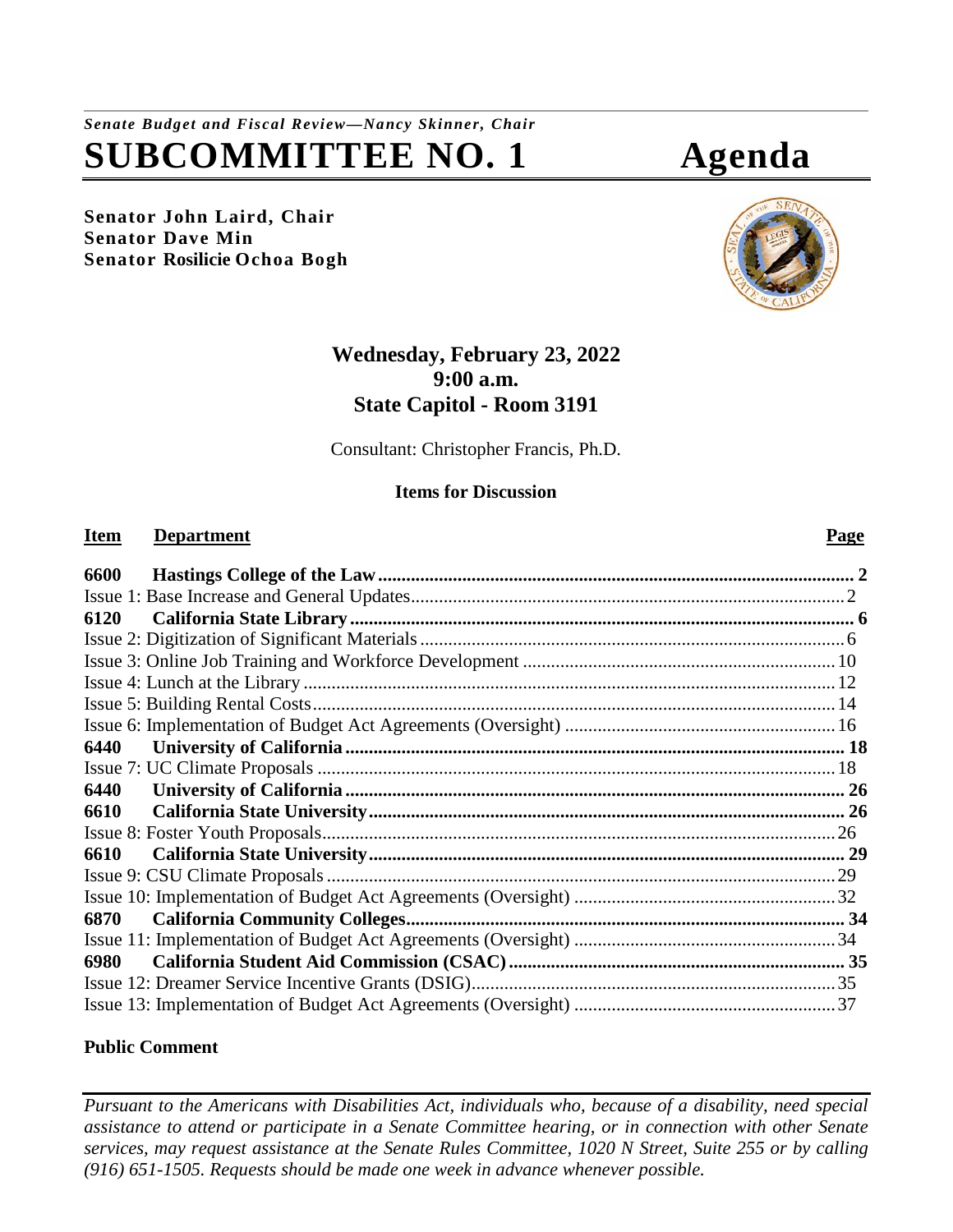## <span id="page-1-0"></span>**6600 HASTINGS COLLEGE OF THE LAW**

#### <span id="page-1-1"></span>**Issue 1: Base Increase and General Updates**

#### **Panel**

- Jack Zwald, Department of Finance
- Jason Constantouros, Legislative Analyst's Office
- David Faigman, Chancellor and Dean, Hastings College of Law
- David Seward, Chief Financial Officer

## **Background**

California has five public law schools. The University of California (UC) operates four of these schools at its Berkeley, Los Angeles, Davis, and Irvine campuses. The fifth school, University of California, Hastings College of the Law (Hastings), is affiliated with UC but operates independently in many respects, having its own governing board (known as the Board of Directors). Hastings was founded in 1878 by Serranus Clinton Hastings, the first Chief Justice of the State of California. Hastings is the oldest law school and one of the largest public law schools in the United States. Hastings' board has similar responsibilities as the UC Board of Regents, including establishing policy, ratifying collective bargaining agreements, adopting budgets, and setting student tuition and fee levels. Hastings' affiliation with UC offers it certain benefits. For example, Hastings uses UC's payroll processing and investment management services. Additionally, Hastings' employees participate in UC's employee health and pension programs.

The mission of the Hastings is to train students for the legal profession with a comprehensive understanding and appreciation of the law. Hastings is the oldest law school in California and one of the largest public law schools in the United States. The business of the college is managed by an 11-member Board of Directors. Hastings is approved by the American Bar Association and accredited by the Accrediting Commission for Senior Colleges and Universities of the Western Association of Schools and Colleges. Hastings is a member of the Association of American Law Schools. The Juris Doctor degree is granted by the Regents of the University of California and is signed by the President of the University of California and the Chancellor and Dean of Hastings College of the Law.

|                |                                                 | <b>Positions</b> |         |          |              | <b>Expenditures</b> |          |
|----------------|-------------------------------------------------|------------------|---------|----------|--------------|---------------------|----------|
|                |                                                 | 2020-21          | 2021-22 | 2022-23  | $2020 - 21*$ | $2021 - 22*$        | 2022-23* |
| 5530           | Support                                         | 237.3            | 271.1   | 278.5    | \$85,359     | \$102,728           | \$94,928 |
| Programs)      | <b>TOTALS, POSITIONS AND EXPENDITURES (AII)</b> | 237.3            | 271.1   | 278.5    | \$85,359     | \$102,728           | \$94,928 |
| <b>FUNDING</b> |                                                 |                  |         | 2020-21* | 2021-22*     |                     | 2022-23* |
| 0001           | <b>General Fund</b>                             |                  |         | \$17,764 |              | \$30,875            | \$21,878 |
| 0814           | California State Lottery Education Fund         |                  |         | 161      |              | 171                 | 170      |
| 0993           | University Funds--Unclassified                  |                  |         | 67.434   |              | 71.682              | 72.880   |
|                | <b>TOTALS, EXPENDITURES, ALL FUNDS</b>          |                  |         | \$85.359 |              | \$102,728           | \$94,928 |

#### **3-YEAR EXPENDITURES AND POSITIONS**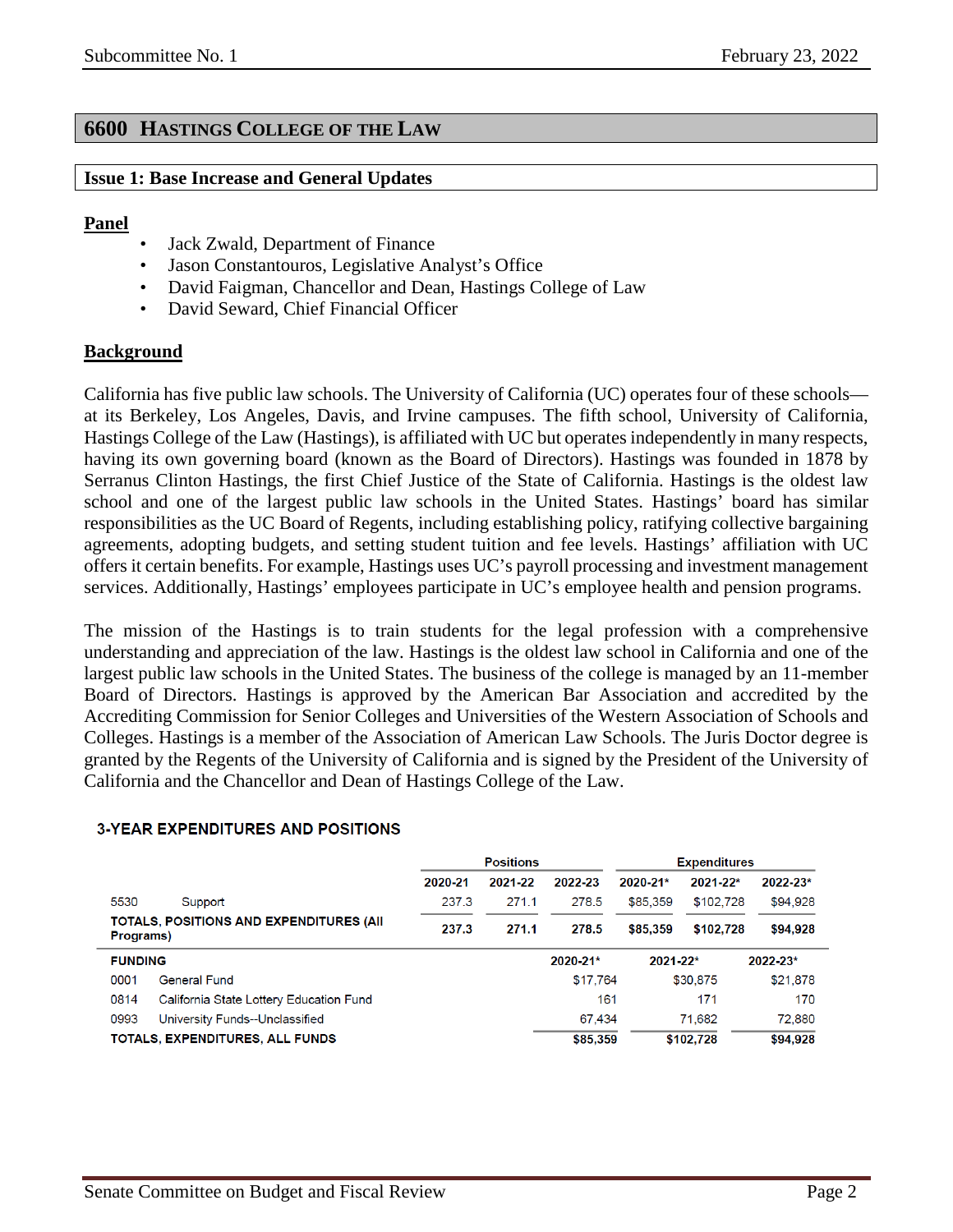*Hastings' Total Spending Is \$103 Million in 2021-22.* Hastings receives its core funding primarily from student tuition revenue (about three-quarters of ongoing core funding) and state General Fund (about onequarter of ongoing core funding). Hastings spends core funds on its core operations, including faculty and staff compensation and operating expenses and equipment (OE&E), as well as merit-based student financial aid. Hastings currently spends around 30 percent of the tuition revenue it generates from each JD cohort on financial aid. Beyond its core operations, Hastings operates self-supporting housing and parking programs. Hastings also receives some noncore funding from private donations as well as external grant and contracts. Of Hastings' total spending in 2021-22, 76 percent was for core operations and student financial aid and 24 percent was for noncore programs.

*State in Recent Years Has Provided General Fund Augmentations to Help Cover Core Cost Increases*. Each year, Hastings faces pressure to cover cost increases associated with employee compensation, operating expenses, student financial aid, and enrollment growth, among other factors. In recent years, the primary way Hastings and the state have covered these increases is through General Fund base augmentations. (Hastings also receives adjustments to its lease-revenue bond debt service and, in certain years, one-time funds for specific initiatives.) As Figure 1 shows, the size of Hastings' base adjustments has varied over the past several years.

| Figure 1<br>State Has Provided Hastings With Base Augmentations Most Years<br>(Dollars in Millions) |         |         |         |         |         |         |         |         |         |
|-----------------------------------------------------------------------------------------------------|---------|---------|---------|---------|---------|---------|---------|---------|---------|
|                                                                                                     | 2013-14 | 2014-15 | 2015-16 | 2016-17 | 2017-18 | 2018-19 | 2019-20 | 2020-21 | 2021-22 |
| General Fund base<br>adjustment                                                                     | \$0.4   | \$1.3   | \$1.0   | \$1.0   | \$1.1   | \$1.1   | \$1.4   | $-50.5$ | \$2.1   |
| Percent change in General<br>Fund support                                                           | 5.0%    | 15.2%   | 10.6%   | 9.5%    | 9.2%    | 8.5%    | 10.3%   | $-3.6%$ | 14.3%   |
| Percent change in ongoing<br>core funding                                                           | 0.7%    | 2.3%    | 1.9%    | 1.9%    | 1.9%    | 1.9%    | 2.5%    | $-0.9%$ | 3.5%    |

*Student Enrollment and Tuition Revenue Recently Have Grown.* In theory, Hastings also could cover cost increases by raising additional student tuition revenue. It could raise additional tuition revenue by increasing its student tuition charges and/or enrolling more students. Most years over the past decade, Hastings' tuition revenue, however, has either declined or grown only slightly. This is because Hastings did not increase JD student tuition charges over this period, and its enrollment level remained roughly flat through 2019-20 (hovering between 900 and 1,000 students each year). In the last two years (2020-21 and 2021-22), Hastings' tuition revenue has grown due to enrollment growth. In 2021-22, Hastings anticipated enrolling around 1,100 students. According to Hastings, the increases in enrollment are attributable to growing enrollment demand in its JD program.

*Name Change.* In November 2021, the University of California Hastings College of the Law Board of Directors voted to authorize UC Hastings leadership to work with state legislators and other stakeholders to change the College's name. UC Hastings was founded in 1878 by Serranus Hastings, who perpetrated genocidal acts against Native Californians in the 1850s in the Round and Eden valleys. In January 2022, Hastings' Board of Directors approved an initiative to change the school's name. As the school's current name is codified in state law, an official name change would require legislation. According to Hastings' staff, the school likely will incur certain one-time costs from changing its name, such as updating building signs. To date, Hastings' has not submitted to the Legislature the estimated costs of the name change, nor has it recognized any associated costs in its initial spending plan.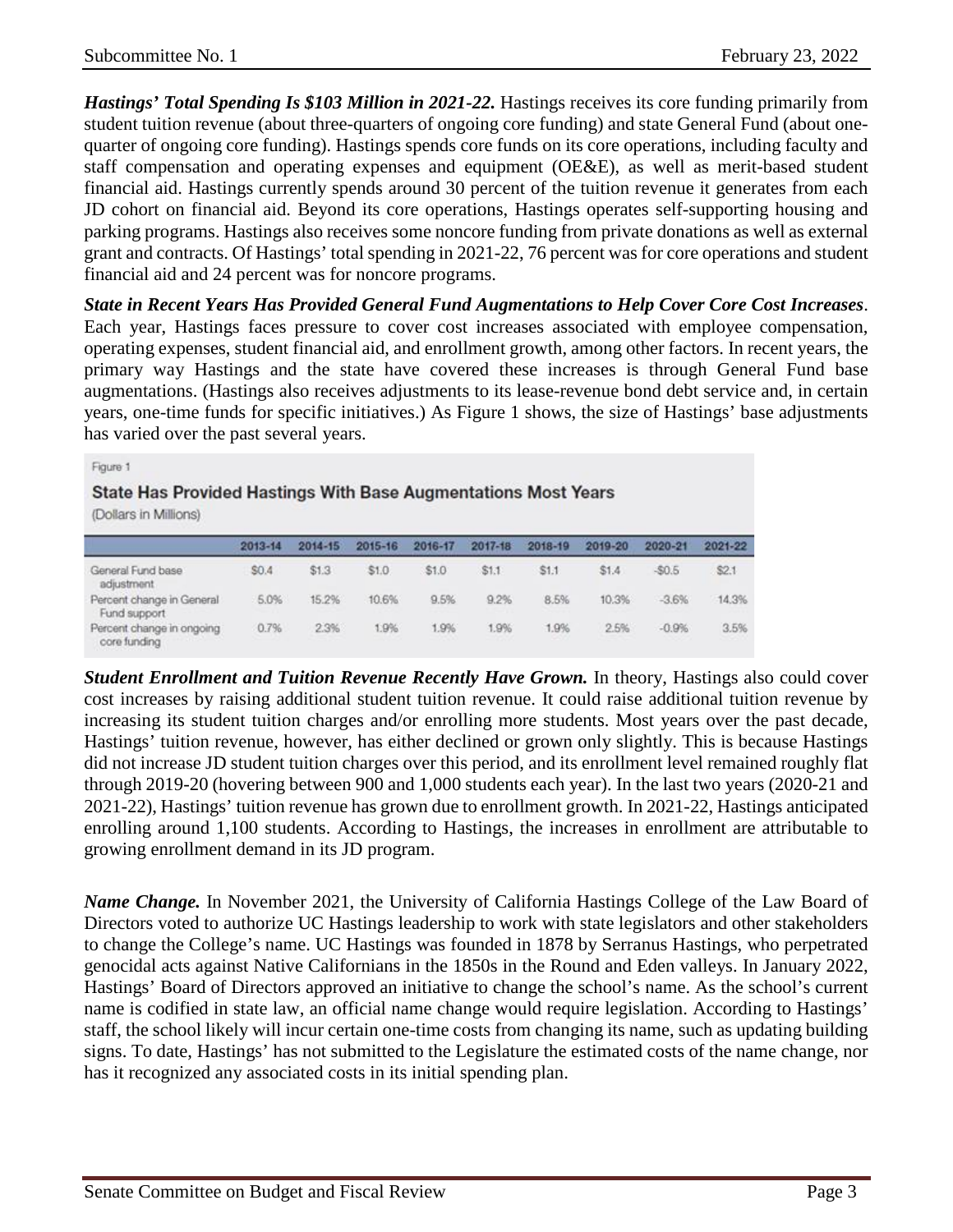*Student Housing Update as of January 2022.* SB 169 (Committee on Budget and Fiscal Review), Chapter 262, Statutes of 2021 creates two new programs to support affordable student housing at the UC, CSU and Community Colleges, and campus expansion projects at UC and CSU. SB 169 appropriates \$500 million one-time General Fund in 2021-22 for student housing projects, includes legislative intent to provide \$750 million in 2022-23 and \$750 million in 2023-24 for this purpose. The Department of Finance (DOF) received 114 applications totaling approximately \$3.2 billion from CCCs, CSU, and UC in the initial application filing round. By March 1, DOF will provide the Joint Legislative Budget Committee a list of projects proposed to be funded with the 2021-22 appropriation. The funds available in 2021-22 will be appropriated for specific projects and planning grants to be identified in subsequent legislation. Hastings submitted one application totaling \$218 million.

## **Governor's Budget Proposal**

The Governor's budget proposes an increase of \$2 million ongoing General Fund to support operating costs. Consistent with previous years, the Governor's budget does not set an enrollment target for Hastings or designate funding for enrollment growth.

*Hastings Is Planning to Increase Student Tuition Charges.* In addition to the proposed base General Fund augmentation, the Hastings Board of Directors has approved a three percent increase in resident JD tuition charges and a 7 percent increase in nonresident JD supplemental tuition charges for 2022-23. These increases would reflect the first JD tuition increases at Hastings since 2012-13.

*Hastings Anticipates Enrolling More Students in 2022-23.* As Figure 2 shows, Hastings anticipates its enrollment will continue to grow in 2022-23 (by 4.4 percent). Growth in its JD program would be driven entirely by increases in continuing student enrollment. Hastings currently plans to enroll a slightly smaller first-year cohort in fall 2022 (around 390 students) compared to its fall 2021 cohort (around 400 students). Hastings' growth in its master's programs primarily is due to the school implementing the first year of its new Health Policy and Law program.

#### Figure 2

## Hastings' Enrollment Is Expected to Continue Rising in 2022-23

Full-Time Equivalent Students

|                                                  | 2020-21 | 2021-22          | 2022-23  | Change Over 2021-22 |         |  |
|--------------------------------------------------|---------|------------------|----------|---------------------|---------|--|
|                                                  | Actual  | <b>Estimated</b> | Proposed | Amount              | Percent |  |
| Juris Doctor (JD) Program                        |         |                  |          |                     |         |  |
| Resident                                         | 813     | 969              | 1,004    | 35                  | 3.6%    |  |
| Nonresident                                      | 108     | 100              | 99       | <b>THE</b>          |         |  |
| Subtotals                                        | (921)   | $(1.069)^{3}$    | (1, 103) | (34)                | (3.2%)  |  |
| Master's Programs <sup>b</sup>                   |         |                  |          |                     |         |  |
| Master of Laws (LLM)                             | 21      | 23               | 24       | ч.                  | 5.2%    |  |
| Master of Studies in Law (MSL)                   | 3       | 9                | 10       | $-6$                | 4.3     |  |
| Master of Science in Health Policy and Law (HPL) |         |                  | 13       | 13                  |         |  |
| Subtotals                                        | (23)    | (32)             | (46)     | (14)                | (43.7%) |  |
| Totals                                           | 944     | 1,101            | 1,149    | 48                  | 4.4%    |  |

Notable enrollment growth is driven by Hastings enrolling relatively larger first-year cohorts in fall 2020 and fall 2021. According to Hastings, this growth reflects rising law school enrollment demand nationally.

<sup>b</sup> Programs do not have residency classifications.

<sup>c</sup> Reflects increase of less than half a full-time equivalent student.

*Hastings' Base Operational Spending Increases Would Primarily Support Workload.* **As the figure** below shows, Hastings's largest planned expense would be for student financial aid to accommodate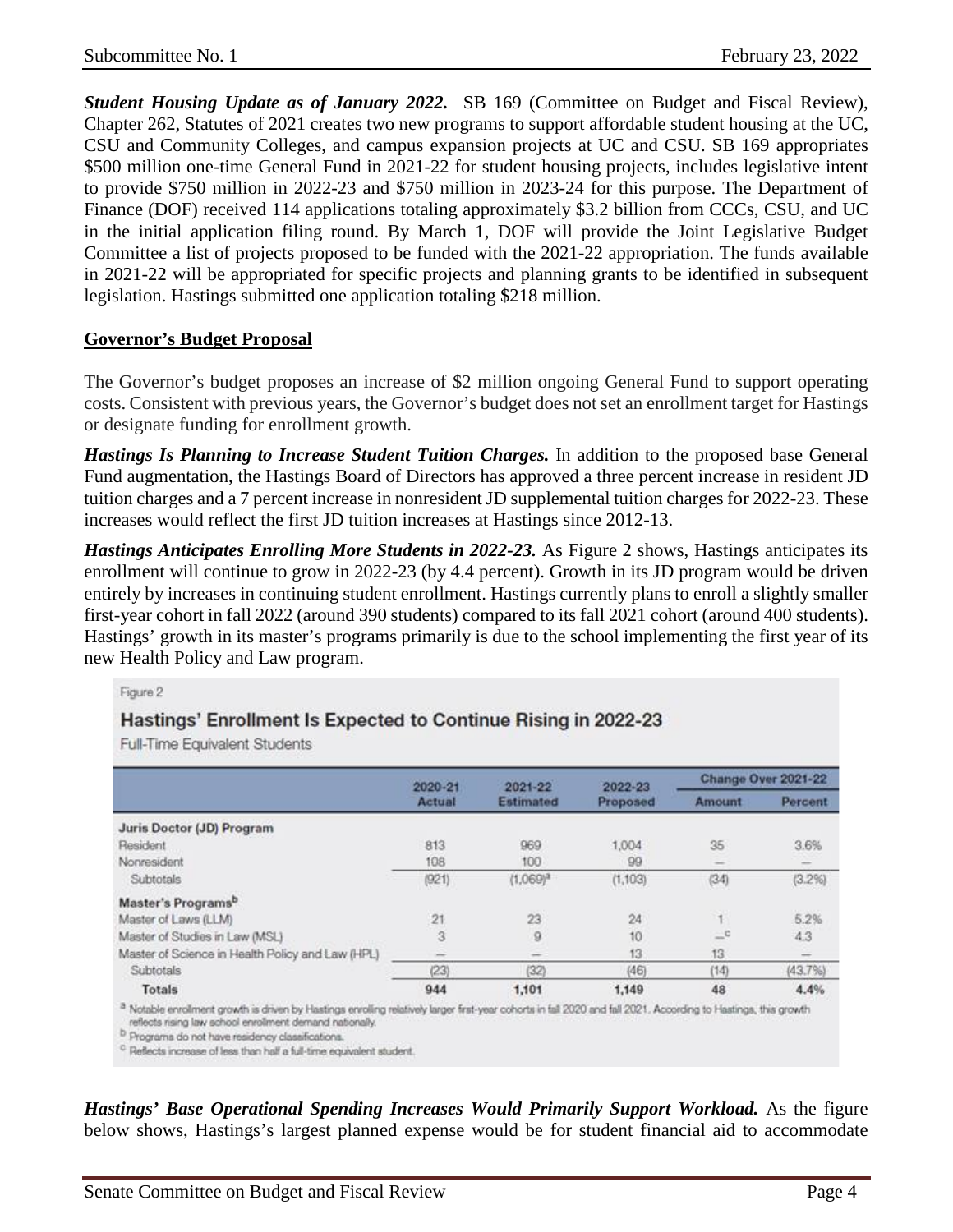enrollment growth in 2022-23. Hastings also plans to replace retiring faculty and hire additional positions, adding on net one full-time equivalent tenure-track faculty member and one full-time equivalent nontenure track faculty member. Beyond these two items, Hastings intends to cover a 3 percent increase to its employee salary pool and employee benefit cost increases, as well as OE&E cost increases. Hastings also expects to incur new costs from launching its Health Policy and Law program.

# **Hastings' Spending Plan Supports Several Increases**

Core Spending Increases in 2022-23 (In Thousands)

| <b>Spending Component</b>         | Amount  |
|-----------------------------------|---------|
| Student financial aid             | \$1,469 |
| Faculty hiring (2 positions)      | 1,095   |
| Salary pool increase (3 percent)  | 797     |
| Funds for budget reserves         | 536     |
| New master's program.             | 243     |
| Operating expenses and equipment. | 241     |
| Benefit cost increases            | 91      |
| Total                             |         |

#### **Suggested Questions**

- Please describe the College of the Law's student housing plans in relation to the Student Housing Grants. How many projects will be submitted in the future?
- DOF: Does the College of the Law's application potentially count against the UC's allotted funding in the grant program?
- Please provide the subcommittee with a status update on the name change and the costs associated with the name change.
- What factors did the College of Law consider when adopting the proposed three percent resident tuition increases and the seven percent nonresident supplemental tuition increases for 2022-23?

## **Staff Recommendation.** Hold Open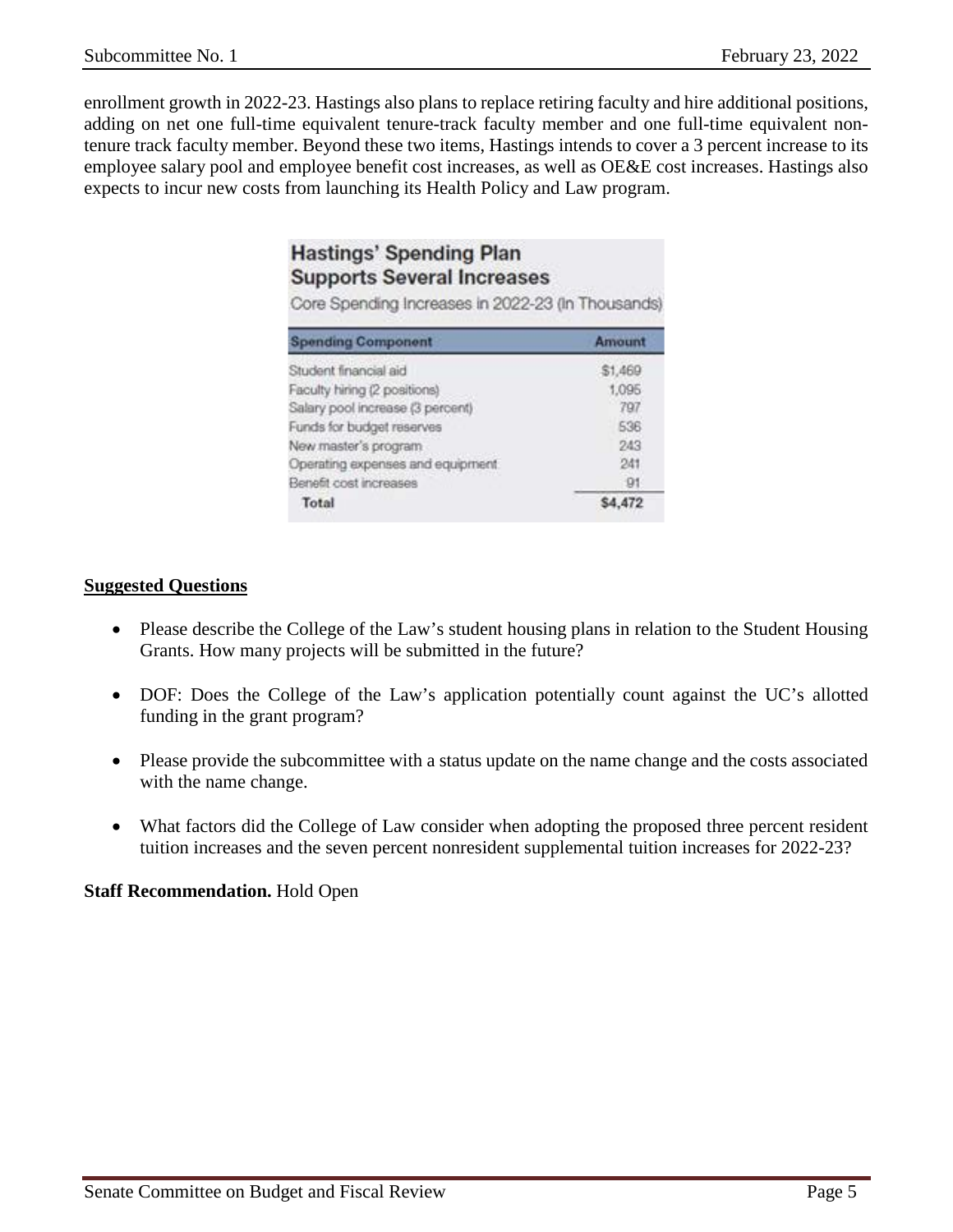## <span id="page-5-0"></span>**6120 CALIFORNIA STATE LIBRARY**

The California State Library, established in 1850, collects, preserves, generates, and disseminates information. The Library administers programs funded by state and federal funds to support local public libraries and statewide library programs. The State Librarian is appointed by the Governor.

The California Library Services Board (the state board) consists of 13 members; 9 members are appointed by the Governor, 2 members are appointed by the Senate Rules Committee, and 2 members are appointed by the Speaker of the Assembly. Members serve four-year terms. The state board determines policy for and authorizes allocation of funds for the California Library Services Act. The state board also functions as the State Advisory Council on Libraries for the federal Library Services and Technology Act. The State Librarian serves as chief executive officer of the state board.

The current State Librarian is Greg Lucas. Greg Lucas was appointed California's 25th State Librarian by Governor Jerry Brown on March 25, 2014. Prior to his appointment, Greg was the Capitol Bureau Chief for the San Francisco Chronicle where he covered politics and policy at the State Capitol for nearly 20 years.

#### **3-YEAR EXPENDITURES AND POSITIONS**

|           |                                                 | <b>Positions</b> |         |         | <b>Expenditures</b> |              |              |
|-----------|-------------------------------------------------|------------------|---------|---------|---------------------|--------------|--------------|
|           |                                                 | 2020-21          | 2021-22 | 2022-23 | 2020-21*            | $2021 - 22*$ | $2022 - 23*$ |
| 5310      | <b>State Library Services</b>                   | 103.8            | 128.6   | 133.6   | \$21.099            | \$30,263     | \$42,557     |
| 5312      | <b>Library Development Services</b>             | 18.5             | 28.0    | 30.0    | 30.182              | 638.077      | 47.837       |
| 5314      | Information Technology Services                 | 11.2             | 10.8    | 12.8    | 2.471               | 3.497        | 3.672        |
| Programs) | <b>TOTALS, POSITIONS AND EXPENDITURES (AII)</b> | 133.5            | 167.4   | 176.4   | \$53.752            | \$671.837    | \$94,066     |

#### <span id="page-5-1"></span>**Issue 2: Digitization of Significant Materials**

#### **Panel**

- Jennifer Louie, Department of Finance
- Jason Constantouros, Legislative Analyst's Office
- Greg Lucas, California State Librarian

#### **Background**

*State Library Has Undertaken Several Initiatives to Digitize State Historical Assets.* As part of its core mission of curating historical items in California, the State Library is undertaking efforts to digitize its collections. The purpose of digitization is to create a digital copy in addition to the physical copy, thereby improving online accessibility and further preserving the original materials. The State Library indicates that it has several digitization efforts underway. Those ongoing efforts include:

1. **California Revealed** – California Revealed digitizes and preserves photographs, written materials, and audiovisual recordings from more than 300 cultural heritage institutions across the state. The resulting collection of over 84,000 online-accessible items encompass everything from home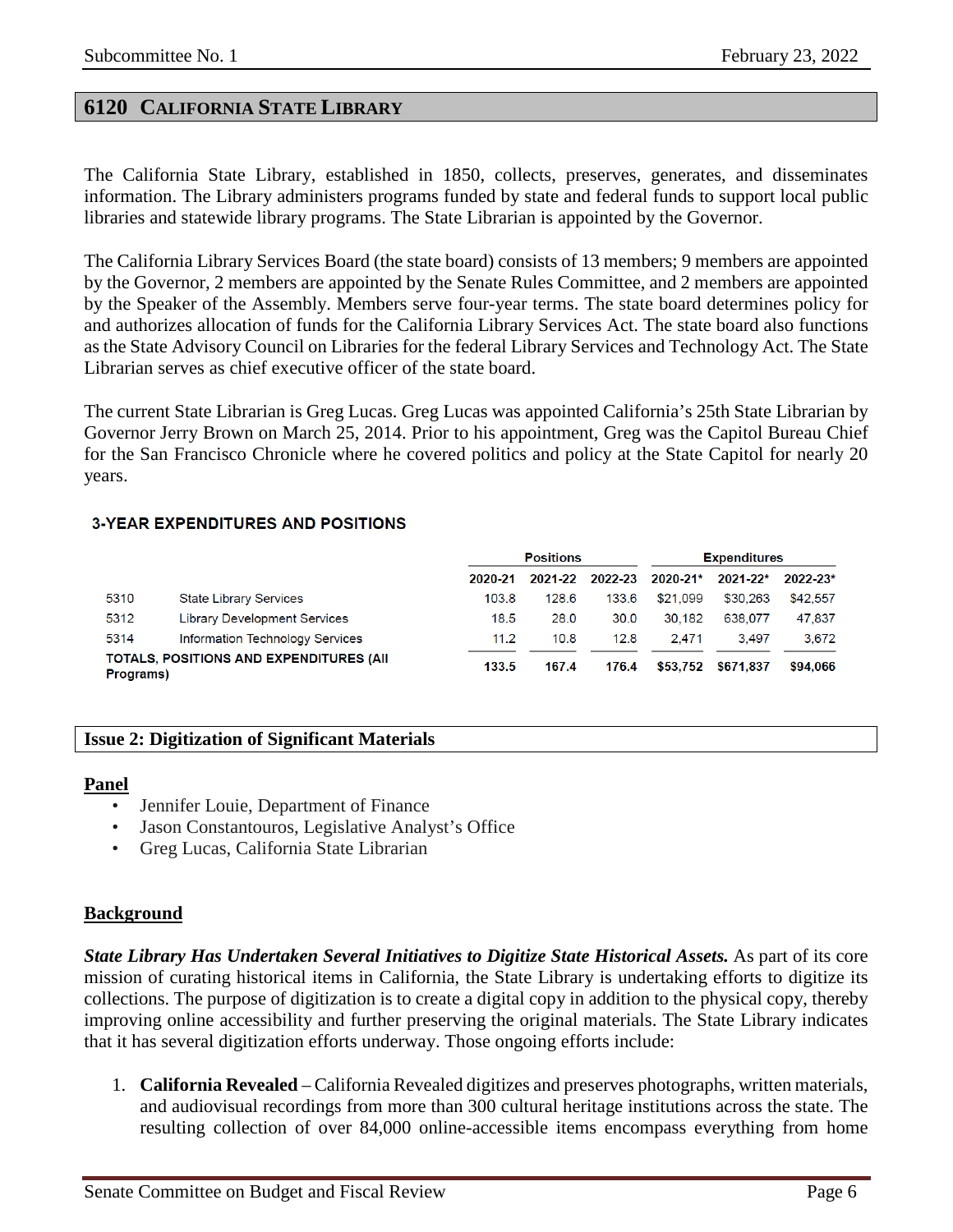movies to government training films, diaries to dance performances, land assessment maps to high school yearbooks. Its \$1.4 million operating budget comes from one-time federal funds.

- 2. **Digital Concierge**  A service dedicated to preserving and sharing the collections hidden throughout California state government. This program operates in collaboration with other state agencies to identify, protect and showcase the most culturally significant, sought-after or at-risk parts of their collections and records including photographs, videos, recordings, reports, manuscripts, maps and other materials of cultural significance.
- 3. **CA.GOV Archive** -- This seven terabyte and growing repository contains the digital content of all California state government agencies, commissions and departments as well as the Legislature and constitutional officers. The material is refreshed quarterly by "crawling" state websites to develop a comprehensive series of digital snapshots. Special "crawls" were conducted in 2020 on multiple state websites for COVID-19 related materials.
- 4. **California Newspaper Project**  This long-running project, among other things, is working to create digital copies of at least one newspaper for every county in the state. Its current output is in the hundreds of thousands of pages of newspapers per year but what makes it unique among such efforts is the increased searchability its software provides.
- 5. **Voices of the Golden State**  An online repository containing oral histories created by universities, community groups, museums, libraries and others to improve access to the normally scattered collections of such histories and help preserve those created by entities without the resources to provide digital storage.

*State Library Recently Developed Digital Preservation Strategy.* In April 2021, the State Library released a document describing the core principles guiding its digital preservation activities. The document directs each of the State Library's bureaus and sections (such as the California History Section or the Witkin State Law Library) to identify their top assets for digital preservation each year. Library resources are to be prioritized for digitization based on several factors, such as their rarity, cultural relevance, and physical condition.

#### **Governor's Budget Proposal**

The Governor's budget includes a total of \$14 million General Fund support and nine additional permanent State Library positions for enhanced digitization activities. The Department of Finance (DOF) indicates that \$11 million of the one-time funding would be available over five years (through 2026-27) and the remaining \$1.7 million in one-time funding supporting cataloging activities and equipment purchases would be available through the budget year. (DOF indicates it will add this expenditure period to provisional budget language at May Revision.)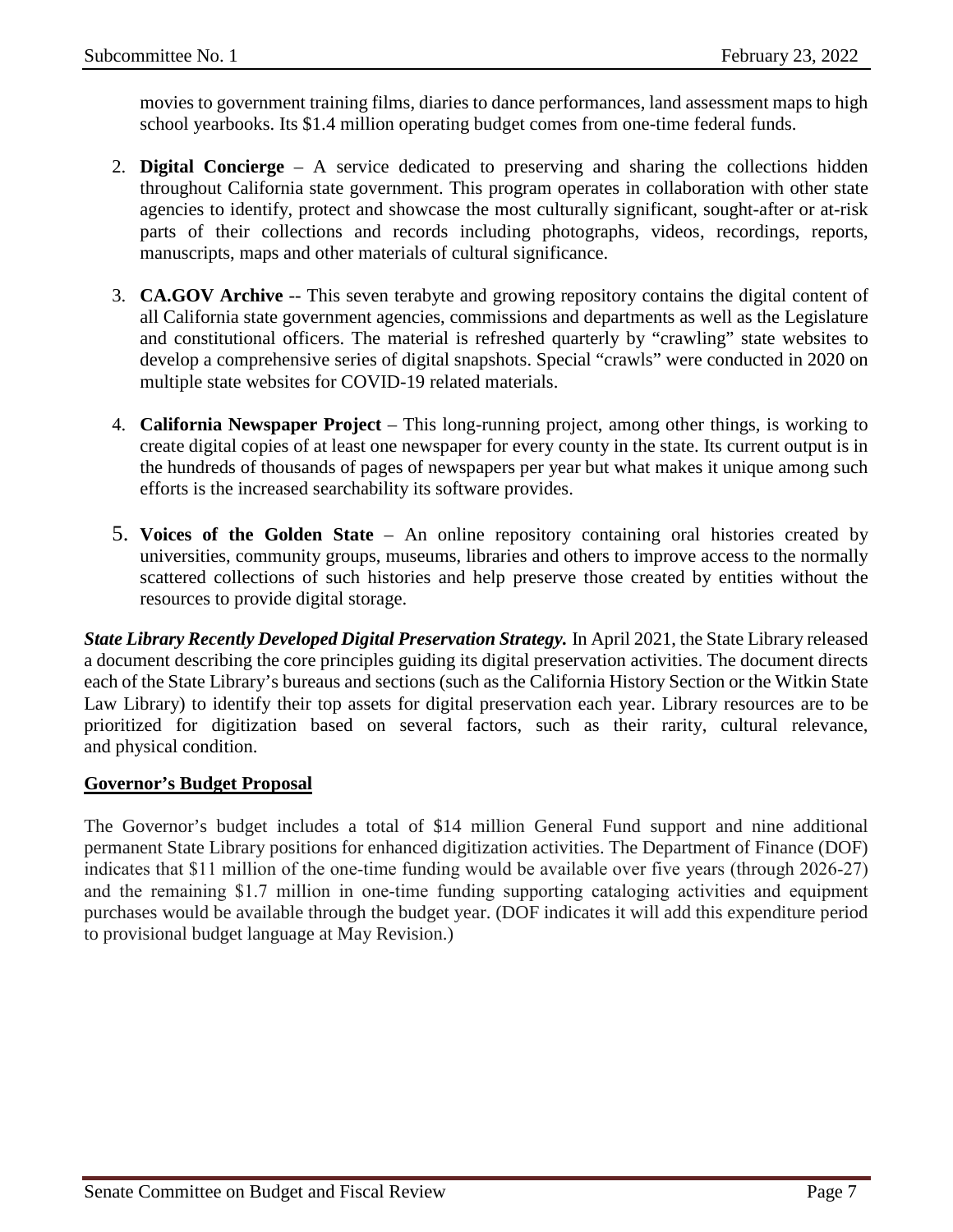#### **State Library Digitization Proposal Has Many Components**

*(In Thousands)*

|                                                                           | <b>Ongoing</b> | One<br><b>Time</b> | <b>Totals</b> |
|---------------------------------------------------------------------------|----------------|--------------------|---------------|
| <b>Digitize California Historical Assets</b>                              |                |                    |               |
| Digitize video media over five years                                      |                | \$5,000            | \$5,000       |
| Procure new software and equipment                                        |                | 432                | 432           |
| Scan future acquisitions (two positions)                                  | \$200          |                    | 200           |
| Contract with vendor to digitize fragile assets                           | 125            |                    | 125           |
| <b>Subtotals</b>                                                          | $(\$325)$      | $(\$5,432)$        | $(\$5,757)$   |
| <b>Digitize Government Publications</b>                                   |                |                    |               |
| Contract with vendor to digitize 20 percent of catalog over five<br>years |                | \$3,500            | \$3,500       |
| Contract with vendor to catalog pre-2007 documents                        |                | 1,100              | 1,100         |
| Expand CA.GOV archive (four positions)                                    | \$370          |                    | 370           |
| Ongoing catalog maintenance                                               | 110            |                    | 110           |
| <b>Subtotals</b>                                                          | $(\$480)$      | $(\$4,600)$        | $(\$5,080)$   |
| <b>Digital Concierge Services for State Agency Assets</b>                 |                |                    |               |
| Undertake additional state agency projects over five years                |                | \$2,500            | \$2,500       |
| Develop list of state agency photographic assets (one position)           | \$131          |                    | 131           |
| <b>Subtotals</b>                                                          | (\$131)        | $(\$2,500)$        | $(\$2,631)$   |
| <b>Expand Information Technology Capacity</b>                             |                |                    |               |
| Procurement and cloud services management (two positions)                 | \$312          |                    | \$312         |
| Purchase additional servers and cloud capacity                            | 90             | \$160              | 250           |
| <b>Subtotals</b>                                                          | $(\$402)$      | $(\$160)$          | $(\$562)$     |
| <b>Totals</b>                                                             | \$1,338        | \$12,692           | \$14,030      |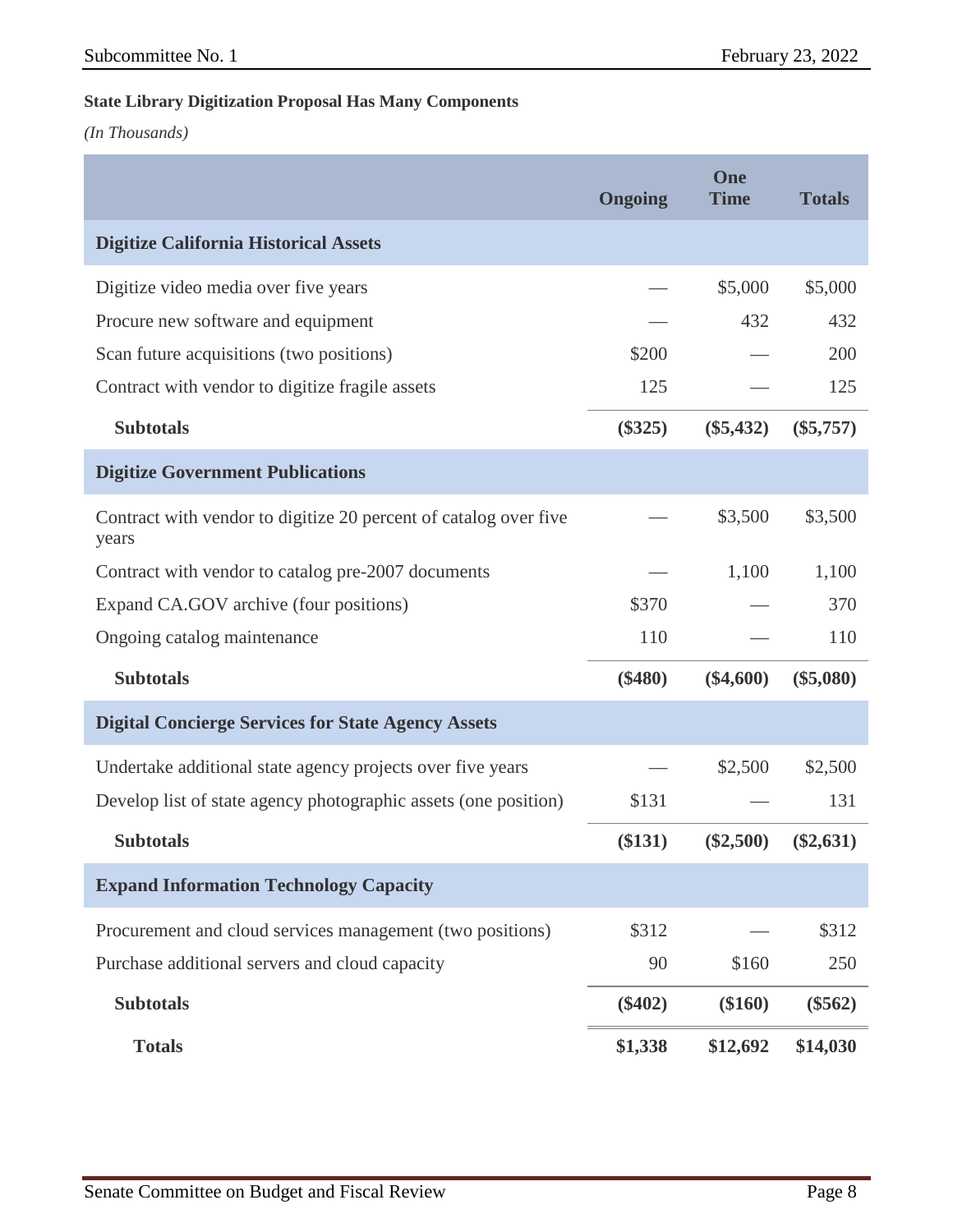*Proposal Spans Four Key Areas.* The largest area focuses on digitizing various state historical assets, such as analog videos from the California Channel and fragile historical resources. The next largest area would focus on digitizing resources in the State Library's Government Publications Section, with the goal of digitizing 20 percent of the section's state agency publications, barcoding older resources for future digitization efforts, and providing dedicated staff to oversee the CA.GOV digital archive. The proposal also would augment the existing Digital Concierge Services team, accelerating the team's time line to complete active projects and expanding the number of new projects it can undertake. Finally, the proposal would expand the State Library's existing information technology staffing and storage capacity in support of all of these efforts.

## **Legislative Analyst's Office Assessment and Recommendations**

*Proposal Supports Reasonable Objective.* Preserving historical assets is a core function of the State Library. Digitizing assets furthers this mission by creating an additional copy of an asset were it ever to be damaged or destroyed and by making the asset more readily available to the public.

*Multifaceted Proposal Comes With Risks and Challenges.* The proposal has many components spanning several units of the State Library. With so many proposed activities, the State Library faces the risk of not being able to implement them all fully within the time period allotted. Moreover, some parts of the proposal could meet with unexpected challenges. For example, the Concierge Services team could encounter much stronger or weaker interest from state agencies than assumed in the proposal. Typically, reporting language helps the Legislature hold the administration and the State Library accountable for accomplishing identified objectives and milestones. Reporting also would help the Legislature make funding decisions for future digitization initiatives at the State Library. The Administration, however, has no reporting requirements associated with its digitization proposal, thus limiting accountability and weakening the ability of the Legislature to conduct oversight of the digitization efforts.

*LAO Recommendation: If More Digitization Is a High Priority, Adopt Reporting Requirement.* If the Legislature would like to support more digitization at the State Library, the LAO recommends it require the State Library to report on its digitization activities as a condition of receiving an associated augmentation. Specifically, the LAO recommends that the State Library be required to submit a first report by November 1, 2023 (around halfway through the initiative) and a second report by November 1, 2026 (toward the end of the initiative). The recommended reports would include the amount spent, specific activities undertaken, and the number of resources digitized each year. The LAO recommends the reports to also include an assessment as to the remaining number of State Library items to be digitized and the associated cost.

## **Staff Recommendation.** Hold Open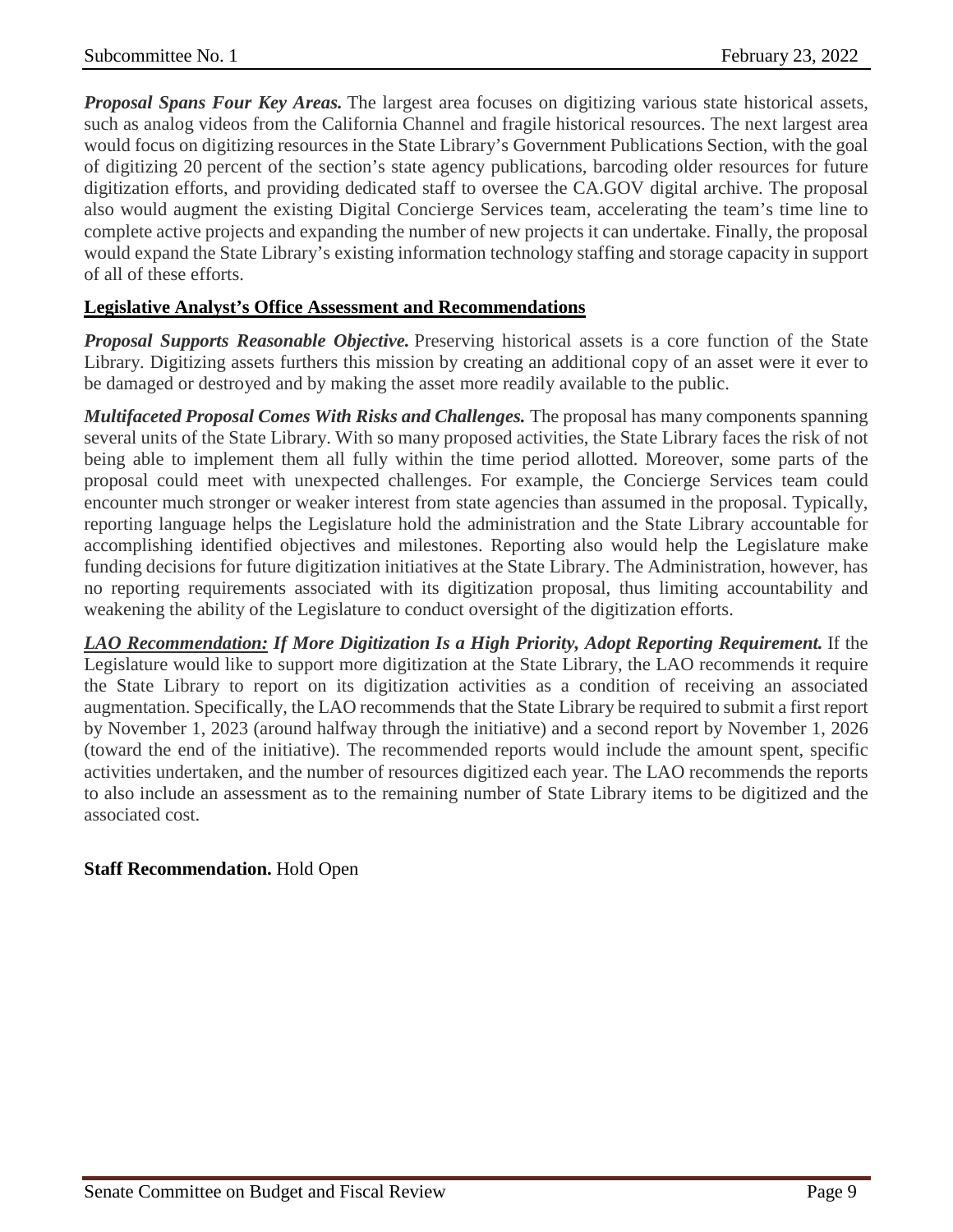## <span id="page-9-0"></span>**Issue 3: Online Job Training and Workforce Development**

## **Panel**

- Jennifer Louie, Department of Finance
- Jason Constantouros, Legislative Analyst's Office
- Greg Lucas, California State Librarian

## **Background**

*State Provides Billions of Dollars on Workforce Development Programs.* California spends billions of dollars annually for roughly three dozen workforce development programs spanning many state agencies. Some of these programs assist students and other individuals with entering the workforce for the first time, whereas other programs assist unemployed or underemployed individuals with re-entering the workforce and potentially upskilling to a higher-paying job. For occupations requiring less than a bachelor's degree, the state's programs are primarily concentrated at high schools, community colleges, and local workforce development boards. These programs identify state and regional workforce needs, support credit and noncredit coursework in career-focused fields, and provide a variety of other training opportunities (including apprenticeships).

*State Library Oversees Certain Library-Based Education and Training Programs.* The California Library Literacy and English Acquisition Program supports volunteer-based literacy tutoring for adults and children at local libraries. The program currently receives \$7.3 million ongoing General Fund. The State Library also oversees the *CA*reer Pathways initiative. The *CA*reer Pathways initiative provides libraries with a collection of digital platforms designed to help individuals receive training for their return to the workforce, particularly those unemployed, underemployed, or significantly impacted by the pandemic. These resources assist patrons through: providing digital resources for workforce development and recovery, test preparation, career change support, small business startup information, digital skill building, soft skills, and certifications. This initiative supports individuals—particularly single-parents who left the workforce during the pandemic—in moving to full or partial employment, in changing careers, and in advancing their existing careers.

For example, library patrons can earn a high school diploma online through the Career Online High School program, and patrons who are 50 years old or older can participate in digital literacy and online enrichment courses under the GetSetUp program. *CAreer Pathways* receives \$3 million ongoing General Fund support for the Career Online High School program. It received \$5.4 million one-time federal relief funding for the remaining online education and training programs.

*State Library Established New Workforce Development Initiative With Federal Relief Funds.* In 2021, in partnership with the Pacific Library Partnership, the State Library invested nearly \$4.4 million of the \$5.4 million one-time American Rescue Plan Act (ARPA) funds into one-year subscriptions to a variety of job search and skill-building online sites to augment the library's existing *CAreer Pathways* platform. Federal ARPA funding is earmarked for pandemic relief and recovery in workforce development and job re-skilling.

The six platforms are: Bendable, Coursera, Learning Express, LinkedIn Learning, Northstar, and Skillshare. Similar to other *CA*reer Pathways programs, patrons can access these platforms by using a computer at their local library or on their own device using their local library's webpage. Virtually all libraries offer at least one online learning platform to their patrons, and more than half offer all six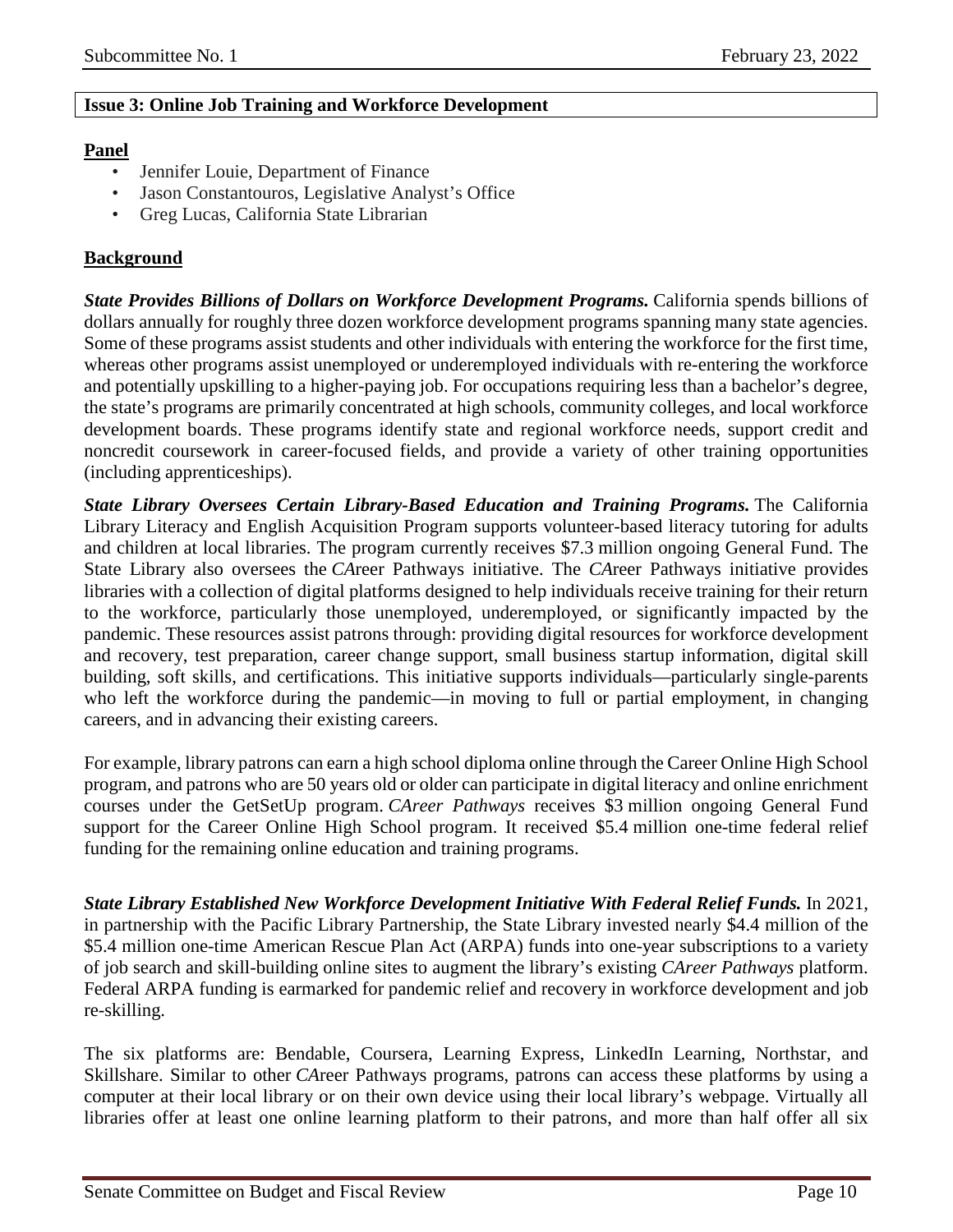platforms. The platforms focus on many areas and offer several types of services and content. Coursera, for example, offers certificates in a variety of industries, including information technology, cybersecurity, and marketing. LearningExpress, by comparison, focuses on preparing participants for certain tests, including the California Basic Educational Skills Test, California Real Estate Salesperson Exam, and the California Police Officer Exam. Another platform, Skillshare, offers numerous self-paced courses ranging from the creative arts, design, entrepreneurship, and technology. The State Library could not provide the number of patrons participating in these platforms, but it reports that participating patrons completed "well over 20,000" course hours across all libraries.

The State Library indicates that additional funding will be needed for program continuation as ARPA funds provided only limited-term access for those subscriptions through September 30, 2022.

## **Governor's Budget Proposal**

*Governor Proposes \$8.8 Million General Fund Over Two Years to Continue Recent Initiative.* Proposed budget bill language states that the funds would support library-based online job training and educational upskilling programs over two years. Though not specified in the proposed language, the State Library indicates the funds would continue supporting the six platforms listed above that were originally supported with one-time federal relief funds. The State Library indicates its intention to spread the funds evenly over the next two years (with \$4.4 million spent each year).

## **Legislative Analyst's Office Assessment and Recommendations**

*Initiative Could Be Relatively Expensive on a Per-Course Basis.* Because the proposal would not be tied to specified enrollment or course-taking expectations, per-participant costs could be high relative to other state education programs. The LAO converted the number of course hours to a "full-time equivalent (FTE)" basis, using the approach taken at the community colleges. (At community colleges, 525 contact hours is equivalent to one FTE student). The State Library's reported course hours under the existing initiative—well over 20,000 hours—converts to around 40 FTE participants, with a resulting cost of over \$100,000 per FTE participant. Even were the State Library to quadruple course taking patterns in the initiative, generating around 160 FTE participants, costs would be \$27,500 per FTE participant. For comparison, the state is providing community colleges \$5,907 per FTE student for noncredit instruction. Without more certainty as to the number of patrons and course hours funded under this proposal, the Legislature could end up approving an initiative that is considerably less cost-effective than its existing workforce education programs.

*Lack of User and Outcome Data Also Poses Risks.* The Legislature might be willing to fund a particularly high-cost program if it had been shown to provide underserved or historically disadvantaged populations with particularly good employment outcomes. The State Library, however, has not provided the Legislature with data on the number of participants, participant demographic characteristics, and participant outcomes of its programs. Moreover, the state already supports numerous ongoing and one-time workforce development initiatives designed to benefit underserved and historically disadvantaged students. The Administration has not made a compelling case that the State Library's proposed education and training programs would benefit a group not already intended to be served by other such programs, as well as have notably better employment outcomes.

*LAO Recommendation: Reject Proposal.* Given the risks and uncertainties around program cost, participation, and outcomes, the LAO recommends that the Legislature reject the proposal. Even if this proposal were rejected, the State Library would continue implementing its current federally funded initiative. The State Library indicates that it plans to collect better data on that initiative. Were this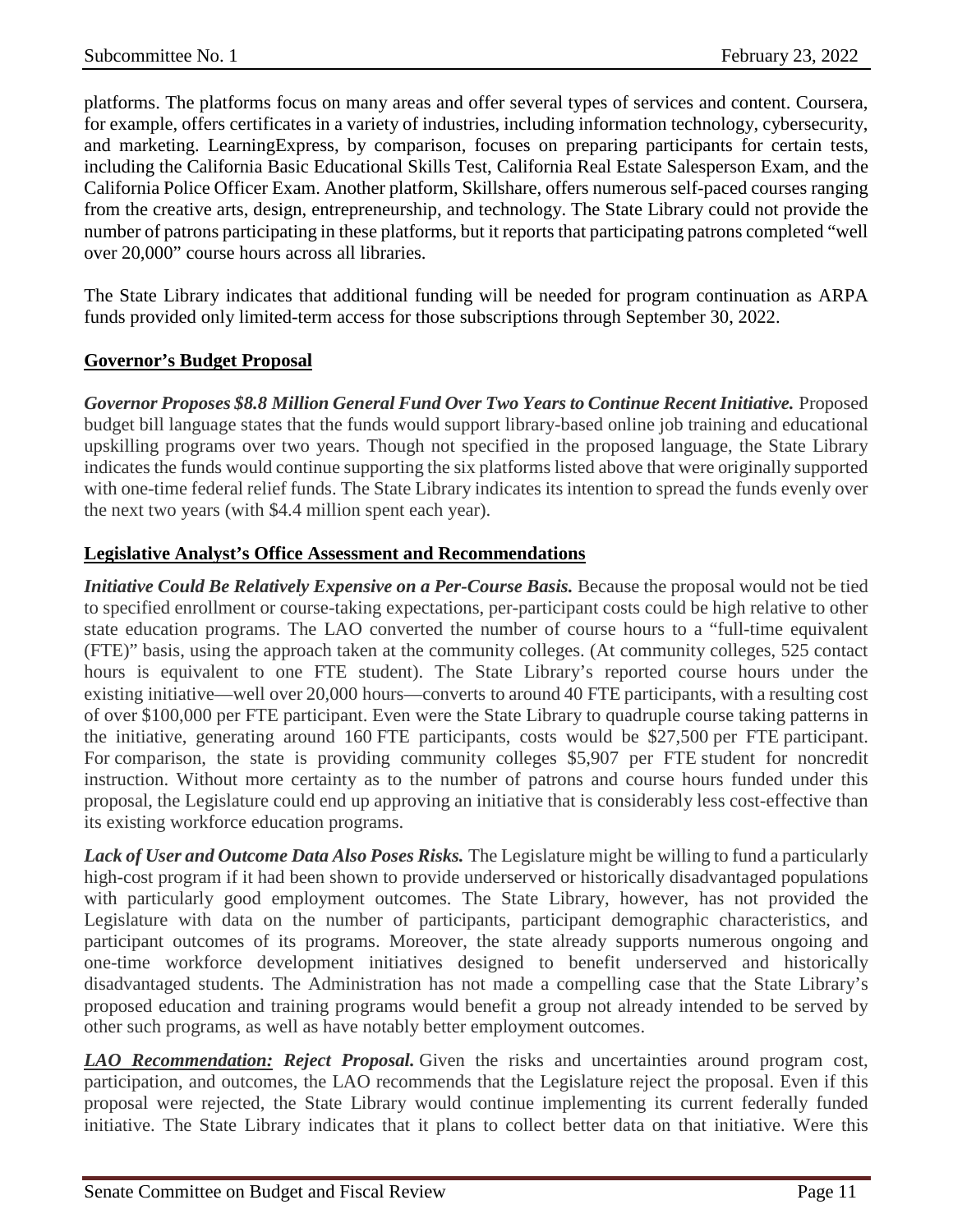forthcoming data to adequately address the concerns raised earlier and demonstrate the initiative's added benefit to the state's existing workforce programs, the Legislature could consider supporting the initiative in future years. (If the Governor's proposal were approved for 2022-23, the LAO recommends adding an evaluation to ensure the cost-effectiveness of the state.

## **Staff Recommendation.** Hold Open

#### <span id="page-11-0"></span>**Issue 4: Lunch at the Library**

#### **Panel**

- Jennifer Louie, Department of Finance
- Jason Constantouros, Legislative Analyst's Office
- Greg Lucas, California State Librarian

## **Background**

Established in 1946, the National School Lunch Program provides public school children free or reducedprice lunches while they attend school. Under the program, the United States Department of Agriculture (USDA) reimburses schools for providing meals that meet certain nutrition standards.

USDA also reimburses states for providing free summer meals. For school districts, the reimbursement rates for summer meals are the same as those provided during the school year. For summer-only meal operators, reimbursements rates are slightly higher (with the higher rates likely intended to account for these operators' higher administrative costs). Whereas only schools provide meals during the academic year, many more organizations— including local government agencies and nonprofit organizations—are eligible to provide summer meals. Students are not required to demonstrate eligibility to receive a summer meal. Instead, organizations can provide summer meals to any individual under the age of 18 at an eligible site.

*Participation in Summer Program Is Notably Lower Than in Fall Through Spring.* Because students are required to attend school during the academic year, virtually all eligible students receive subsidized meals during that period. By contrast, only a portion of eligible students are accessing free meals during the summer. According to the Food Research and Action Center (a nonprofit organization), in the summer of 2019, average daily participation in California's summer program was 16.5 percent of daily participation during the 2019-20 academic year. Participation was even lower nationally, with average summer participation 13.8 percent of participation during the fall through spring. Experts have suggested several reasons for the lower summer participation, including lack of awareness of the summer program, limited number of sites in certain areas, and lack of sufficient incentive for students to travel to the nearest summer meal site.

*Lunch at the Library Program Aims to Increase Local Library Involvement.* Initiated in 2013 with federal funding, Lunch at the Library aims to increase the number of California local libraries serving as summer meal sites and increasing summer enrichment opportunities for students. As the meals themselves are funded by the federal government, the Lunch at the Library program focuses on other services that support summer meal sites. Specifically, the program provides: (1) training and technical support to library staff to help them establish their libraries as summer meal sites; (2) library learning, enrichment, and youth development opportunities that wrap around the summer meal program; and (3) library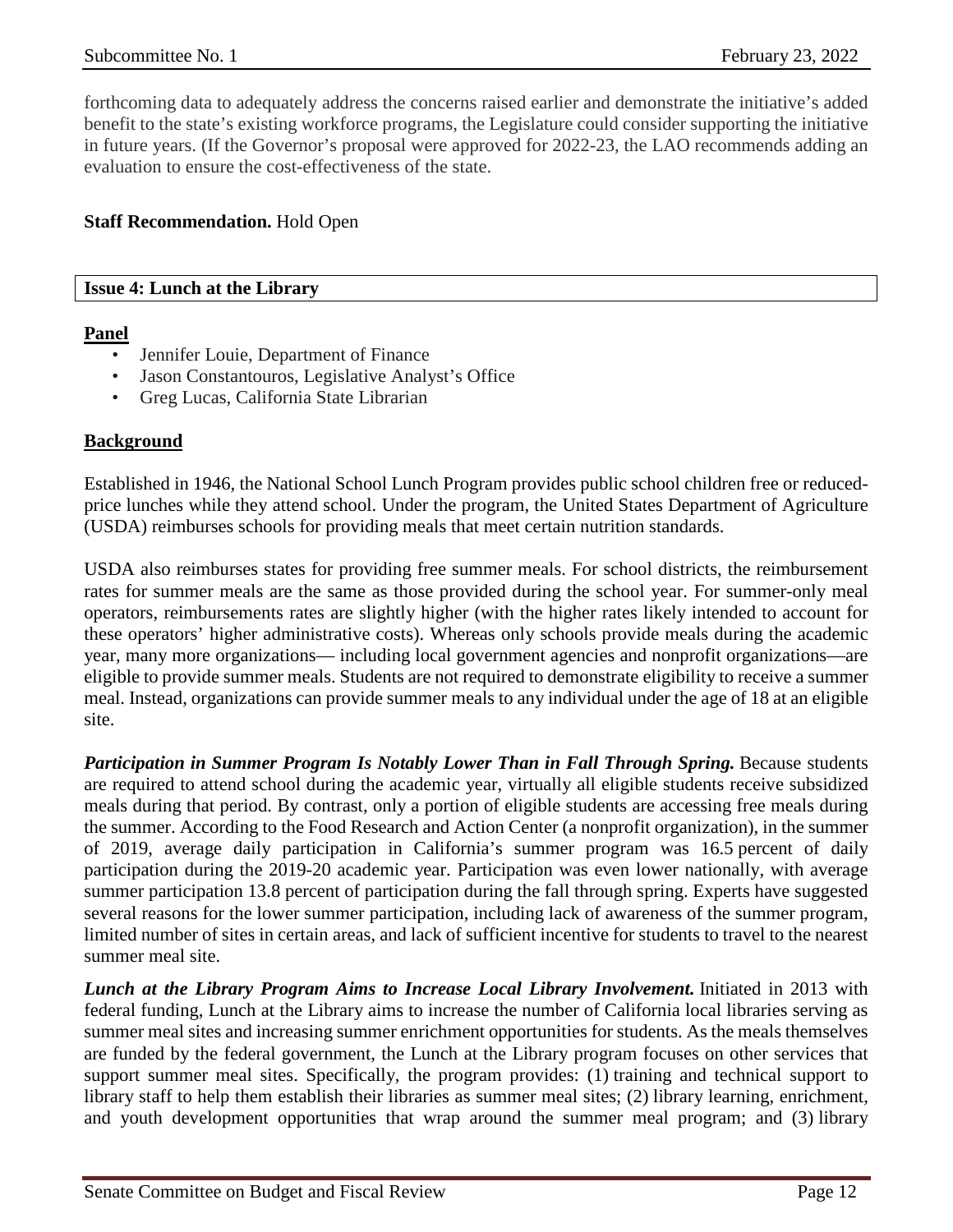resources at other community summer meal sites. Initially supported through a mix of one-time federal funds and private grants, then one-time state funding, the state began providing the program \$800,000 ongoing General Fund in 2020-21. (The ongoing funding was adopted as early action in February 2021.) According to the State Library, the ongoing funds entirely support grants to local libraries.

*Subset of Libraries Currently Participate in Program.* According to the State Library, in 2021, 118 library sites within 39 library jurisdictions operated summer meal sites, providing a total of approximately 308,000 meals. In addition, 49 library jurisdictions provided library materials and services to non-library sites operating as summer meal sites. (In total, 71 library jurisdictions participated, with some jurisdictions both operating their own summer meal sites and providing library materials to non-library sites.)

For context regarding the size of the Lunch at the Library program, prior to the pandemic in 2018-19, California had a total of 4,928 federally recognized summer meal sites serving 15 million meals (inclusive of local library summer meal sites). During the pandemic in 2019-20 (the most recent data available from the California Department of Education), summer meals notably increased, with 8,601 sites providing 273 million meals.

## **Governor's Budget Proposal**

The Governor's budget proposes an increase of \$5 million ongoing General Fund and two positions to expand the number of library jurisdictions providing summer meal programs for students in low-income communities. Of this amount is: 1) a General Fund state operations appropriation of \$314,000, including two positions (two Library Programs Consultants) in fiscal year 2022-23 and ongoing; and 2) a General Fund local assistance appropriation of \$4.7 million in fiscal year 2022-23 and ongoing to expand the number of library jurisdictions providing summer meal programs for students in low-income communities through the Lunch at the Library program. According to the State Library, the proposal would result in local libraries increasing the number of summer meals they serve by about 10 percent each year for the next five years, with the library summer meal count reaching approximately 500,000 by 2026.

## **Legislative Analyst's Office Assessment and Recommendations**

*Student Food Insecurity Is a Salient Issue.* According to Feeding America, a nonprofit organization that annually analyzes federal census data, 17 percent of Californians under the age of 18 reported being food insecure in 2021. While these data do not indicate what time of year children experience food insecurity, food insecurity might increase during the summer months when students are less likely to be attending school.

*Proposal Is a Narrow Approach to Addressing Food Insecurity.* As have noted by the LAO in previous years, the proposal's strategy to boosting summer meal participation—adding more library sites—is very narrow. Even under the State Library's plan to increase local library summer meals by 10 percent each year for five years, the initiative would only account for a small proportion of summer meals across the state. Moreover, the Administration has not clearly explained why expanding meals at local libraries would be more cost-effective than expanding at other potential sites, including more school and community-based sites. Furthermore, the statewide educational impact of providing library materials at meal sites likely is negligible compared to the billions of dollars the state provides K-12 schools for ongoing education, including the billions of dollars in new funding the state is providing for the Expanded Learning Opportunities Program (ELOP).

*ELOP Could Boost School Attendance in the Summer.* The state in the 2021-22 budget established ELOP, which expands learning opportunities for students in Transitional Kindergarten through grade 6. Among other provisions, the program requires participating school districts to provide 30 days of learning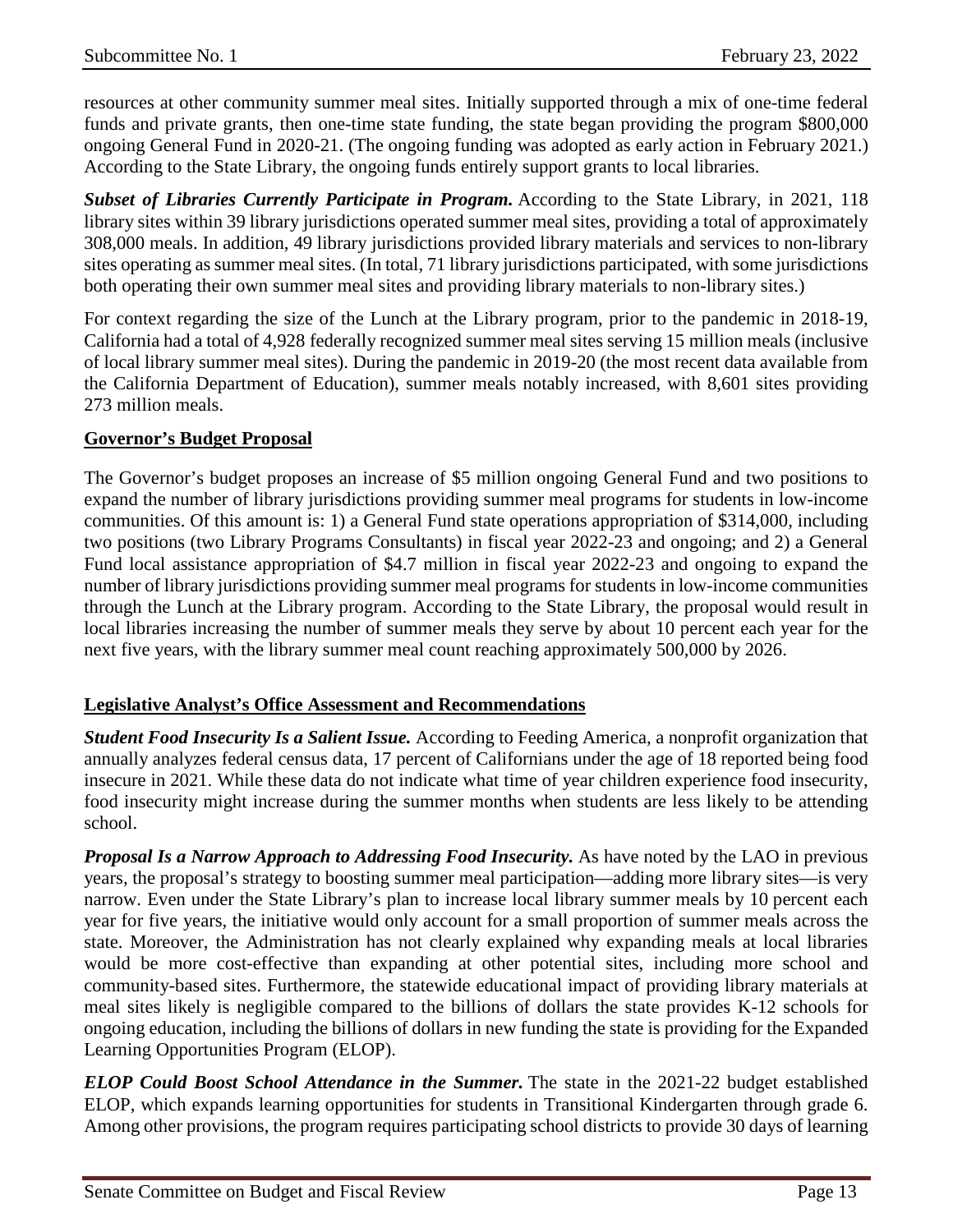opportunities during the summer. The state provided \$1.8 billion Proposition 98 General Fund for ELOP in 2021-22 and the Governor proposes providing \$4.4 billion for ELOP in 2022-23, with the goal of reaching \$5 billion ongoing by 2025-26. This program likely will boost student attendance during the summer, potentially providing students better, more cost-effective access to free summer meals and summer educational enrichment programs.

*Large Lunch at the Library Augmentation Has No Parameters or Reporting.* Despite providing the program a more than five-fold funding increase, the Governor does not propose establishing parameters guiding how the funds are to be spent. The proposal also does not establish a reporting requirement providing data on the use of the funds, program outcomes, or the cost-effectiveness of the additional library meal sites relative to schools and other community-based sites. Moreover, the program has no existing language in these areas despite receiving ongoing funding.

*LAO Recommendation: Modify Proposal to Be Limited Term.* Given the proposal's uncertain impact on summer food insecurity and the notable expansion in summer attendance underway at schools, the LAO recommends that the Legislature modify the proposal by making it limited term. For example, the Legislature could provide the program \$5 million one-time General Fund over three years. At the end of this period, the Legislature would have better information on the Lunch at the Library's impact, as well as ELOP's impact, on summer meal participation. The Legislature could then better assess whether an ongoing augmentation for the Lunch at the Library program is warranted.

*LAO Recommendation: Adopt Statutory Parameters, Reporting, and Evaluation.* To assist legislative oversight over the proposed augmentation and inform future budget decisions in this area, the LAO recommend establishing parameters over the grants. Helpful parameters would include designating amounts for each grant purpose (such as start-up grants and grants to pilot new meal delivery approaches), prioritization criteria (such as prioritizing grants to libraries in counties with high rates of food insecurity), and performance milestones (such as achieving a 10 percent annual increase in the number of library sites and summer meals). Additionally, the LAO recommends requiring the State Library to collect and report certain data each November 1 over the initiative's funding period. At a minimum, the LAO recommends the report include the number of library jurisdictions and sites providing summer meals, the number of summer meals provided at library sites, the number of non-library meal sites receiving library materials and enrichment programs, grant allocations by library jurisdiction/site and function, and learning outcomes of students participating in library educational enrichment services at summer meal sites. The LAO recommends that the report also include an evaluation component that would seek to assess the cost-effectiveness of the additional library summer meal sites relative to schools and other community-based sites.

#### **Suggested Questions**

• The 2021 Budget Act included the Governor's Budget proposal of \$800,000 ongoing General Fund to support the Lunch at the Library program. How were these funds deployed?

#### **Staff Recommendation.** Hold Open

#### <span id="page-13-0"></span>**Issue 5: Building Rental Costs**

#### **Panel**

• Jennifer Louie, Department of Finance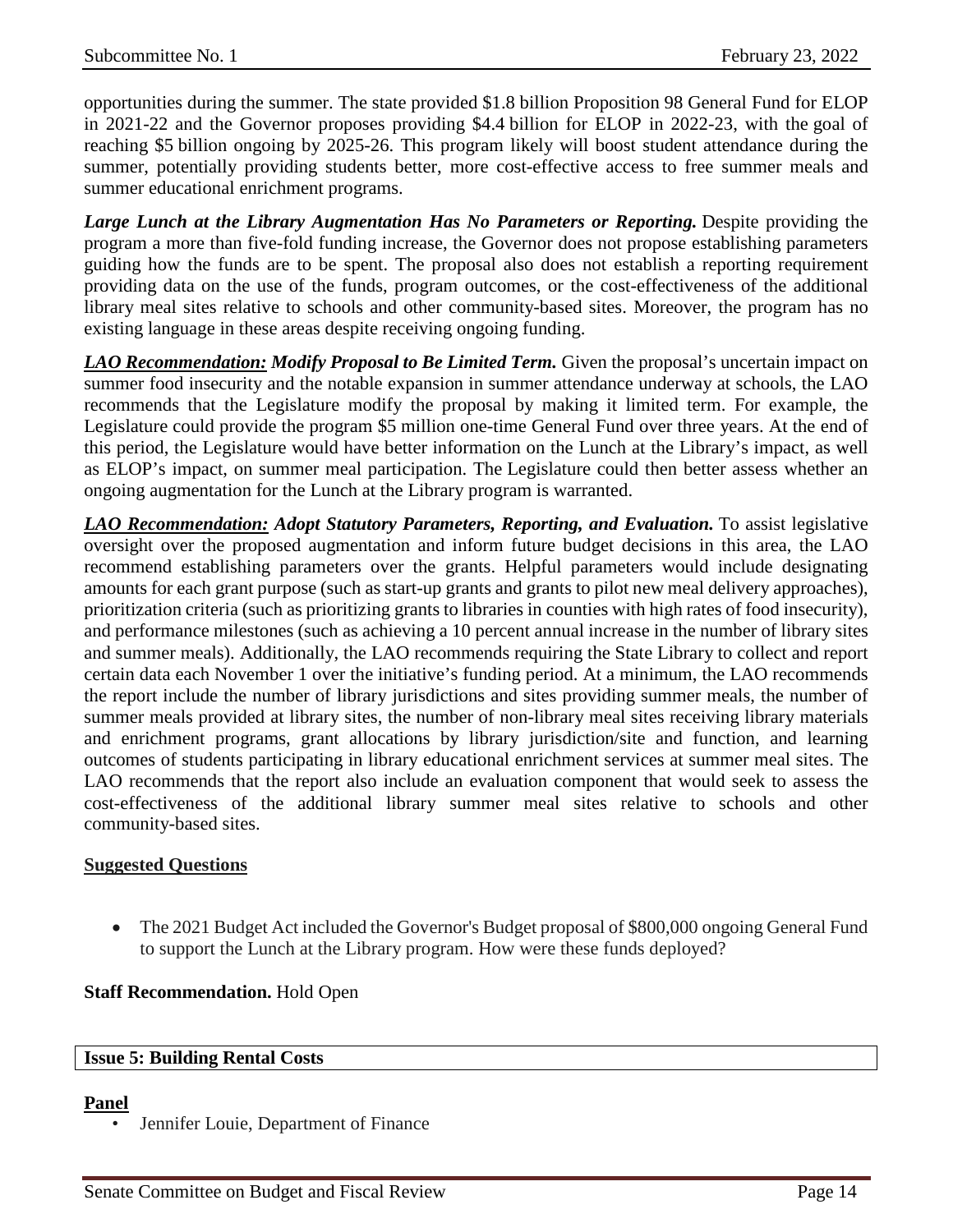- Jason Constantouros, Legislative Analyst's Office
- Greg Lucas, California State Librarian

## **Background**

*State Library Occupies Two Buildings Owned by the Department of General Services (DGS).* The first building, the Library and Courts I building, is a historic facility constructed in 1928. Space in the building is shared between the State Library and California's Court of Appeal, Third Appellate District. The second building, referred to as the Library and Courts II building, was constructed in 1990, with the construction financed by state lease revenue bonds. The State Library is the sole occupant of this building. The State Library pays DGS rent each year to occupy both buildings, which in turn supports DGS's operations and maintenance of the buildings.

*State Library's Rent Notably Increased Recently for Two Key Reasons.* As the figure from the LAO shows, the State Library's rent for the Library and Courts II building has notably increased in recent years. According to the State Library, the cost increase is due to two factors, described below.

- *Transfer of Jurisdiction to DGS in 2019-20.* Prior to the repayment of the building's lease revenue bond debt in May 2018, the State Public Works Board had jurisdiction over the building. The state directly paid rent on behalf of the State Library (effectively debt service payments) to the board. During this time, the State Library paid DGS for basic facility services (\$1 million in 2018-19). When the debt was repaid, jurisdiction over the building transferred to DGS, with the State Library now paying full DGS rental rates (over \$4 million in 2021-22).
- *Central Plant Fee Beginning in 2021-22.* DGS charges buildings under its jurisdiction a fee for utility costs. According to the State Library, it was not aware of this charge until it received an invoice from DGS in May 2021 for the 2019-20 and 2020-21 fiscal years. The State Library indicates that it ultimately paid the charge in 2019-20 and received a one-time waiver from DGS for 2020-21. Moving forward, DGS expects the State Library to pay this charge (\$916,000 in 2021-22).

#### **State Library Reports Shortfall in Its Building Rental Budget**

*(In Thousands)*

|                                  | 2018-19 | 2019-20   | 2020-21   | 2021-22     |
|----------------------------------|---------|-----------|-----------|-------------|
| <b>Rental Costs</b>              |         |           |           |             |
| Library and Courts I building    | \$3,754 | \$3,785   | \$3,823   | \$3,025     |
| Library and Courts II building   | 1,010   | 3,815     | 4,123     | 5,151       |
| <b>Totals</b>                    | \$4,764 | \$7,600   | \$7,946   | \$8,176     |
| Base rental budget               | \$5,838 | \$5,843   | \$5,997   | \$5,997     |
| <b>Funding Surplus/Shortfall</b> | \$1,074 | $-$1,757$ | $-$1,949$ | $-$ \$2,179 |

*State Library Reports That Its Budgeted Rental Amount Is Systematically Below Actual Costs.* According to the State Library, it has a budgeted level of support to make rental payments. This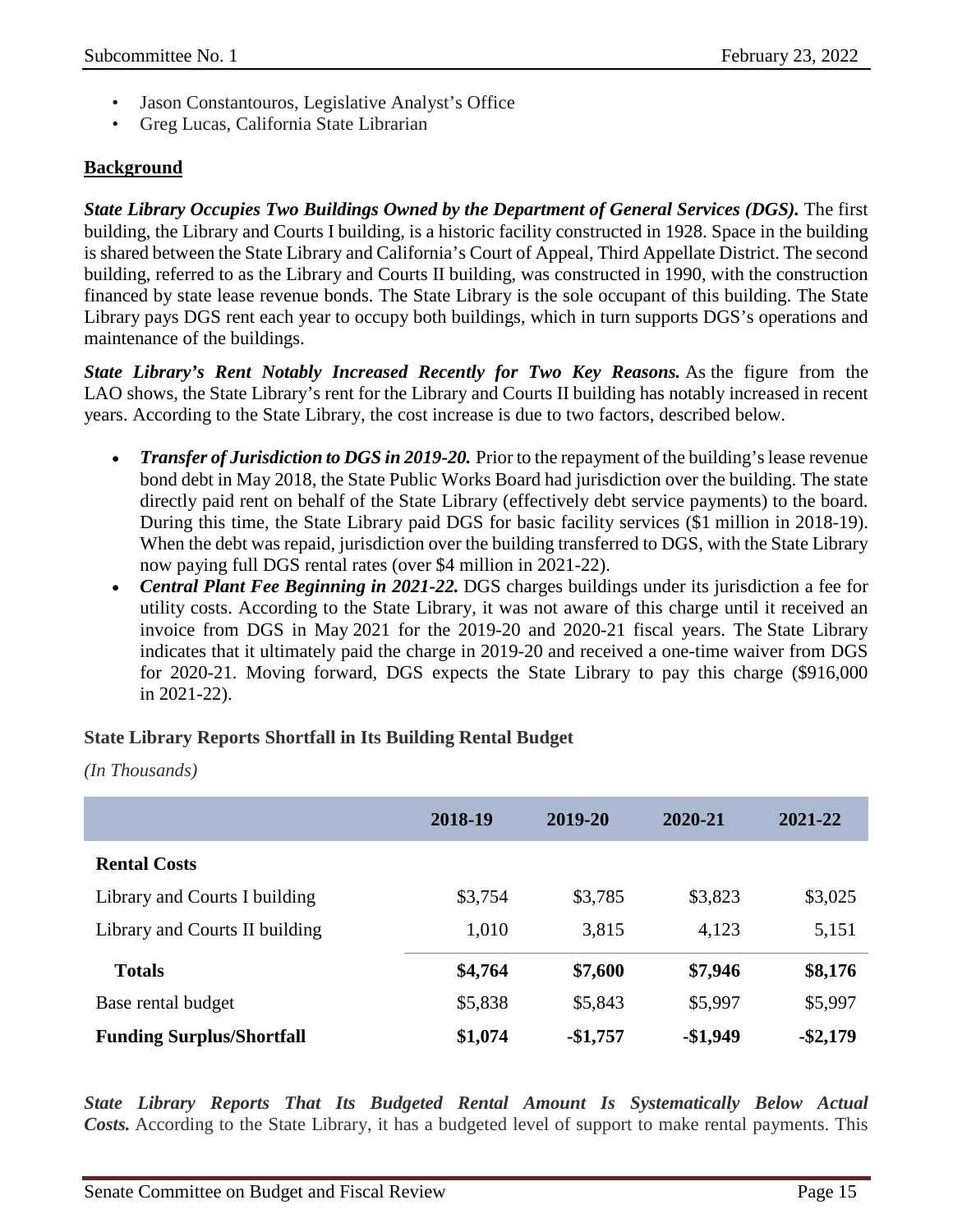amount has been adjusted by the state in certain years, most recently in the 2018-19 budget. The state has not since adjusted the State Library's budget for the higher DGS building and central plant fees that began in 2019-20. Consequently, the State Library estimates its current budgeted rental amount—just under \$6 million in 2021-22—will fall short of actual rental costs. According to the State Library, it covered the initial shortfall in 2019-20 and 2020-21 through limited-term savings from other areas of its budget. The State Library attributes these savings to pandemic-related factors. For example, the State Library reports that the transition to remote work prompted an increase in retirements and the State Library deferred backfilling those positions. The State Library also states that it benefited from one-time savings associated with the reduction in its travel budget. According to the State Library, these one-time savings are not available in 2021-22 and notes that it will distribute the estimated funding shortfall across all of its operations.

## **Governor's Budget Proposal**

*Proposes Re-benching State Library's Rental Budget.* The proposed amount—\$2.2 million ongoing General Fund—would close the shortfall between actual rental costs and the State Library's base rental budget beginning in 2022-23. The amount is tied to the estimated funding shortfall in 2021-22.

## **Legislative Analyst's Office Assessment and Recommendations**

*State Typically Does Not Adjust Agencies' Budgets for Rent Increases.* Rather, agencies must manage any rental fluctuations within their budgets. When rent increases, agencies typically must redirect spending from other budget areas (for example, by holding certain positions vacant for an extended period of time). When costs are lower than expected, agencies can spend the surplus funds on one-time purposes.

*Though Not Common, State Sometimes Provides Increases for Rental Costs.* Though not typical, the state has provided certain agencies adjustments for rental payments, particularly for large ongoing changes in costs. For example, the 2021-22 budget provided a combined \$6.4 million ongoing augmentation for several natural resource state agencies for higher rental costs.

*Given Unusual Rental Cost Increase, Proposed Augmentation at State Library Is Reasonable.* Rather than rental costs growing gradually over many years, the State Library's rent increased notably due to a change in jurisdiction over the Library and Courts II building. Moreover, the State Library's other savings during the pandemic will not be available in the upcoming budget year to help manage the higher costs. Given these circumstances, the LAO thinks providing an adjustment for rental costs is reasonable.

*LAO Recommendation: Adopt Proposal.* Given factors described above, the LAO recommends that the Legislature approve the Governor's proposed \$2.2 million for higher ongoing State Library rental costs.

#### **Staff Recommendation.** Hold Open

#### <span id="page-15-0"></span>**Issue 6: Implementation of Budget Act Agreements (Oversight)**

#### **Panel**

• Greg Lucas, California State Librarian

#### **Background**

The Budget Act of 2021 included various new initiatives for the State Library such as the following: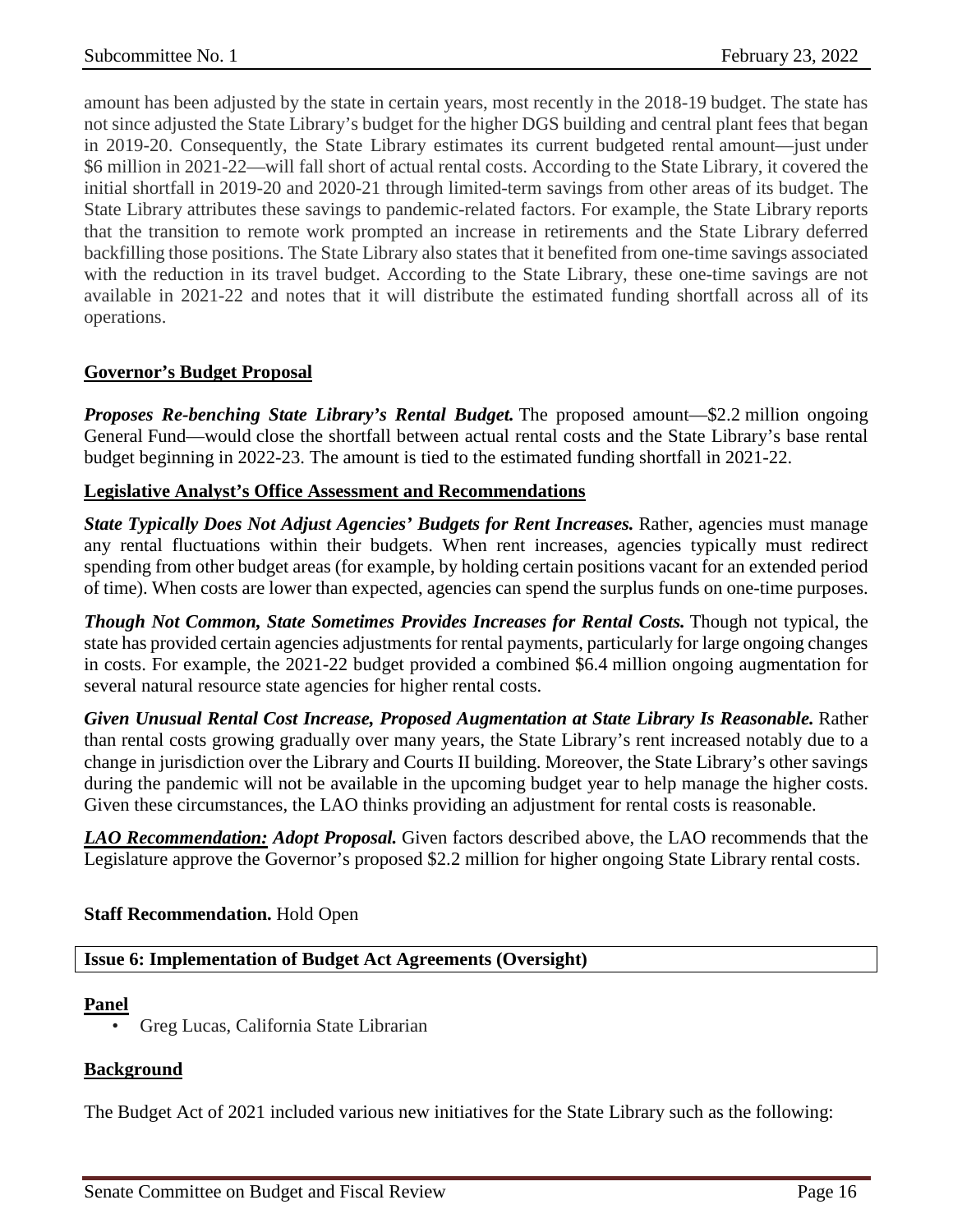- **Library Infrastructure Grant Program.** The 2021 Budget Act included \$439 million one-time General Fund for grants for local library infrastructure improvements, broadband and technology upgrades and purchasing of devices. The 2021 Budget Act specified that no grant amount shall exceed \$10 million, and the State Library shall prioritize life-safety and other critical maintenance and infrastructure projects. The budget specifies that the State Library shall require a local match; however, the match may be reduced if library jurisdiction can demonstrate financial need. The 2021 Budget Act requires the State Library to submit a report on the grant recipients, information about the grant and status reports on the project starting in April 1, 2022. These funds will be available for encumbrance until June 30, 2024.
- **Library Broadband.** The 2021 Budget Act included the May Revision proposal to provide \$35 million one-time to support local projects to expand broadband access and upgrade equipment to access high-speed connectivity in isolated and under-served communities through a collaborative partnership of local and regional libraries, local education agencies, and telehealth providers on projects eligible to leverage funding available through the Federal Universal Service Program for Schools and Libraries. The projects funding through the proposed program would also be eligible to leverage funding available through the Federal Universal Service Program for Schools and Libraries ("E-Rate"). These funds are available for encumbrance or expenditure until June 30, 2025. The California State Library shall submit a report to the Department of Finance and the Legislature by April 1 of each year through 2025. The report submitted by April 1, 2022, shall list the grant recipients, the state grant amount each recipient received, any local matches provided by each recipient, the amount of additional federal funding that was leveraged, and a description of each funded project.
- **Library English as a Second Language Programs.** The 2021 Budget Act included the May Revision proposal to provide \$15 million one-time General Fund to expand access and support to the English as a Second Language Learners program available through local libraries.
- **Zip Books.** The 2021 Budget Act included the Governor's Budget proposal for \$1 million ongoing General Fund for the Zip Books project, which provides for easily accessible online purchasing and convenient shipping of library books to ensure timely and cost-effective access to information in California's hard-to-reach and underserved communities.
- **Early Learning and After School Programs.** The 2021 Budget Act included the Governor's Budget proposal of \$5 million one-time General Fund to provide grants for early learning and after school programs to library jurisdictions.
- **Civil Liberties Education Grant Program.** The 2021 Budget Act included the May Revision proposal to provide \$5 million one-time to support the Civil Liberties Education Grant Program. This grant program supports the creation and dissemination of educational and public awareness resources concerning the history and the lessons of civil rights violations or civil liberties injustices carried out against communities or populations. These funds will be available for encumbrance or expenditure until June 30, 2024.
- **Library Resources for Visually Impaired Californians.** The 2021 Budget Act included the May Revision proposal to provide \$1,641,000 one-time and two positions and \$220,000 ongoing to support a pilot project to implement new assistive technologies and to expand access to those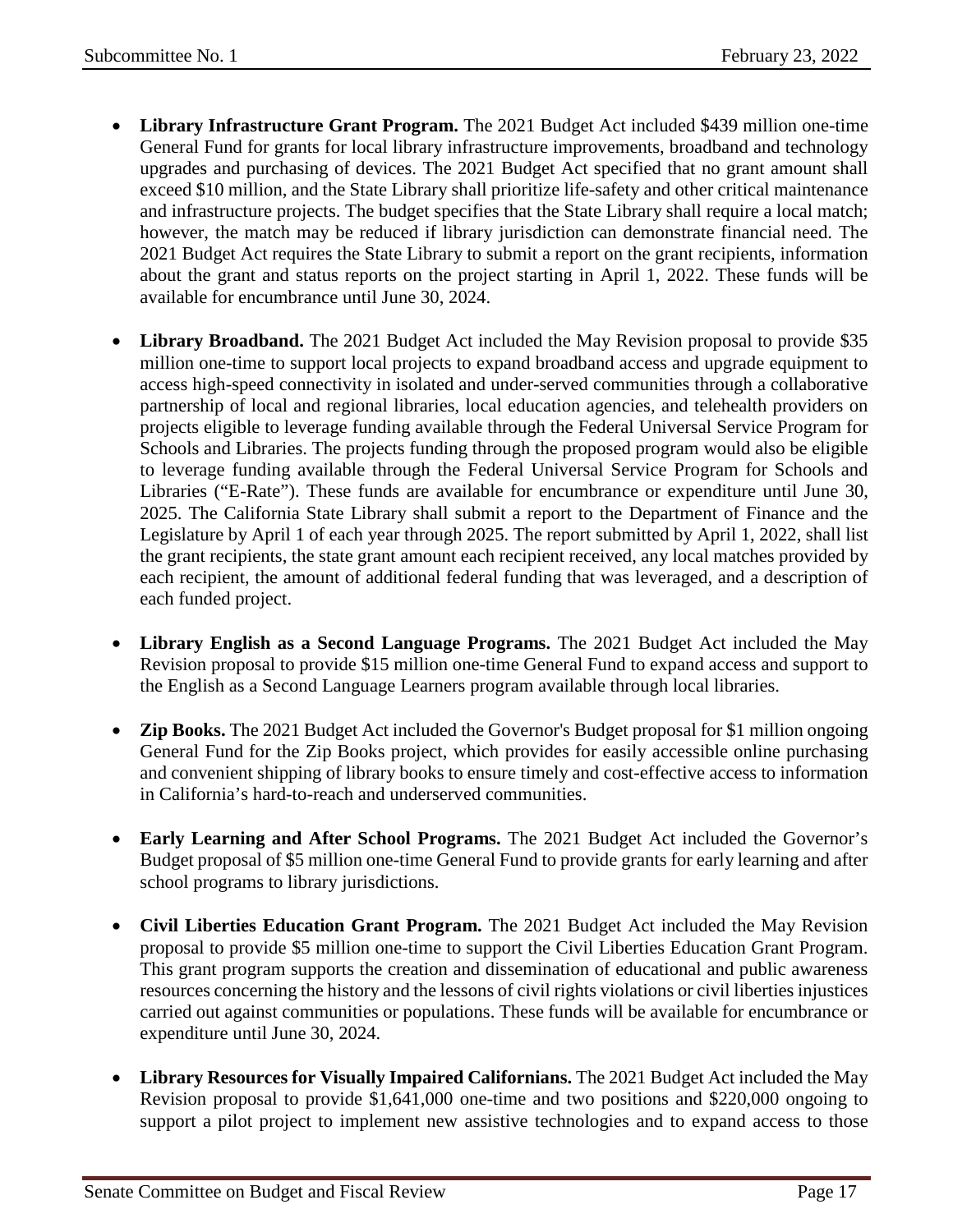resources to visually-impaired Californians. The California State Library is encouraged to collaborate with the Braille Institute of America in Los Angeles to implement this pilot project.

- **Lesbian, Gay, Bisexual, Transgender, Queer (LGBTQ) Archives.** The 2021 Budget Act included \$750,000 one-time General Fund to support LGBTQ historical archives.
- **Ethnic Media Outreach.** The 2021 Budget Act included \$10 million one-time General Fund to support the Outreach Grants to Ethnic Media Program.

## **Suggested Questions:**

- For all investments mentioned above:
	- o To date, what steps has the State Library taken to implement these programs?
	- o What data, if any, has the State Library collected about it? Does the State Library have any participation data for these programs?
	- o What challenges, if any, has the State Library encountered as it implements these programs?
- Where is the State Library in its process of submitting the Library Infrastructure Grant Program and Library Broadband reports?
- In addition to the funds included for the Library Infrastructure Grant Program, what are the libraries additional and outstanding infrastructure needs?

**Staff Recommendation.** No action required. This is an oversight item.

## <span id="page-17-0"></span>**6440 UNIVERSITY OF CALIFORNIA**

#### <span id="page-17-1"></span>**Issue 7: UC Climate Proposals**

#### **Panel**

- Jack Zwald, Department of Finance
- Jason Constantouros, Legislative Analyst's Office
- Seija Virtanen, University of California

#### **Background**

*Climate Change Has Become a Key Policy Challenge.* Climate change is the variation in global or regional climate patterns resulting from human activities that increase greenhouse gases (GHGs) in the atmosphere. Climate change is expected to bring about many adverse effects, such as rising sea levels, exposure to extreme weather events, and increased wildfire severity. Federal and state actions addressing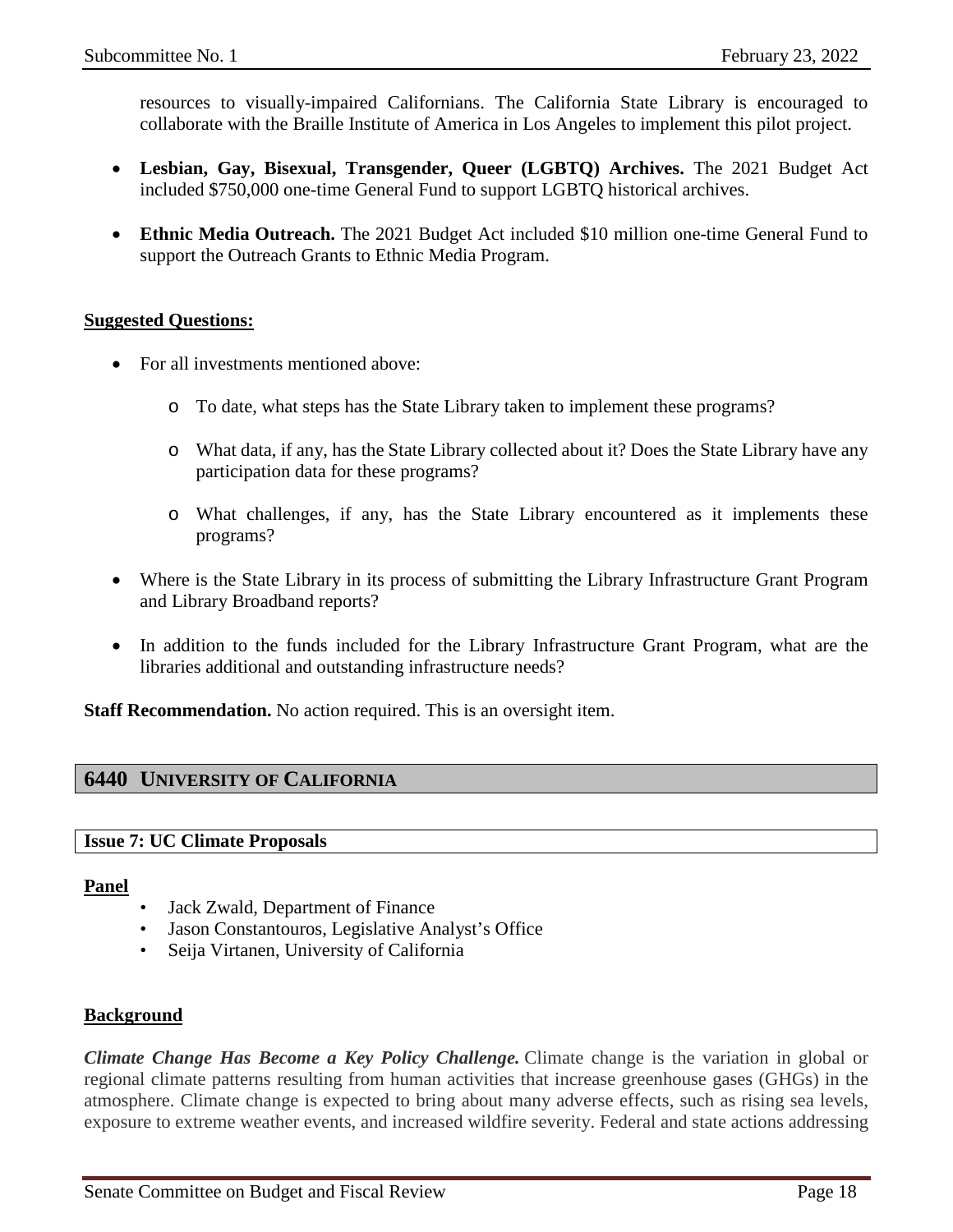climate change fall into two key areas. The first area—mitigation—aims to reduce GHG emissions, thereby limiting human impact on the climate. The second area—adaptation—focuses on efforts to prepare for the various adverse impacts associated with climate change. As described further below, California has undertaken both mitigation and adaptation efforts.

*California Has Adopted Mitigation Goals.* California began adopting GHG emission reduction goals in 2006, with the current statutory goal to reduce California GHG emissions to 40 percent below the 1990 level by 2030. (State law also established a goal to reduce to the 1990 level by 2020, which the state met a few years early.) The Legislature has funded many ongoing programs and one-time initiatives to attain the state's emission reduction goals. Most notably, the California Air Resources Board oversees a "cap-and-trade" program, which caps GHG emissions for the state's largest emitters (such as large industrial facilities and transportation fuel suppliers) and allows the affected industries to sell their emission allowances in the market. Funds generated from this program are deposited in the Greenhouse Gas Reduction Fund, which in turn generally supports many other mitigation and adaptation initiatives.

*State Also Is Undertaking Adaptation Activities.* To help guide the state as it prepares for impacts of climate change, the state has undertaken four climate assessments (in 2006, 2009, 2012, and 2018). Each assessment included a series of reports summarizing the current scientific understanding of possible climate change risks and impacts to the state and identifying potential policy solutions. Beyond these assessments, the state recently has provided significant funding for activities to prepare for the impacts of climate change. For example, the 2021-22 budget agreement included a \$3.7 billion "climate resilience package," as well as additional packages aimed at addressing environmental risks that are exacerbated by climate change (such as \$4.6 billion for drought and water resilience and \$988 million for wildfire and forest resilience).

*Administration Climate Package.* The Administration proposes starting in 2022-23 a climate and opportunity agenda to deliver community resilience, affordable housing, and expanded access to health care and education while advancing equity and expanding the number of Californians that share in the state's economic growth. The Administration states that California's K-12 and higher education systems are critical in meeting the state's ambitious climate goals and includes multiple proposal under these systems. In Issue 9, climate proposals to be implemented by CSU will be discussed. The Governor's budget funds three UC climate-related proposals focused on research, technology incubators, and workforce development., totaling \$185 million one-time General Fund.

#### **Climate-Related Research**

*Many Entities Fund and Conduct Research on Climate Change.* Each year, research universities (including their various research centers and institutes) and private industries engage in climate-related research and development (R&D). This work spans from basic science research to the development of new technologies that reduce GHG emissions. Similar to other research endeavors, research on climate change issues is supported through a mix of federal research grants, private industry revenues, and other sources. Unfortunately, comprehensive information as to how much is spent nationally or in California on climate change mitigation and adaptation research is not currently available. This likely is due to the interdisciplinary nature of climate change research and the many academic departments and agencies undertaking that research.

*California Has Several Research Programs Studying Issues Related to Climate Change.* California's major research programs do not focus solely on climate change, but several programs at UC, the California Energy Commission, the California Department of Transportation, and other agencies study areas related to climate change. For example, UC spends hundreds of millions of dollars of its base General Fund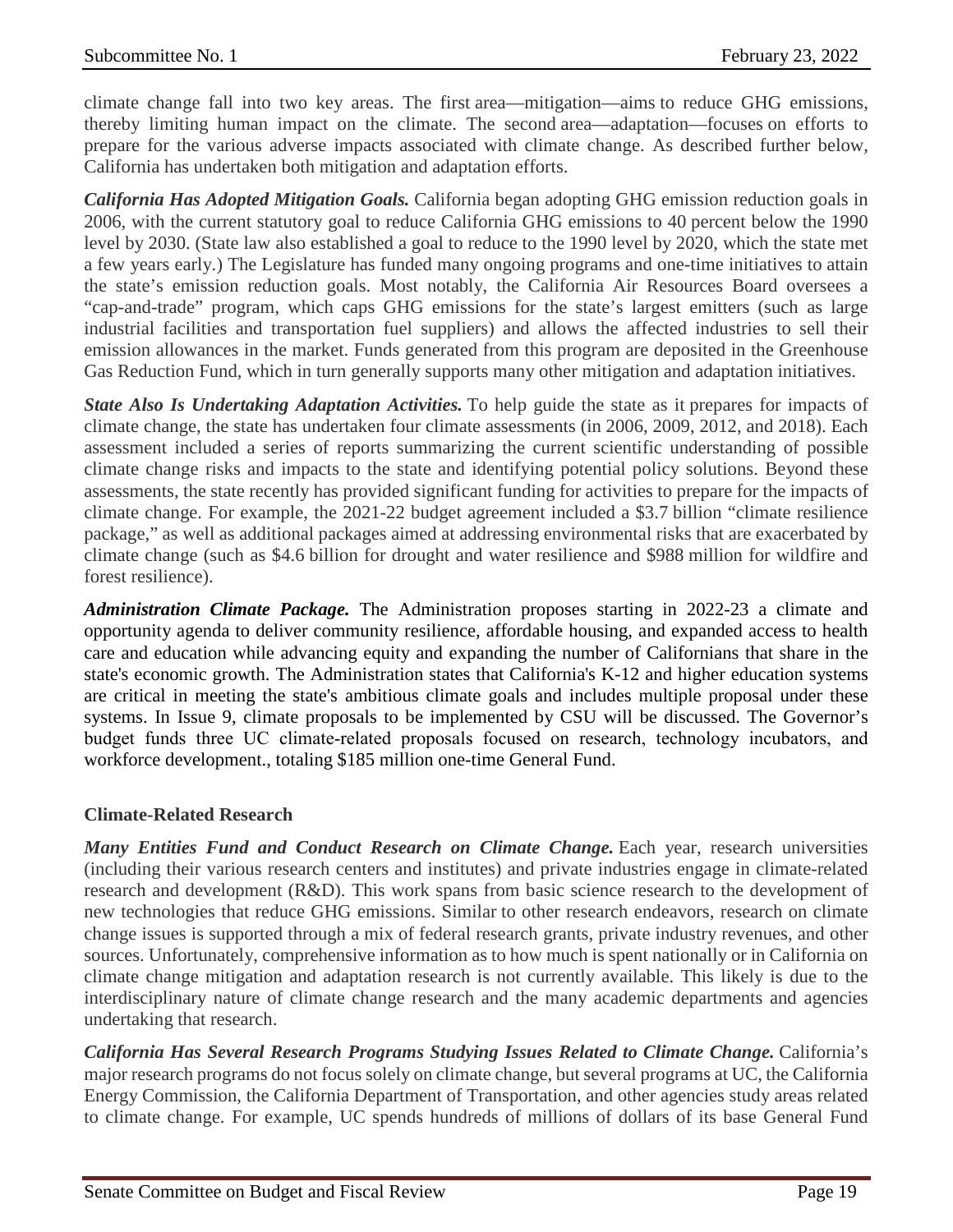support annually on agricultural and natural resource research, including research on certain issues related to climate change adaptation. The California Energy Commission also spends hundreds of millions of dollars annually in special funds on research promoting clean energy technologies. In 2015, California's Climate Action Team—a coordinated team comprised of the state's environmental protection, agricultural, transportation, housing, and utility agencies—released a comprehensive research plan to coordinate and direct state agency climate change research. The state also created a climate change research program at the Strategic Growth Council, providing the program a total of \$34 million (Greenhouse Gas Reduction Fund) from 2017-18 through 2019-20.

## **Governor's Proposal for UC Climate-Related Research**

*Governor Proposes \$100 Million One-Time General Fund for Climate-Related Research at UC.* Proposed budget bill language states that these funds shall support "seed and matching grants" for applied research. The language further directs UC to make the grants available on a competitive basis to researchers without regard to UC affiliation. The budget bill language does not contain any other details about the initiative, and the Administration has not proposed associated trailer bill language.

*UC Intends to Fund Three Types of Research Grants.* According to UC, the proposal would fund three categories of grants: (1) "translational science research grants that will accelerate climate resilience through transfer of ideas and technologies to practice," (2) "emergency seed grants to invest in climate disaster preparedness and mitigation," and (3) "seed and matching grants to support other climate-focused funding opportunities." UC indicates that the Office of the President's Research Grants Program Office would administer the program, with oversight from UC's Vice President for Research and Innovation, the UC division of Agriculture and Natural Resources, UC Health, and UC's three affiliated national laboratories. At the time of this hearing, UC did not clarify how many grants it would support, noting that the grant sizes for each of the three grant categories would be determined by university leadership and relevant stakeholders.

## **Legislative Analyst's Office Assessment and Recommendation: UC Climate-Related Research Proposal**

*Climate Change Research Is a Reasonable Use of One-Time Funding.* Private entities tend to underspend on R&D without government intervention. This is because the costs and risks of R&D can be high, while the benefits tend to be diffuse. In the climate change area, benefits can be especially diffuse, with regional, statewide, and even global effects. Though the upfront costs can be high, the federal and state governments tend to value R&D given that so many people potentially can benefit from new discoveries and technologies. Moreover, climate change R&D could be viewed as particularly warranted in California because the state has set its own GHG reduction goals. More research could help the state identify new means of meeting these climate change mitigation goals. With the state in a strategic position to coordinate across local governments, supporting more climate change research also might further assist state and local adaptation efforts.

*Proposal Appears to Lack Coordination With Key Agencies.* Climate change mitigation and adaptation is a multifaceted issue, touching on many areas of state government. Recognizing this complexity, recent state efforts have sought to coordinate activities across the various environmental protection, natural resource, and other related state agencies. The Governor's proposal, however, offers no certainty that UC would coordinate with these state entities. Without including the state's other key agencies in the development and oversight of the program, the additional research could be duplicative, with state funds used inefficiently. Moreover, the additional research might fail to address the state's highest climate change research priorities, with state funds not being used as effectively as possible.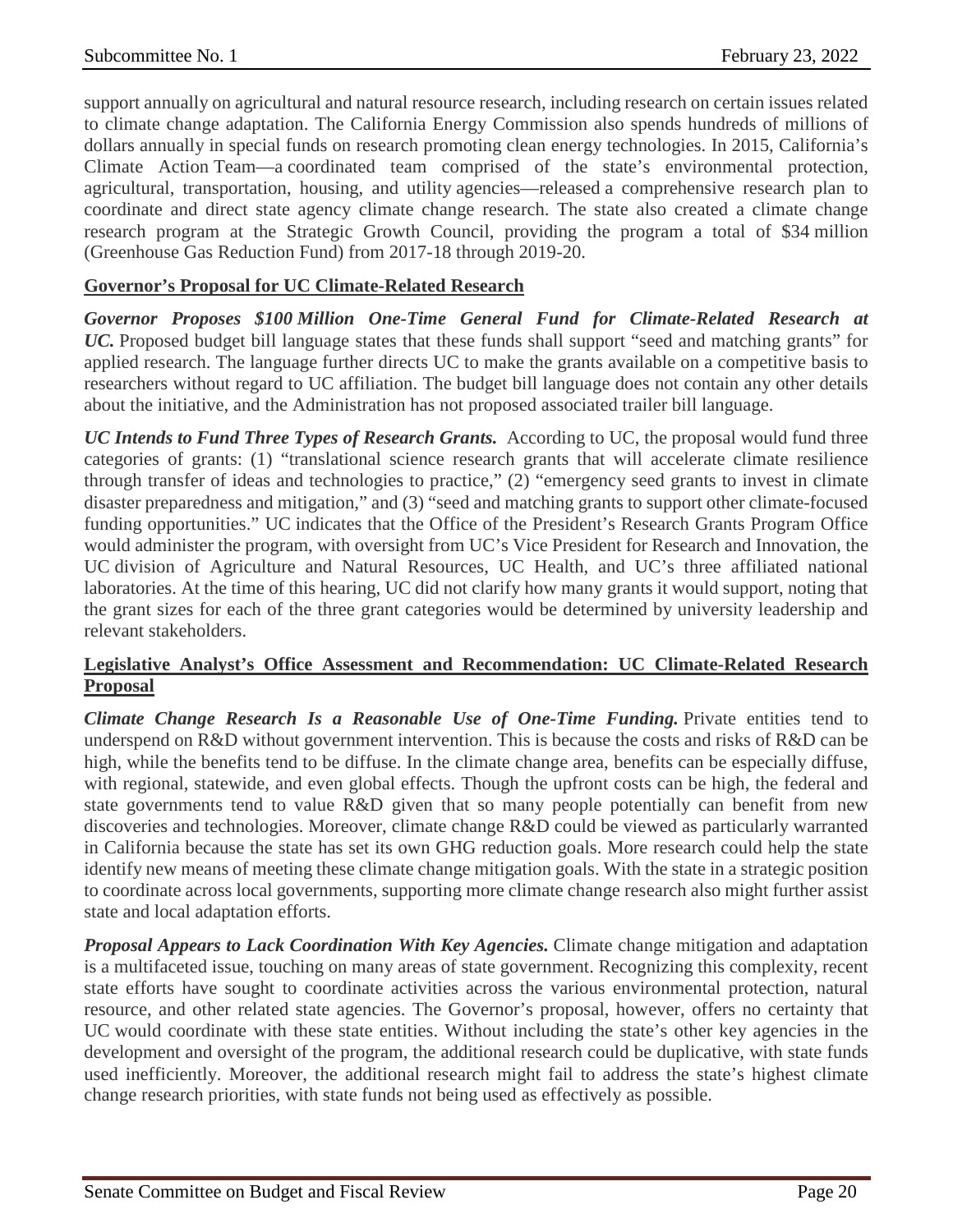*Proposal Has Very Little Statutory Direction.* Despite the magnitude of the proposed amount of funding, the Governor has only a few sentences of budget bill language. The proposed language offers no guidance on the program's objectives or intended uses of funds. In the absence of statutory guidance, UC would have considerable authority to decide what types of research to undertake. Without statutory guidance, UC might choose to undertake lower-priority research objectives or potentially pursue research objectives that are not aligned with legislative interests.

*LAO Recommendation: Weigh Research Against Other One-Time Priorities.* Given the state's climate change mitigation and adaptation goals, the LAO thinks funding more climate change research is a reasonable use of the one-time funding. That said, the Legislature has many other calls for one-time funding—both within and beyond the climate change area. To that end, the LAO recommends that the Legislature weigh funding additional climate change research against its other General Fund priorities.

*LAO Recommendation Enhance Coordination of Supported Research.* If the Legislature is interested in supporting additional climate-related research, the LAO recommends that it explore ways to ensure this initiative is coordinated with other state climate-related research efforts. For example, the Legislature could redirect the funds to existing initiatives (such as the Strategic Growth Council's climate change research program), thereby bolstering recent efforts in lieu of creating a new initiative. Alternatively, were the Legislature interested in funding a UC-specific program, it could direct UC to coordinate with the state's various environmental and natural resource agencies to ensure alignment with existing climate change efforts and identified research needs.

*LAO Recommendation Set Forth Key Program Components in Trailer Legislation.* If the Legislature chooses to provide more funding for climate-related research, the LAO recommends that it adopts clear program components in trailer legislation. Specifically, the LAO recommends that the Legislature set forth clear goals, the types of grants to be offered, grant amounts, matching requirements, grant duration, performance measures and milestones, and reporting requirements. Adopting statute clarifying these components would better ensure funds align with legislative priorities. Moving forward, it also would help enhance legislative oversight and accountability.

## **Climate Technology Incubators**

*Incubators Support Industries in Emerging Fields.* Incubators assist entrepreneurs and start-ups with developing their businesses. Incubators can provide a variety of services, ranging from management training, facility space, and start-up financing. Many different entities operate incubators, including universities; nonprofit organizations; and private, for-profit entities. Some incubators focus on specific industries. For example, according to the U.S. Department of Energy, there are over 30 climate-related incubators nationwide, with at least three based in California.

*California's Public Universities Operate Innovation Centers.* All of UC's 10 campuses and 16 California State University (CSU) campuses operate incubators (some campuses operate more than one incubator). Most incubators appear to have been driven by campus interests and resources, but a few incubators were established directly by the state and receive a direct allocation of state funds. Most notably, the state established four California Institutes for Science and Innovation at UC in 2000 supporting various applied science industries. The state provided one-time General Fund to support the construction of the institutes, and today the institutes receive ongoing General Fund support for their operations.

*Inclusive Innovation Hub Program (iHub2) Also Supports Start-Up Businesses.* The 2021 Budget Act provided the Governor's Office of Business and Economic Development \$2.5 million one-time General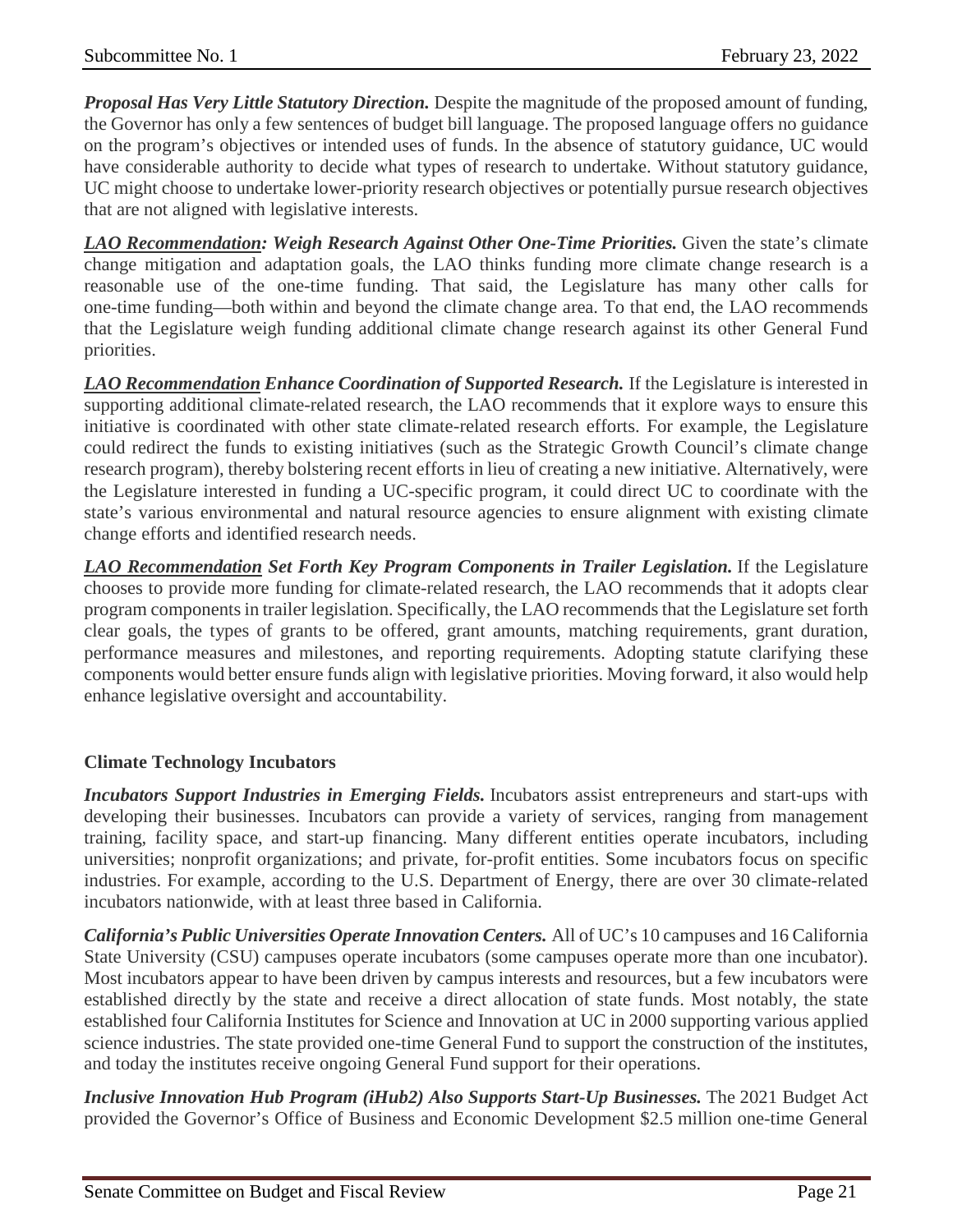Fund to implement iHub2, which supports partnerships between local governments, universities and research institutions, private industry, and economic development organizations to support innovation efforts. (The program is a re-launch of a previous innovation hub program established in 2013.) These partnerships—also referred to as "innovation hubs"—play a similar role to incubators by providing promising businesses mentorship opportunities, technical assistance, and start-up funding. These partnerships also tend to include incubators. (The Governor's budget proposes an additional \$20 million one-time General Fund in 2022-23 to continue and expand the iHub2 program. Specifically, these funds would support 13 innovation hubs, providing funding to cover four years of operations at each hub and seed funding for up to five start-up businesses at each hub.)

## **Governor's UC Climate Technology Incubators Proposal**

*Governor Proposes \$50 Million One-Time General Fund for UC Climate Technology Incubators*. Budget bill language states that the funds would support climate-related incubators, as well as competitive grants to incentivize climate-related innovation. The budget bill language does not contain any other details about the initiative, and the Administration has not proposed associated trailer bill language.

*UC Indicates Incubators Would Be Established Through Competitive Process.* According to UC, the funds would establish up to three new climate-related incubators. UC states that it would submit a call for proposals and would select proposals based upon considerations of equity, regional context, community partnerships, and ability to leverage non-state funding. UC further states that it would aim to support incubators that leverage existing facility space and programming at UC and other climate-related incubators in California.

## **Legislative Analyst's Office Assessment and Recommendation: UC Climate Technology Incubators Proposal**

*Creating Climate-Focused Incubators Could Have Merit, Though Impact Is Uncertain.* In concept, creating incubators could help advance the state's climate change objectives and support regional economic development by developing new businesses and technology. That said, determining the need for new incubators and overall impact of creating new incubators is difficult. The state does not have specific goals for the amount of innovation and economic development it seeks to achieve. Moreover, incubators are only one of many strategies that states and businesses can use to try to spur economic development. Additionally, once incubators are developed, it is difficult to prove that the affected entrepreneurs and businesses would not have otherwise emerged through other avenues.

*Proposal Lacks Key Detail.* The limited detail available on the proposal—consisting of a few lines of budget bill language and a short description from UC—makes fully assessing it difficult. Based on the proposal presented by the administration and UC, it is difficult to determine whether the new incubators would coordinate or duplicate activities with existing incubators or the state's iHub2 initiative. The Legislature also cannot assess the statewide impact of the proposal, as the proposed location, scope, and service areas of the incubators have not been identified. Moreover, the Administration and UC have not provided a plan clarifying how the incubators would be sustained in future years. Though many incubators operate without direct state support, some state-developed incubators—such as the California Institutes for Science and Innovation—rely on ongoing state support to cover a portion of their base operations.

*LAO Recommendation: Weigh Incubators Against Other One-Time Priorities.* Given the need for and potential benefits of creating new incubators is less clear relative to other climate-related activities (such as supporting research), the LAO recommends that Legislature weigh this proposal against its other one-time spending priorities. Ideally, the Legislature would select one-time initiatives it believes will yield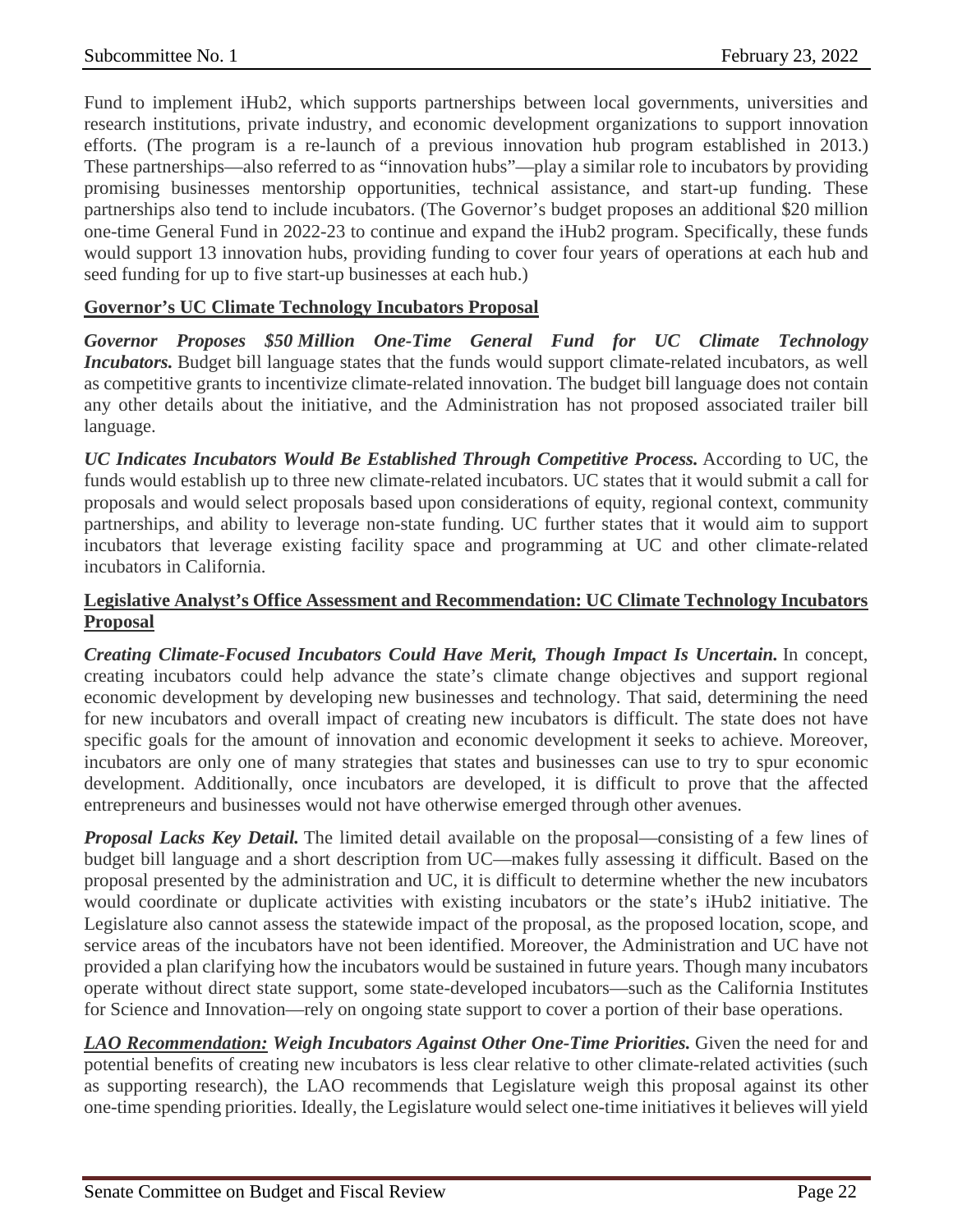the highest climate change impacts and/or economic development payoffs. Alternatively, the Legislature could focus on addressing any of its high one-time priorities across the state budget.

*LAO Recommendation: If Proposal Pursued, Request Administration Provide Key Details.* Were the Legislature interested in potentially creating new incubators, the LAO recommends that it request the Administration provide more information about the proposal. At a minimum, the additional detail should include a clear problem statement; a more comprehensive budget plan; a description as to how this incubator proposal coordinates with existing innovation and incubator programs; an explanation as to whether the incubators are intended to be ongoing; and, if so, a long-term plan to sustain the initiative on an ongoing basis (with fund sources identified). If the Administration were able to provide this detail in time for spring hearings, the Legislature could revisit the proposal later this year.

## **Climate-Related Workforce Development**

*Many Ongoing State Programs Support Workforce Development.* California spends billions of dollars annually to support the development of the state's workforce. Some of these programs assist students and other individuals with entering the workforce for the first time, whereas other programs assist unemployed or underemployed individuals with re-entering the workforce and potentially upskilling to a higher paying job. For occupations requiring less than a bachelor's degree, the state's programs are primarily concentrated at high schools, community colleges, and local workforce development boards. These programs identify state and regional workforce needs, support credit and noncredit coursework in career-focused fields, and provide a variety of other training opportunities (including apprenticeships). For occupations requiring a bachelor's degree or higher, the state provides ongoing support to UC and CSU to offer bachelor's, master's, and doctoral degree programs. The state's public universities also operate extended education programs, which generally are self-supported by student fee revenue. The state, however, provided UC Extension \$15 million one-time General Fund in 2019-20 to develop additional certificate programs serving adults who had some college credits but no college degree.

*State Supported \$2.7 Billion in Additional Limited-Term Workforce Initiatives in 2021-22.* The state created or augmented funding for 24 workforce development initiatives last year. Around 60 percent of the \$2.7 billion was concentrated in three new initiatives: (1) the Community Economic Resilience Fund (\$600 million federal relief funds), which provides grants for regional partnerships focused on climate change mitigation and adaptation-related occupations; (2) the Golden State Education and Training Grants (\$500 million, a mix of General Fund and federal relief funds), which provides grants to displaced workers seeking education and training; and (3) the Learning-Aligned Employment Program (\$500 million General Fund), which supports work experiences for students at the public higher education segments.

## **Governor's Proposal for UC Climate-Related Workforce Development**

*Governor Proposes \$35 Million One-Time General Fund for Climate-Related Workforce Development Programs.* Budget bill language states that the funds shall support regional training hubs focused on reskilling, upskilling, and expanding the state's climate-related workforce. The language further directs UC to co-locate, coordinate, or integrate these workforce hubs with the proposed climate technology incubators described earlier. The budget bill language does not contain any further details about the initiative, and the administration has not proposed associated trailer bill language.

*UC Suggests Several Uses of the Funds.* According to UC, the workforce hubs would be selected through a competitive process based on their ability to leverage outside funding, collaborate with regional non-UC workforce entities, and address specific regional climate-related workforce needs. Additionally, UC states that the funds primarily would support the development of new UC extended education certificate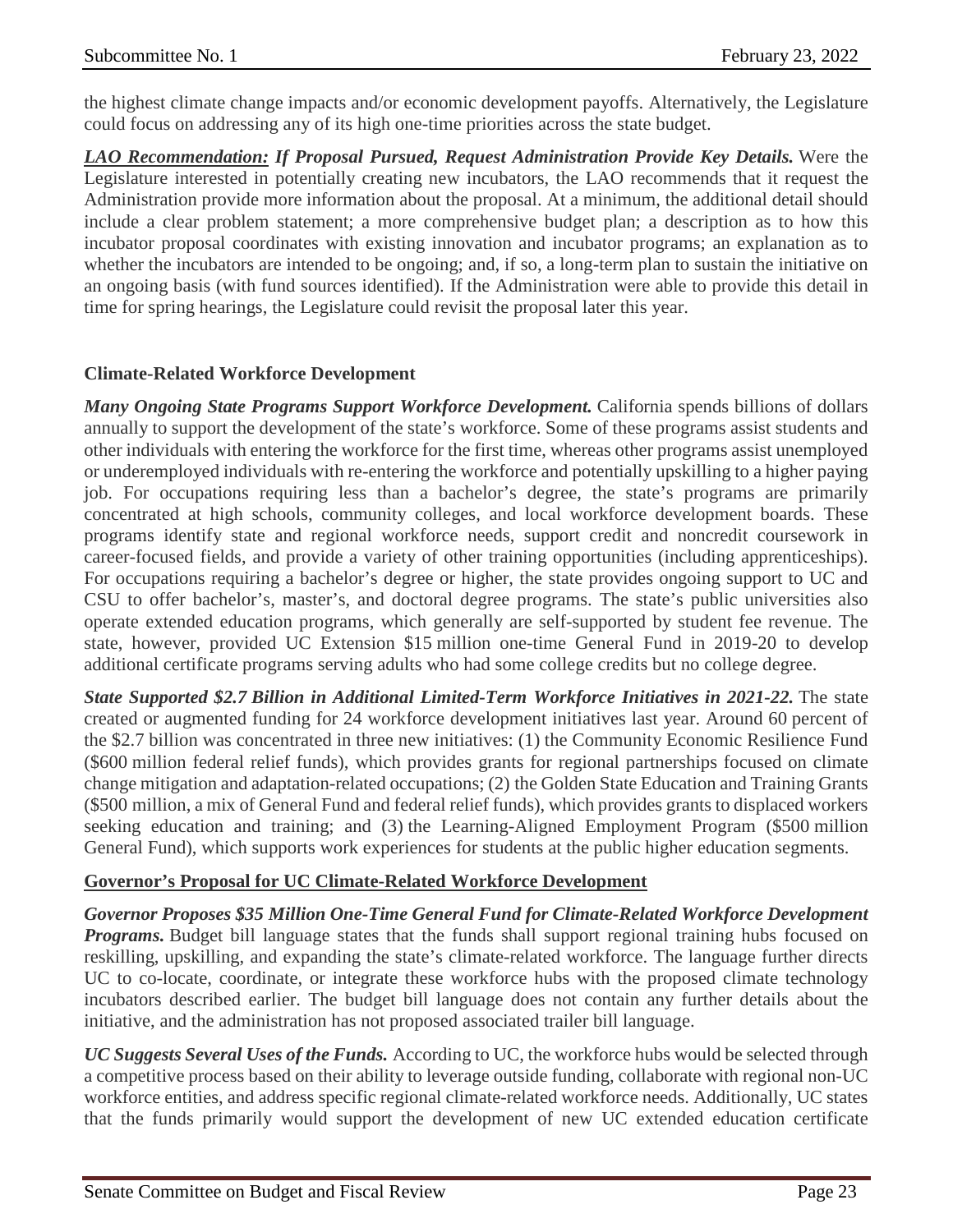programs and student work study and internship opportunities. UC further indicates that it expects broad participation in these certificate and work-study programs, including among existing students and alumni from the state's three public higher education segments.

## **Legislative Analyst's Office Assessment and Recommendation: UC Climate-Related Workforce Development**

*State Already Is Supporting Workforce Development Efforts.* The LAO cautions the Legislature against supporting new workforce initiatives at this time. The state already has an extensive array of ongoing programs intended to meet the state's workforce needs. These programs are designed to be responsive to state, regional, and local workforce issues and to target occupations with anticipated job growth, including occupations related to climate change mitigation and adaptation. Moreover, the 2021 Budget Act added many new one-time initiatives to further assist first-time entry and re-entry into the workforce. Though these initiatives were supported with one-time funding, the state will continue to implement and spend these funds in 2022-23. Most notably, the state will still be implementing the Community Economic Resilience Fund, which appears to share some similar objectives to the UC proposal.

*Proposal Lacks Key Details.* Even if there was clear benefit to supporting more workforce development initiatives in California, this proposal lacks key details. The Administration has not pinpointed what specific workforce development problem it is attempting to address. Moreover, it has not identified the size of that problem or demonstrated that the proposed amount of funding is sized such that it can have a meaningful impact. The Administration also has neither explained how the workforce hubs would address the identified workforce gap nor provided evidence showing that the hubs would be a cost-effective solution. Furthermore, the Administration's proposal includes no provisions holding UC accountable for meeting the state's workforce objectives. Without clarifying these fundamental issues, the Legislature can have little confidence that the proposed hubs would provide greater benefits than other one-time spending options.

*LAO Recommendation: Reject Proposal.* Given the plethora of existing workforce development programs already in place for 2022-23 and the many key details missing from this proposal, the LAO recommends that the Legislature reject the proposed funding and redirect it toward other high one-time priorities.

## **Suggested Questions**

• Does the Administration intend for any of these initiatives to be sustained on an ongoing basis? If so, what is the administration's or UC's plan to provide ongoing support?

On UC Climate-Related Research,

- What are UC/ Administration's specific goals/ deliverables it seeks to achieve with this funding?
- What role, if any, would the state's environmental protection and natural resource agencies have in providing input over the use and allocation of the proposed \$100 million in research funding?

On UC Climate Incubators,

- What is UC/ Administration's specific goals for the amount of innovation and economic development it seeks to achieve with these incubators?
- What would be the proposed location, scope, and service areas of the incubators?
- How would the proposed climate technology incubators interact with the state's existing incubators and economic innovation initiatives?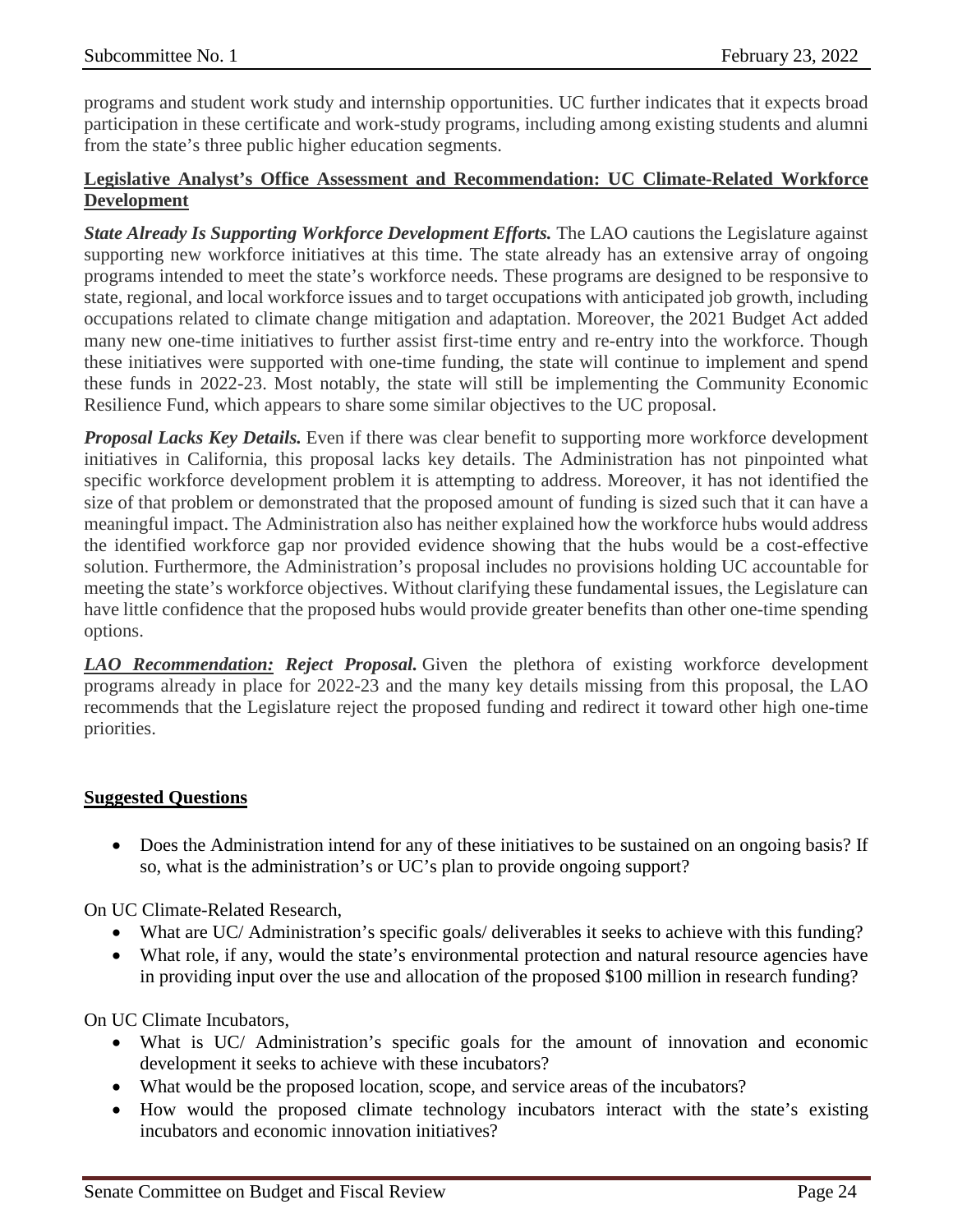• Given that there are other existing incubators in this space, please justify the need for a new incubator.

On UC Climate-Related Workforce Development,

- What is the difference between this workforce hub and existing programs at the California Community Colleges (CCC)?
- Can you discuss what, if they are included, CCC's role will be in the Workforce Hubs given that this is supposed to be collaborative?

**Staff Recommendation.** Hold Open all proposals.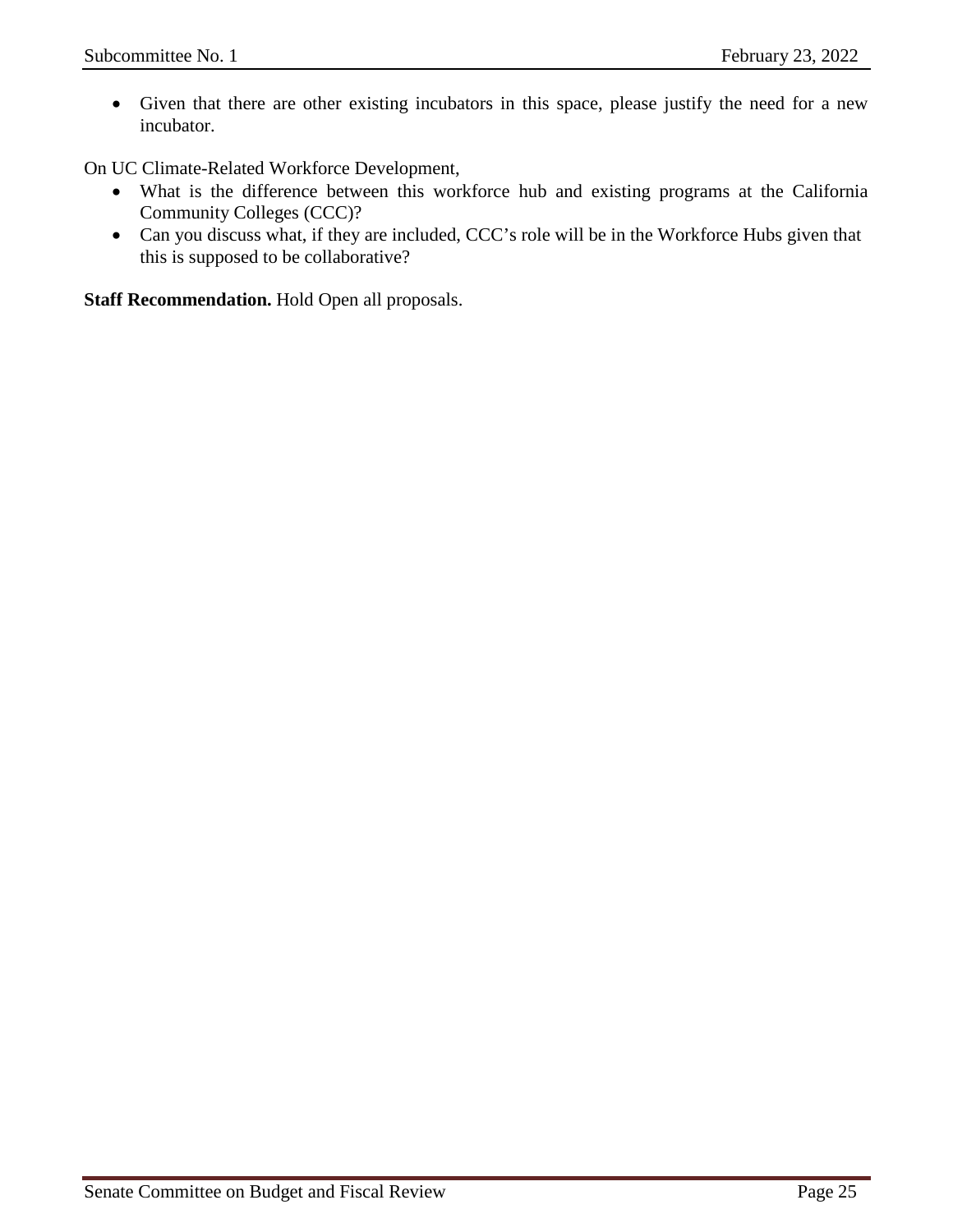## <span id="page-25-1"></span><span id="page-25-0"></span>**6440 UNIVERSITY OF CALIFORNIA 6610 CALIFORNIA STATE UNIVERSITY**

#### <span id="page-25-2"></span>**Issue 8: Foster Youth Proposals**

#### **Panel**

- Jack Zwald, Department of Finance
- Jennifer Louie, Department of Finance
- Lisa Qing, Legislative Analyst's Office
- Seija Virtanen, University of California
- Ray Murillo, California State University

## **Background**

 $\overline{a}$ 

Since the first campus support program for foster youth began over twenty years ago at CSU Fullerton, each of California's three systems of public postsecondary education, as well as several private institutions, have increased their commitment to this population.<sup>[1](#page-25-3)</sup> Across the 22 CSU and nine UC general education campuses, all but one campus now offer a support program specifically for foster youth. These programs are currently funded through a combination of limited institutional investments and private funding. This funding model is both insufficient to the need and unsustainable. In a survey of program coordinators, 96 percent reported that insufficient funding either limited how many students they could serve or the breadth of services that they are able to offer. Only half of program coordinators reported feeling certain or very certain that they would be able to sustain their program's funding moving forward.

The programs available at public four-year universities annually serve close to 2,700 students with experience in the foster care system, with each program serving on average 90-100 students. The figure below shows the number of UC and CSU students supported by foster youth support programs over a three year-span.

<span id="page-25-3"></span><sup>1</sup> All background replicates parts of a January 2022 report by the John Burton Advocates for Youth. [https://jbay.org/wp](https://jbay.org/wp-content/uploads/2022/01/CSU-UC-FY-report.pdf)[content/uploads/2022/01/CSU-UC-FY-report.pdf.](https://jbay.org/wp-content/uploads/2022/01/CSU-UC-FY-report.pdf)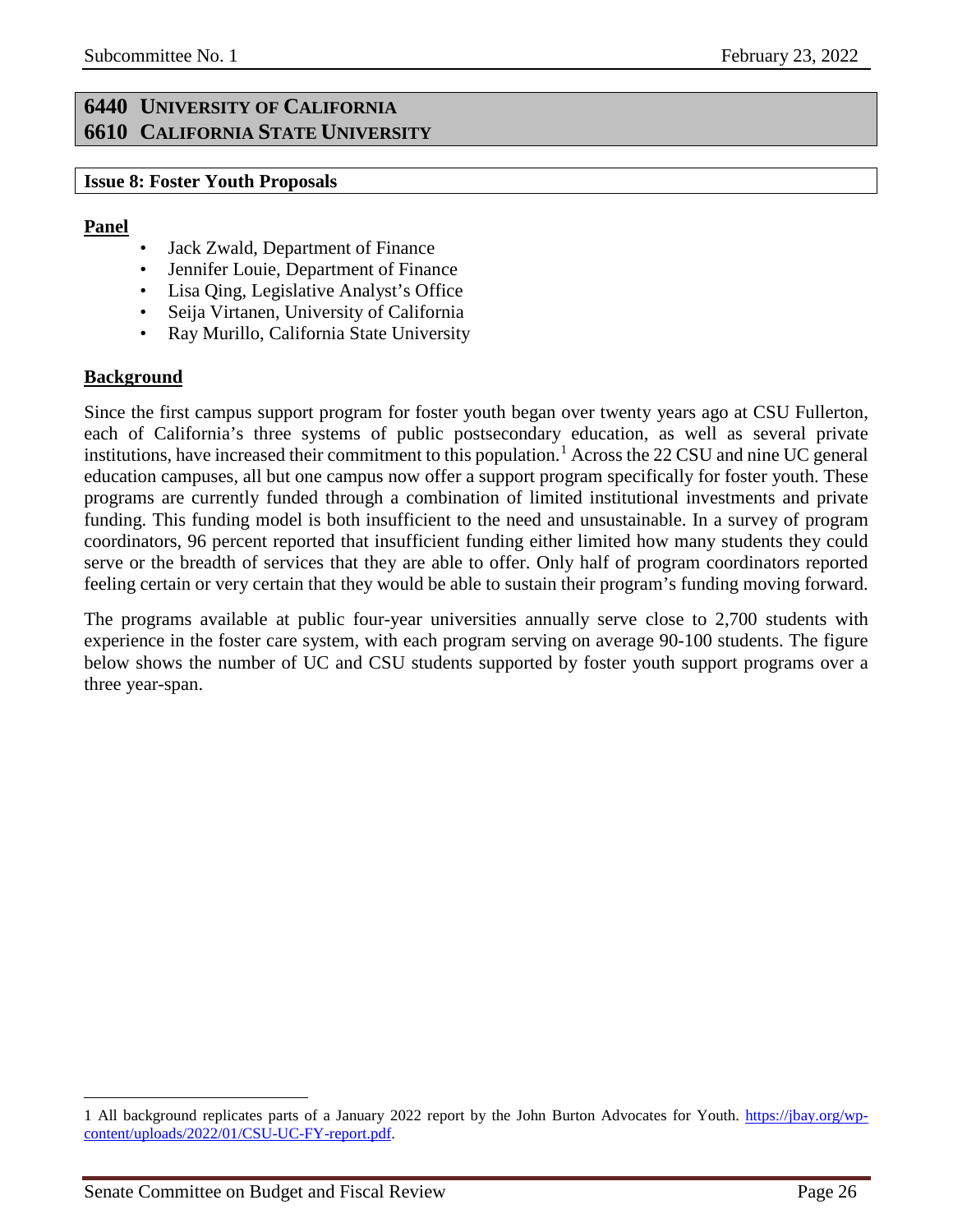Figure: UC and CSU student supported by foster youth support programs between 2018-19 and 2020- 21.



This diverse group of students presents with life circumstances outside the norm for most other students, and even for those who are low-income or first-generation. Trauma, homelessness, food insecurity, a lack of adult support, academic deficiencies, and mental and physical health challenges are among the circumstances that have defined and continue to define many of these students' lives. Campus support programs for foster youth also serve a population that is more likely to be Black/African American or Latinx than the general student population. A report from the UC system found that foster youth undergraduates are more likely to be Hispanic/Latino(a) (38 percent) and Black/ African American (16 percent) compared to non-foster youth undergraduates (25 percent and four percent respectively). They are also less likely to be respondents enrolled in school reported that the pandemic had at least one negative impact on their education.

Access to postsecondary education is key to enabling youth with experience in foster care to achieve longterm economic security, yet significant disparities remain in educational access. While the number of foster youth who enroll in post-secondary education has been steadily increasing in recent years, completion rates remain low. In California, by age 23 just 11 percent have received an associates or bachelor's degree as compared to 36 percent statewide.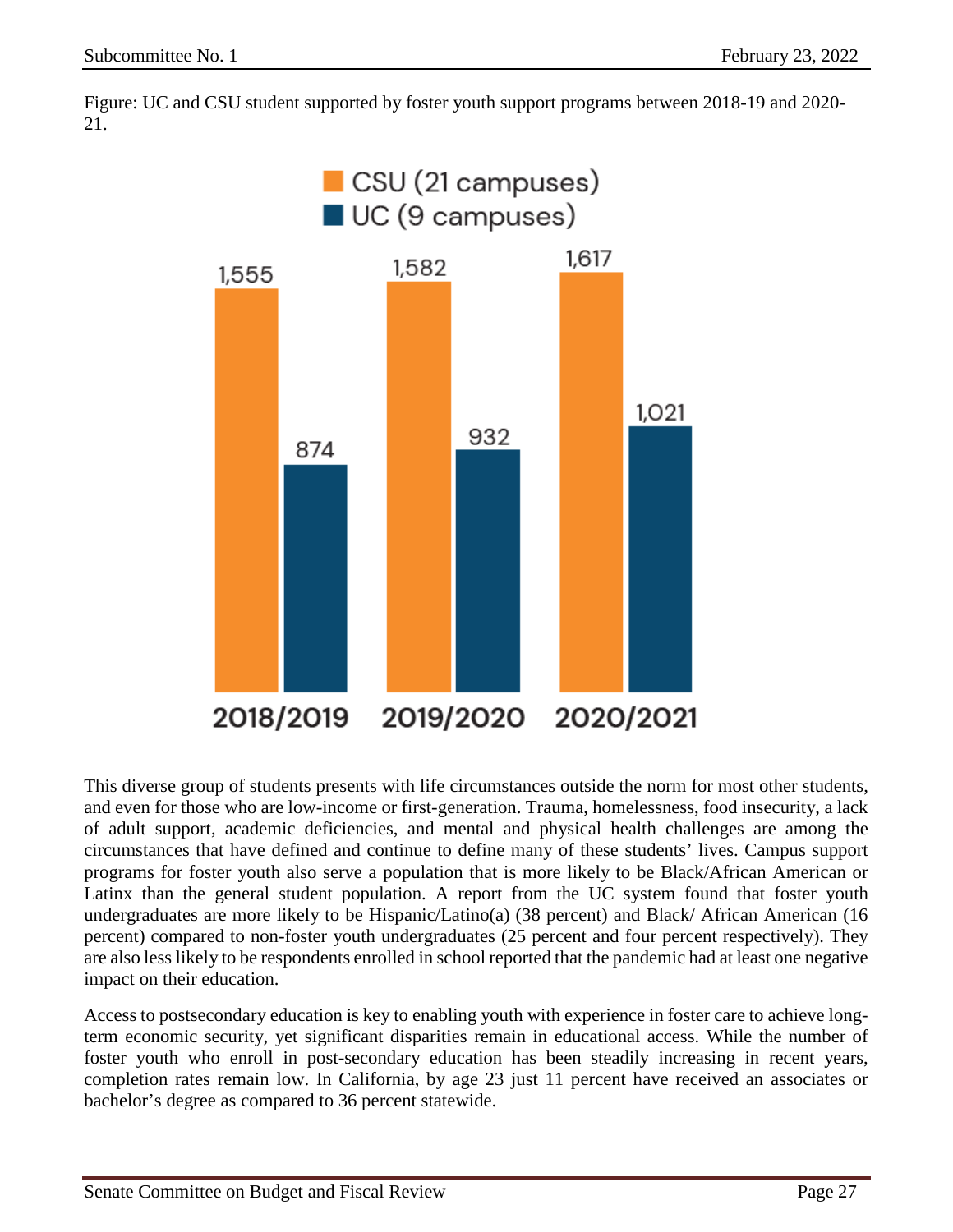Interviews with program staff revealed that these students on average require three to five times the level of intervention as students in other support programs. To address the myriad issues that can arise on a student's journey towards graduation, these programs, typically staffed by just one or two professionals, offer a range of services, including individualized academic and personal counseling, group activities designed to build community and enhance skills, direct financial support to address essential needs, and linkages to resources both on and off campus. These services are documented below.



Figure: Services delivered to UC and CSU foster youth

Lack of dedicated program space and tenuous funding structure exists at both UC and CSU. According to an evaluation of foster youth programs by John Burton Advocates for Youth, programs were asked whether their campus provides a dedicated space for their program. Five of nine UCs (55 percent) and 12 of 19 (63 percent) CSUs reported having a dedicated space for their program. These spaces vary considerably, however. While some programs have a robust program center that serves as a dedicated space for workshops, informal gatherings, computer and printer use, studying, and staff offices, other programs with a dedicated space share it with other support programs or have space that only accommodates staff offices.

Additionally, most campus support programs for foster youth at CSUs and UCs were originally funded through private philanthropic investments and many still rely on private funding to sustain their services. Many individual institutions have chosen to allocate funding from their institutional budgets; however, this varies tremendously by campus, and the funding is often not permanent.

Across both systems, 85 percent of programs indicated that their institution pays for some portion of staffing costs, including through the use of funds designated for the Educational Opportunity Program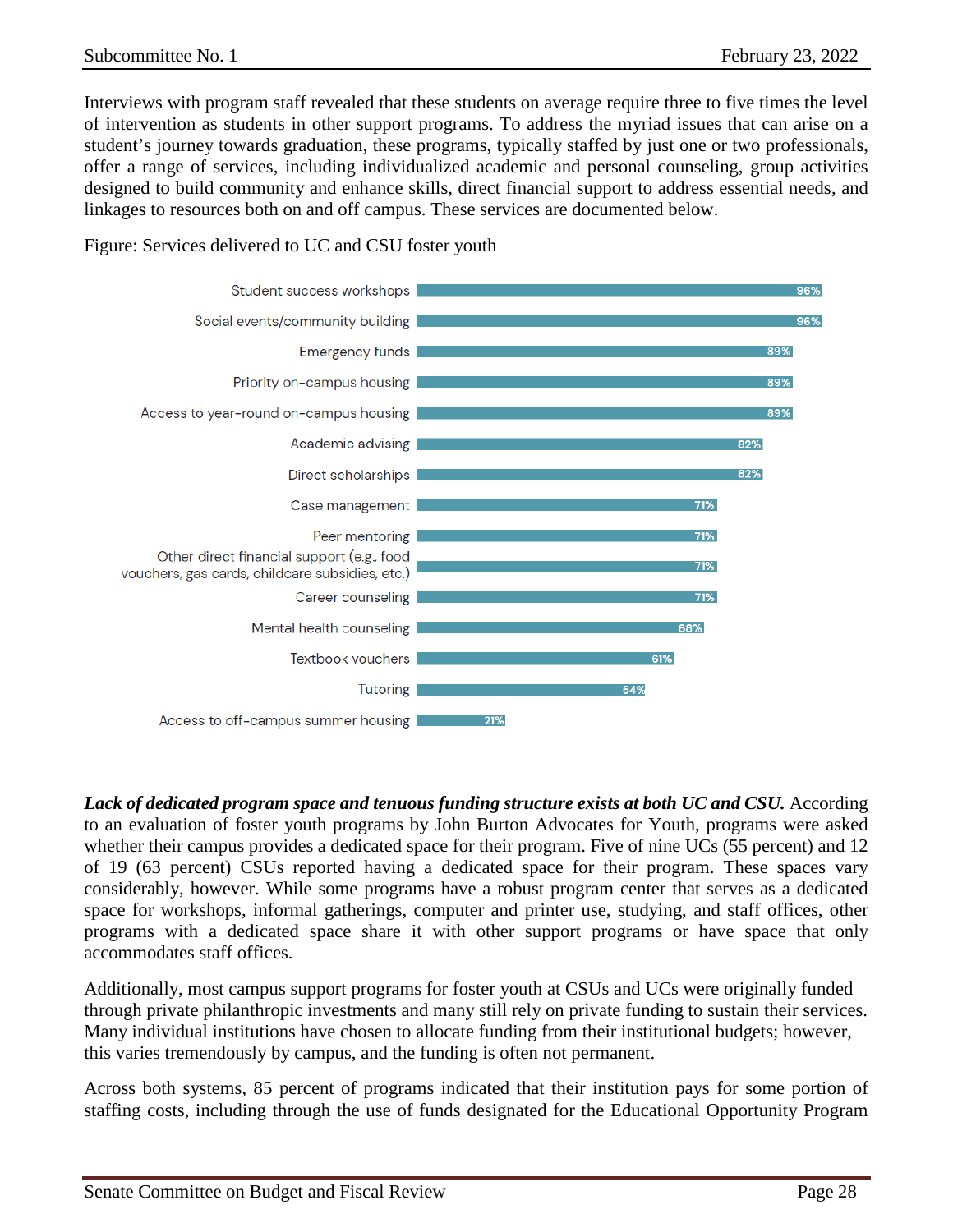(EOP). Five campuses reported needing to raise additional private funds to supplement staffing. Four campuses reported that they rely 100 percent on private philanthropic dollars to pay for program staff.

#### **Governor's Budget Proposals**

The Administration includes funding for foster youth support across the three segments, including the following proposals for UC and CSU:

**UC Foster Youth Supports**. The Governor's budget proposes an increase of \$6 million ongoing General Fund and trailer bill language to increase support for foster youth students.

**CSU Foster Youth Supports**. The Governor's budget proposes an increase of \$12 million ongoing General Fund and trailer bill language to increase support for foster youth students.

**Staff Comments:** Staff notes that the California Community College's foster youth support proposal was heard in Subcommittee No. 1 on February 16, 2022.

#### **Staff Recommendation.** Hold Open.

## <span id="page-28-0"></span>**6610 CALIFORNIA STATE UNIVERSITY**

#### <span id="page-28-1"></span>**Issue 9: CSU Climate Proposals**

#### **Panel**

- Jennifer Louie, Department of Finance
- Lisa Qing, Legislative Analyst's Office
- Vi San Juan, California State University

#### **Background**

*CSU Has a Multiyear Capital Outlay Plan.* Under state law, CSU submits a capital outlay plan annually to the Legislature by November 30. The plan includes a list of projects proposed for each campus over the next five years, as well as the associated costs. The most recent plan identifies \$16.4 billion in academic facility projects (and \$7 billion in self-supported projects) proposed for 2022-23 through 2026-27. For 2022-23, the plan identifies 23 priority academic facility projects costing a total of \$3.1 billion. CSU primarily finances its academic facility projects through university bonds, paying the associated debt service from its General Fund support appropriation. At times—including most recently in the *2021 Budget Act*—the state has also provided one-time General Fund to support specific CSU capital outlay projects on a pay-as-you-go basis.

*Administration Climate Package.* The Administration proposes starting in 2022-23 a climate and opportunity agenda to deliver community resilience, affordable housing, and expanded access to health care and education while advancing equity and expanding the number of Californians that share in the state's economic growth. The Administration states that California's K-12 and higher education systems are critical in meeting the state's ambitious climate goals and includes multiple proposal under these systems. In Issue 7, climate proposals to be implemented by UC were discussed.

#### **Governor's Budget Proposals**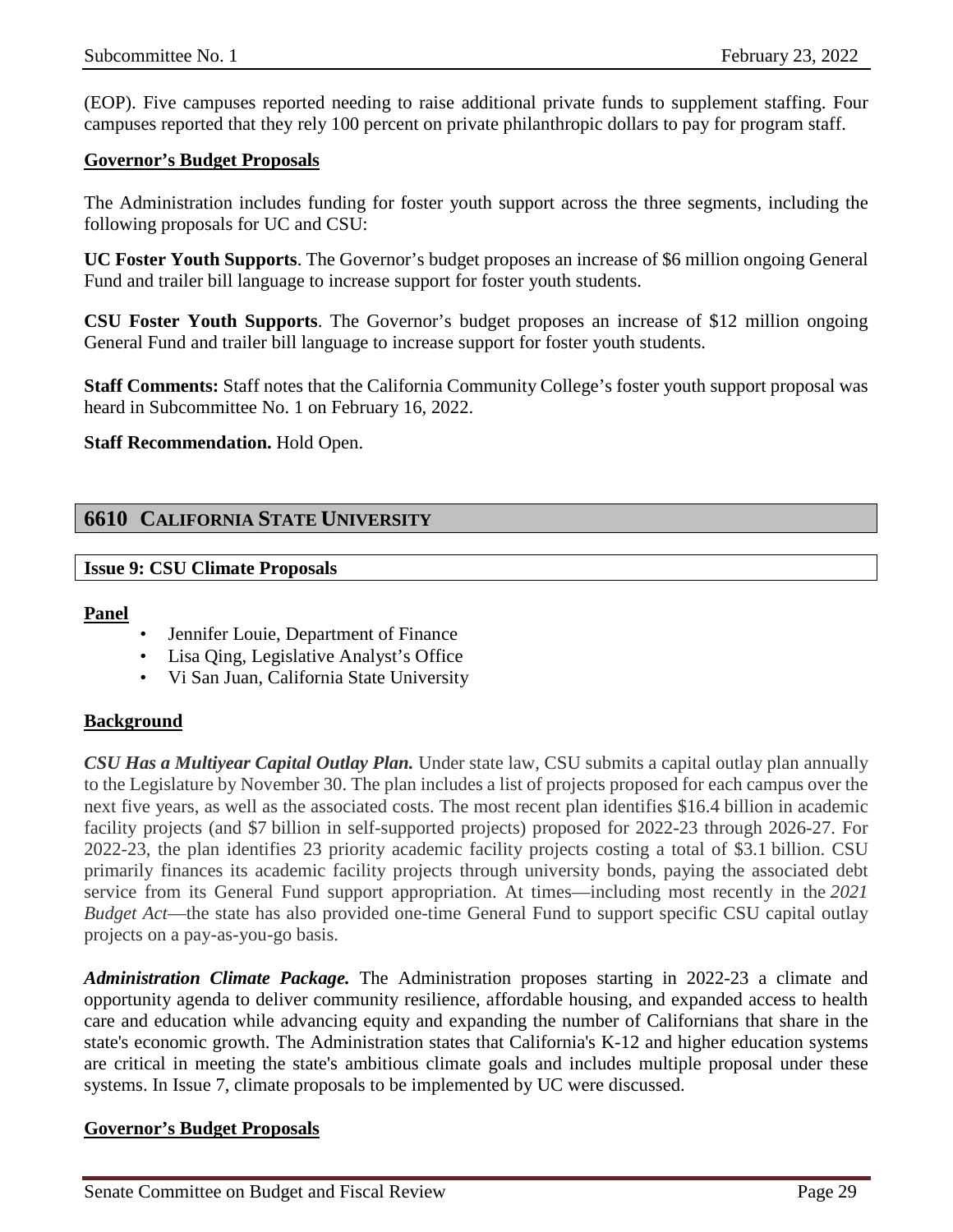*Construct Energy Innovation Center at CSU Bakersfield.* The Governor's budget provides \$83 million one-time General Fund for the proposed building. The *Governor's Budget Summary* indicates that this proposal supports climate change research. The Administration has further specified that the building would allow for research and development on carbon management and clean energy issues, in collaboration with the Kern County energy sector, among other potential collaborators.

*Funding Equipment and Facilities at CSU University Farms.* Four CSU campuses (Chico, Fresno, Pomona, and San Luis Obispo) operate university farms to support instruction and research in their agriculture programs. The Governor's budget provides \$50 million one-time General Fund for these university farms to acquire equipment and construct or modernize their facilities. Provisional language indicates the funds are "to support program efforts to address climate-smart agriculture and other climate-related issues."

## **Legislative Analyst's Office Assessment and Recommendations**

*Climate-Related Research Space Is a Small Element of Proposed CSU Bakersfield Building.* Although the building would include space for research on climate-related issues, research is only a small portion of the project proposal. Based on project data from CSU, research space accounts for only about 10 percent of the assignable space within the proposed building. As the figure below shows, the largest component of the building is instructional space, primarily consisting of teaching labs for the engineering, physics, and computer science programs. Other building components include a 240-seat auditorium, faculty offices, and student study space. That is, the bulk of the proposed funding would likely go to typical academic facility costs, without a direct nexus to climate innovation. In addition, 13 percent of the assignable space within the proposed building is for the campus's extended education programs a self-supported enterprise that typically would be expected to fund its own facility projects.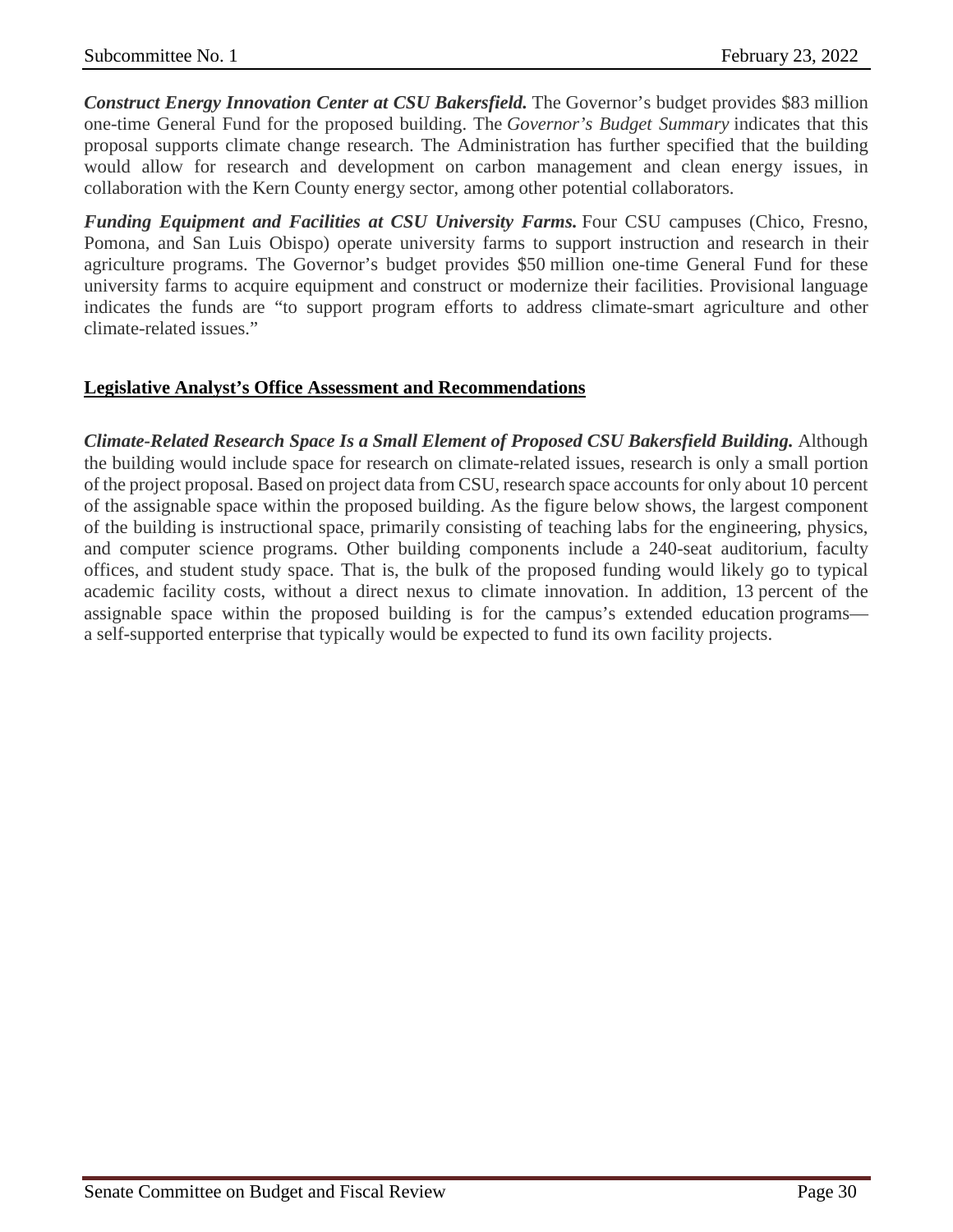

*Climate Benefits of University Farms Proposal Are Likely Minor.* Similar to the CSU Bakersfield proposal, the university farms proposal primarily would support capital improvements for certain academic programs—in this case, agriculture programs at four CSU campuses. CSU has submitted a list of 14 projects that the four campuses would pursue with the proposed funds. The list includes some projects with climate-related objectives, such as replacing older farm vehicles with electric vehicles and upgrading irrigation systems to conserve water. However, the climate-related objectives are less clear for other proposed projects, such as adding space to a meat lab, replacing a beekeeping lab, and modernizing horticulture facilities. On the whole, it is uncertain whether the climate benefits of the proposed university farm projects would exceed the climate benefits of other capital projects that CSU routinely undertakes including the energy efficiency projects discussed in the previous section.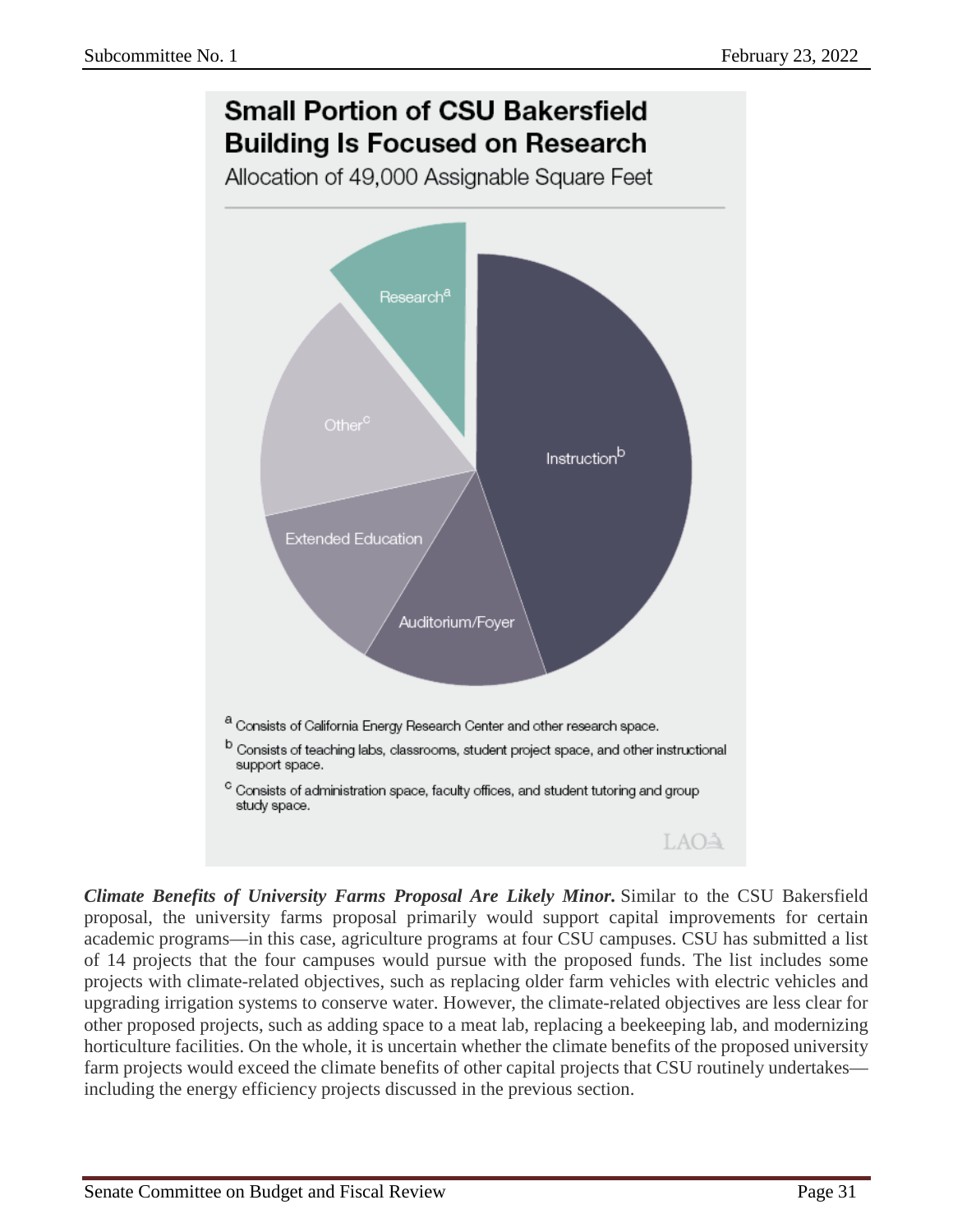*Other CSU Capital Outlay Priorities Outrank Governor's Proposals.* CSU's 2022-23 capital outlay priority list does not include any projects at the university farms, suggesting other capital needs are likely of greater urgency systemwide. Although the CSU Bakersfield building does appear on CSU's priority list, it ranks 11th out of the 23 projects. The ten projects ranked above it include infrastructure improvements across the 23 campuses, as well as four projects to address seismic deficiencies at specific campuses. The LAO thinks it is reasonable to prioritize these projects over the Bakersfield project, given that they address issues relating to life safety and the continuation of existing campus operations. If the Legislature wishes to add space for engineering programs as the Governor is proposing, CSU's top ten priorities also include two other such projects—at the San Marcos and Sacramento campuses. The LAO thinks these latter two projects have stronger justification than the Bakersfield project, as the San Marcos and Sacramento campuses utilize their existing teaching lab and classroom space at notably higher rates than the Bakersfield campus. Moreover, the engineering program at the San Marcos campus is impacted (meaning it cannot accommodate existing enrollment demand).

*LAO Recommendation: Consider Proposals a Lower Spending Priority.* The LAO does not see a strong rationale for prioritizing either the CSU Bakersfield Energy Innovation Center or the university farm equipment and facility improvements. Based on their assessment, neither proposal is likely to have major climate benefits, nor does neither reflect the highest capital outlay priorities at CSU. The Legislature could consider redirecting the proposed funds to other capital purposes. (Because both of the Governor's proposals are excludable from the state appropriations limit, the Legislature very likely would need to use the associated funds for excludable purposes.) This could include capital improvements at CSU, such as addressing its maintenance backlog or funding higher-priority academic facility projects. Alternately, it could include capital purposes elsewhere in the budget that have a clearer focus on climate change research and development, such as the Governor's proposed industrial de-carbonization program at the California Energy Commission.

## **Suggested Questions**

- Please explain the use rate of these facilities as a result of this funding—how many students, faculty etc.
- What current research and development activities on carbon management and clean energy issues are being performed at CSU Bakersfield? How would these activities change because of the proposed project?
- At CSU University Farms, what climate smart agriculture and other climate related issues are being addressed currently and how would those efforts be enhanced with this proposed funding?
- CSU: In terms of your priority list, which other projects would you select above these two projects with the proposed funding?

#### **Staff Recommendation.** Hold Open

#### <span id="page-31-0"></span>**Issue 10: Implementation of Budget Act Agreements (Oversight)**

#### **Panel**

• Ryan Storm, California State University

#### **Background**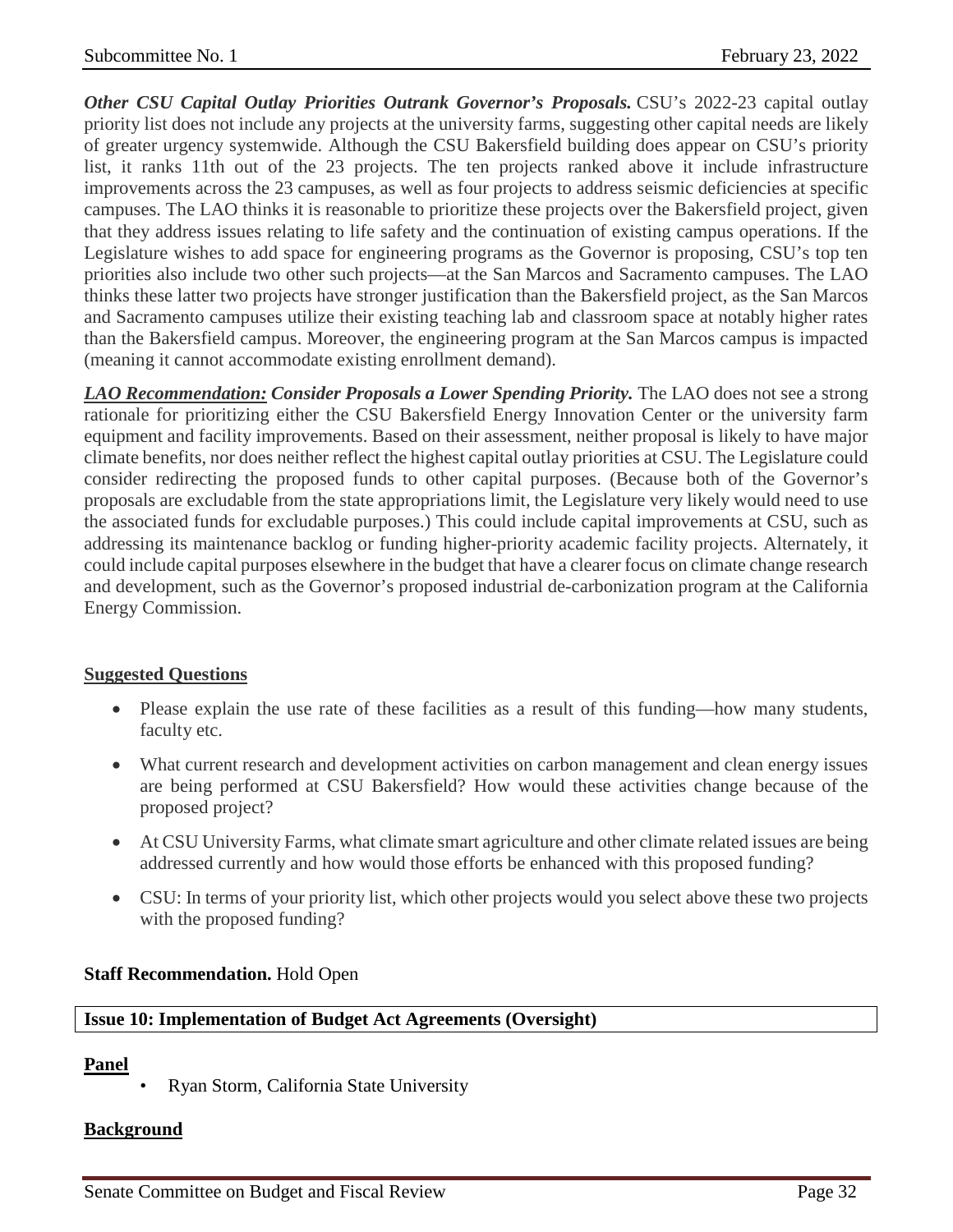The Budget Act of 2021 included various new initiatives for CSU such as the following:

- **Dual Admissions Pathway Program.** AB 132 created the Dual Admissions Pathway Program CSU for first-time freshman applicants starting in the 2023-24 through the 2025-26 academic year. The dual admissions agreement guarantees that a student will: (1) be admitted to the campus of their choice if the student completes and associates degree for transfer or an established course of study for transfer within two academic years at a CCC, and (2) have access to library, counseling and other services from the CSU campus nearest to their primary residence. Freshmen are eligible for dual admission if they would not otherwise qualify for university admission as freshmen due to personal challenges, financial hardship, or limitations of their high school curriculum. AB 132 requires CSU to report by April 1, 2026 on the program, including college participants, description of services and information on program applicants and student outcomes.
- **CSU Humboldt Transition to Polytechnic University.** The 2021 Budget Act provided \$433 million for capital projects, and \$25 million ongoing to support CSU Humboldt transition to a polytechnic university.
- **Emergency Financial Aid.** The 2021 Budget Act provided \$30 million one-time General Fund to support emergency financial aid for students. The budget approved the May Revision proposal to align emergency student financial aid eligibility criteria for funding available to CSU students with criteria established by AB 85 (Committee on Budget), Chapter 4, Statutes of 2021 for similar funding available to California Community College students. Specifically, these funds are for CSU to provide grants to low-income students who are enrolled at least half time, demonstrate an emergency need, and have earned a grade point average of at least 2.0 in a recent term
- **CSU Northridge Center for Equity in Innovation and Technology.** The 2021 Budget Act approved the May Revision proposal to provide \$25 million one-time General Fund to support the California State University Northridge Center for Equity in Innovation and Technology. This is a new facility for activities to address equity gaps among underrepresented students in science, technology, engineering, and mathematics (STEM) fields.
- **CSU Stanislaus Stockton Center Enrollment.** The 2021 Budget Act approved the Governor's Budget proposal to provide \$1 million ongoing General Fund to support enrollment growth of 115 students at the CSU Stanislaus Stockton Center.
- **Computing Talent Initiative at CSU Monterey Bay.** The 2021 Budget Act approved the Governor's Budget proposal to provide \$10 million one-time General Fund to support the Computing Talent Initiative at CSU Monterey Bay. This is a new state-funded initiative intended to strengthen the technology workforce pipeline, with an emphasis on increasing diversity within the industry.

## **Suggested Questions:**

• For all mentioned above: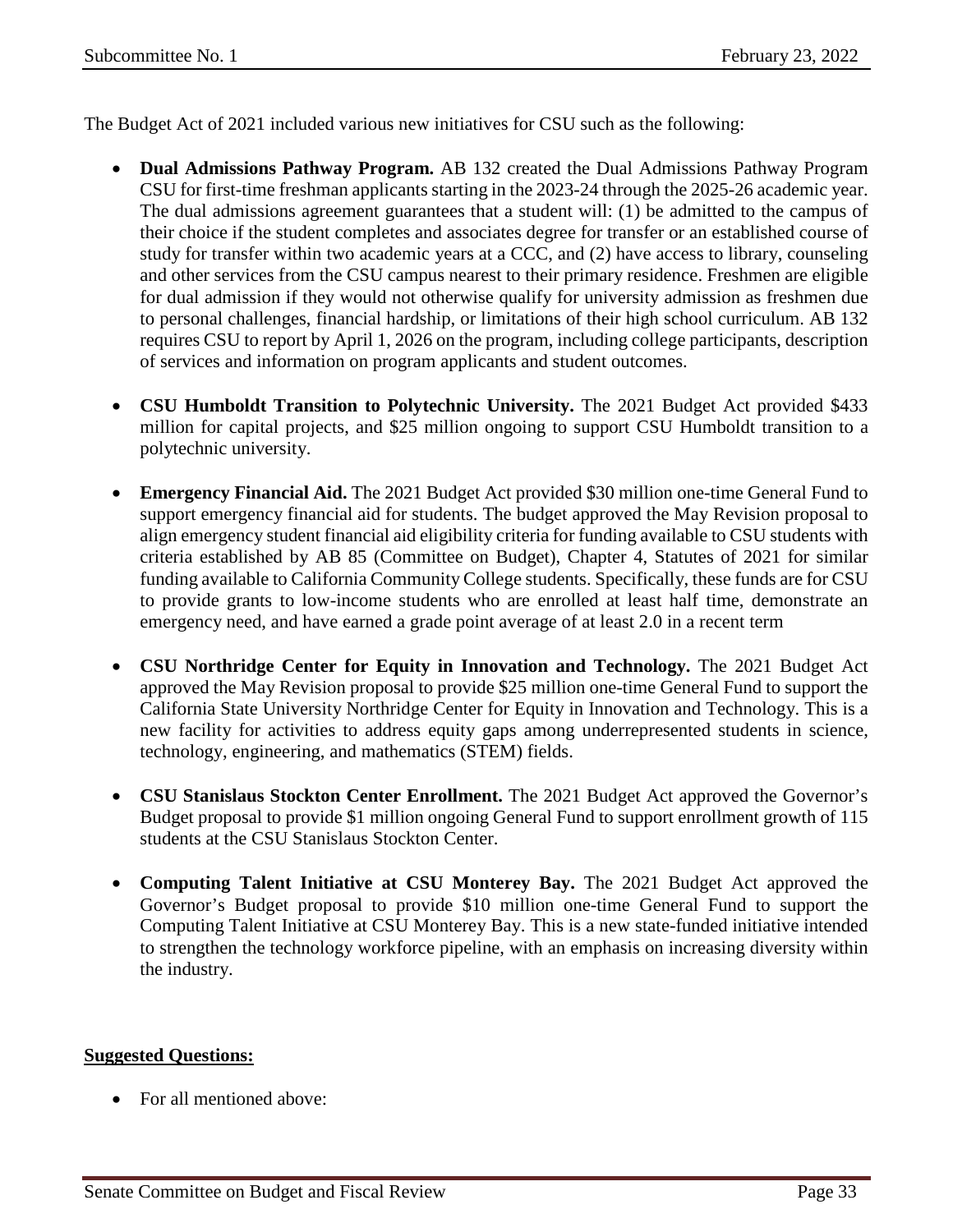- o To date, what steps has CSU taken to implement these initiatives?
- o What data, if any, has CSU collected about it? Does CSU have any participation data for these initiatives?
- o What challenges, if any, has CSU encountered as it implements these initiatives?
- In addition, on Dual Admissions Pathway:
	- o Does CSU believe that any statutory changes are needed to improve program implementation for any of the above?

**Staff Recommendation.** No action required. This is an oversight item.

## <span id="page-33-0"></span>**6870 CALIFORNIA COMMUNITY COLLEGES**

## <span id="page-33-1"></span>**Issue 11: Implementation of Budget Act Agreements (Oversight)**

#### **Panel**

• Lizette Navarette, Community College Chancellor's Office

#### **Background**

The Budget Act of 2021 included several agreements and investments such as the following:

- **Student Basic Needs.** AB 132 approved the Governor's Budget proposal to provide \$100 million one-time Proposition 98 General Fund to support student basic needs, including food insecurity and to assist homeless and housing-insecure students in securing stable housing. The law also requires the Chancellor's Office to report to the Legislature by January 1, 2025 on use of funds.
- **Student Mental Health Services.** The 2021 Budget Act included \$30 million ongoing Proposition 98 General Fund to support student mental health.
- **Zero-Textbook-Cost Degrees.** AB 132 provided \$115 million one-time Proposition 98 General Fund for zero-textbook-cost degrees. The law amended the CCC zero-textbook-cost degrees program to also include open educational resources for courses, clarifies that zero-textbook-cost degrees may also include low-cost degrees if no-cost degrees are not available.
- **Full-Time and Part-Time Faculty.** The 2021 Budget Act included \$100 million ongoing Proposition 98 General Fund to increase the hiring of full-time faculty. The budget and AB 132 provide \$10 million ongoing \$90 million one-time to support part-time faculty office hours.
- **CCC Equal Employment Opportunity.** AB 132 approved the May Revision proposal to provide \$20 million one-time Proposition 98 General Fund to support equal employment opportunity practices.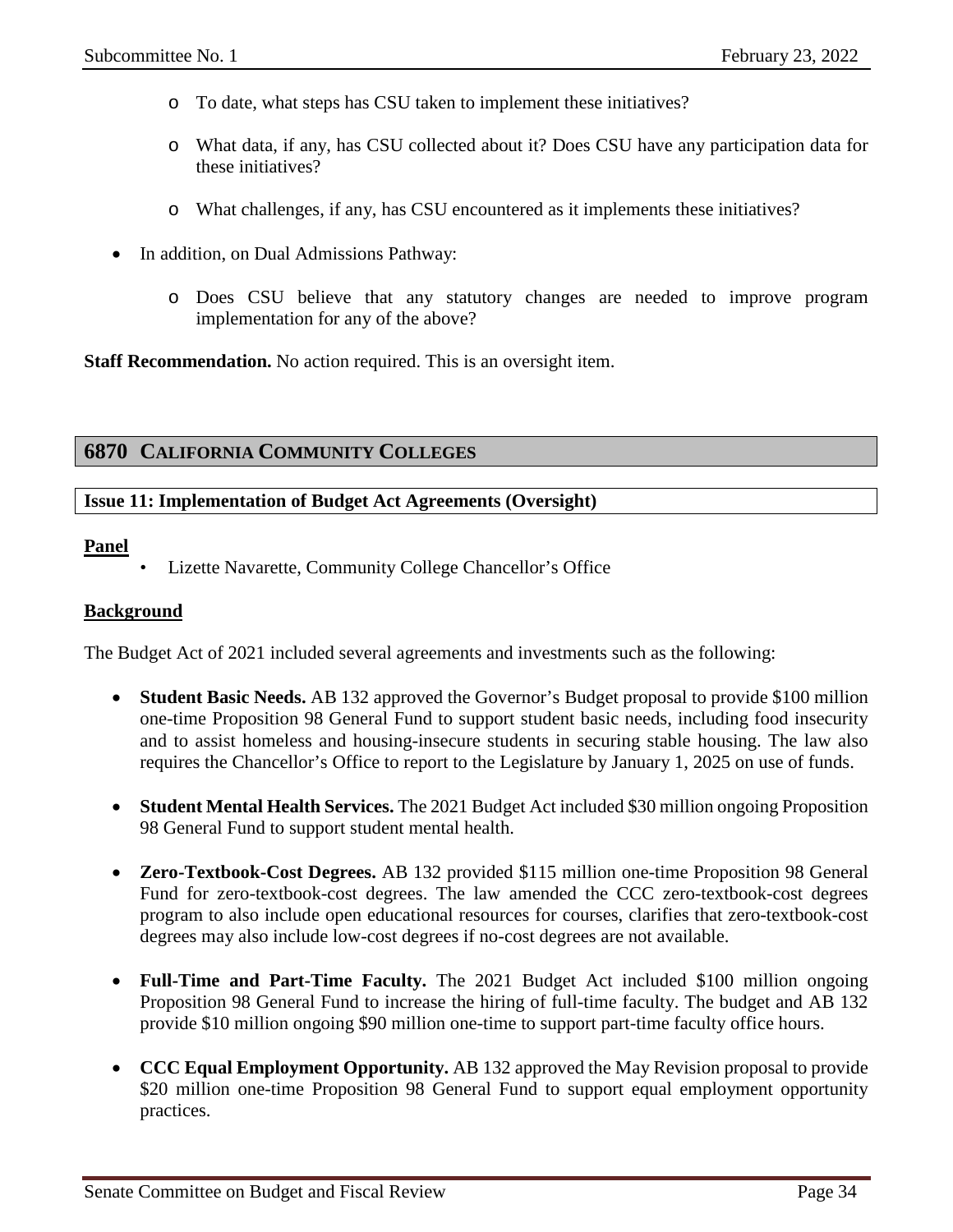The above agreements are of relevance to this oversight item.

**Staff Comment.** Staff notes that the Governor's budget proposes an increase of \$10 million Proposition 98 General Fund to support the sustainable implementation of Equal Employment Opportunity best practices to diversify community college faculty, staff, and administrators.

#### **Suggested Questions:**

For all mentioned above:

- To date, what steps has CCC taken to implement these agreements?
- What data, if any, has CCC collected about it? Does CCC have any participation data for these initiatives?
- What challenges, if any, has CCC encountered as it implements these initiatives?

For the EEO agreement last year and the EEO proposal in this Gov's budget,

• Can you explain how these two proposals are linked? Will the funding proposed in the Governor's budget continue efforts that are happening in the current year?

**Staff Recommendation.** No action needed.

## <span id="page-34-0"></span>**6980 CALIFORNIA STUDENT AID COMMISSION (CSAC)**

#### <span id="page-34-1"></span>**Issue 12: Dreamer Service Incentive Grants (DSIG)**

#### **Panel**

- Gabriela Chavez, Department of Finance
- Jake Brymner, California Student Aid Commission
- Lisa Qing, Legislative Analyst's Office

#### **Background**

*CSAC Recently Launched Dreamer Service Incentive Grants (DSIG) Program.* The state created this program in the 2019-20 budget to provide additional non-tuition aid to undocumented students receiving a Cal Grant B award who complete a community service requirement. After the onset of the pandemic, the state redirected program funding in 2019-20 and 2020-21 toward emergency grants for undocumented students. As a result, CSAC is implementing the program for the first time in 2021-22. The program provides awards of up to \$1,500 per semester to eligible students who complete 150 hours of service (or up to \$1,000 per quarter for completing 100 hours of service). The service requirement equates to about 10 hours per week. Part-time students receive prorated award amounts, although they are required to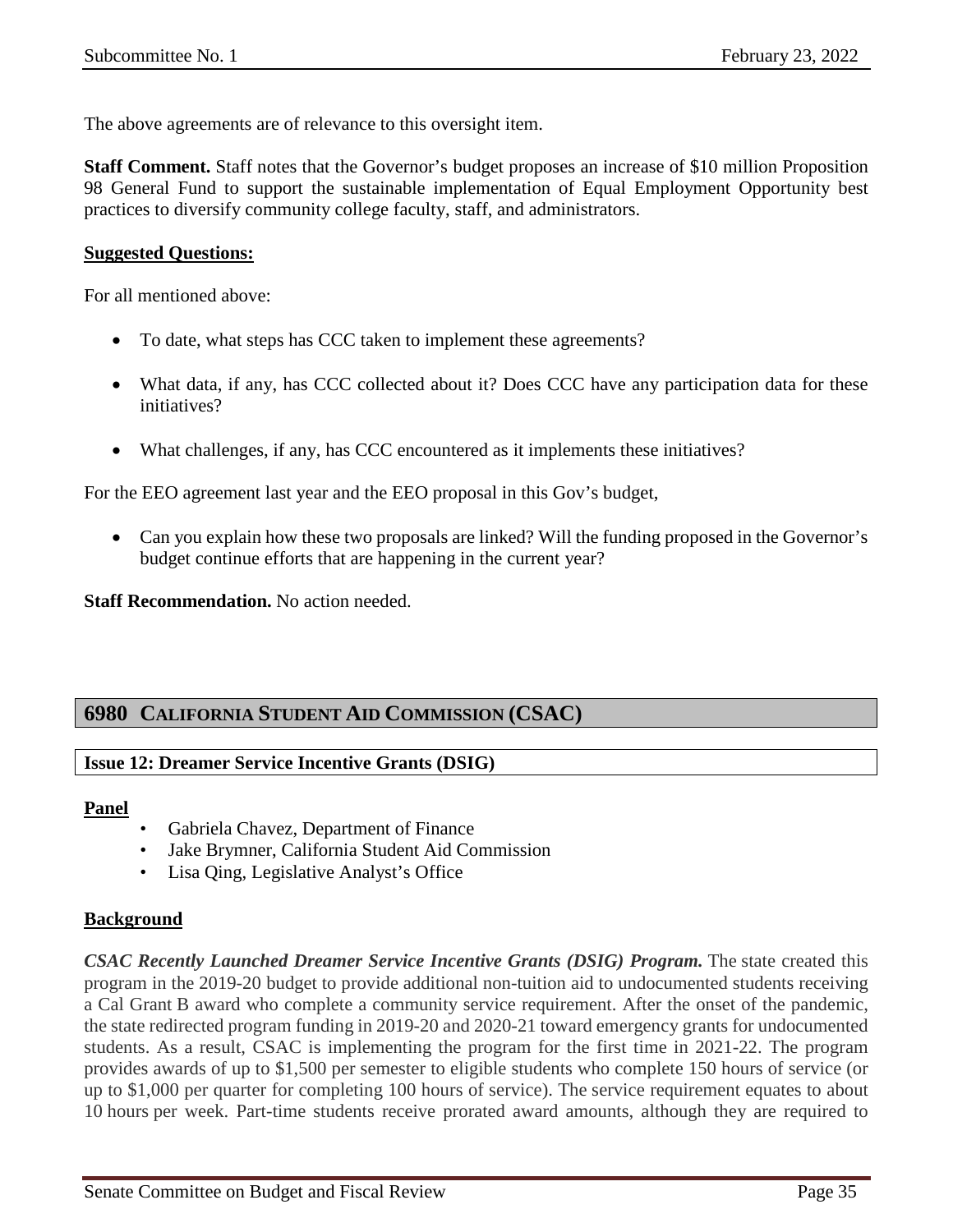complete the same number of service hours as full-time students. Program participation for both full- and part-time students is limited to a total of eight semesters (or 12 quarters).

*DSIG Participation Is Much Lower Than Anticipated.* State law limits participation in the program to 2,500 students at any one time—the maximum number that could receive the full award amount without exceeding the ongoing funding level of \$7.5 million. In fall 2021, only about 100 students participated in the program. Of these participants, about ten were part-time students. CSAC has identified several possible explanations for the low participation rate, including the availability of higher-paying work opportunities, the availability of emergency grants during the pandemic, and pandemic-related disruptions in service opportunities.

*State Also Supports Dream Loan Program at UC and CSU.* SB 1210 (Lara), Chapter 754, Statutes of 2014 created the California Dream Loan program to provide loans to undocumented students with financial need. (Undocumented students are ineligible for federal student loans.) Under this program, UC and CSU campuses may award loans of up to \$4,000 annually to eligible students. Each participating campus maintains a revolving fund for issuing loans and depositing repayments. At UC, the program is supported by a combination of General Fund (set aside from the university's base support) and other institutional funds. At CSU, the program is primarily supported by state lottery funds. In 2020-21, about 900 UC students received Dream Loan disbursements totaling \$2.8 million, and about 460 CSU students received disbursements totaling \$1.5 million. The segments indicate that participation is down from previous years, possibly due to decreased living costs for students who moved home during the pandemic, as well as the availability of emergency grants.

## **Governor's Budget Proposal**

*Governor Proposes to Increase DSIG Award Amount and Redirect Unspent Funds to Dream Loan Program.* The proposed trailer bill language would increase the maximum DSIG award amount from \$1,500 to \$2,250 per semester (or from \$1,000 to \$1,500 per quarter). Under this proposal, full-time students would in effect earn \$15 per hour of service—equivalent to the state minimum wage for larger employers. Part-time students would continue to receive prorated awards. In addition, the proposed language would lower the limit on program participants from 2,500 students to 1,667 students at any one time to keep program costs within the current funding level.

The proposed trailer bill language would also allow the Director of Finance to transfer any unspent funds for the DSIG program beginning in 2021-22 to UC and CSU to support the Dream Loan program. These funds would be allocated to UC and CSU based on each segment's share of Dream Loan recipients in the most recent year for which this data is available. Based on 2020-21 data, about two-thirds of the redirected funds would go to UC.

#### **Legislative Analyst's Office Assessment and Recommendations**

*Proposed Increase in DSIG Award Amounts Would Promote Participation.* Given that one possible reason for low participation in the DSIG program is the availability of higher-paying work opportunities, the proposed trailer bill language could make the program more attractive to potential participants. Because the increased award amounts align with the state minimum wage of \$15 per hour, the program would be compensating students at an hourly rate more comparable to what they could earn elsewhere.

*Award Amounts for Part-Time Students Would Remain Low.* Under the proposed trailer bill language, a student enrolled half-time and a student enrolled three-quarters time would receive the equivalent of \$7.50 per hour and \$11.25 per hour of service, respectively. Given that these rates are well below the state minimum wage, they are very likely to continue discouraging program participation among part-time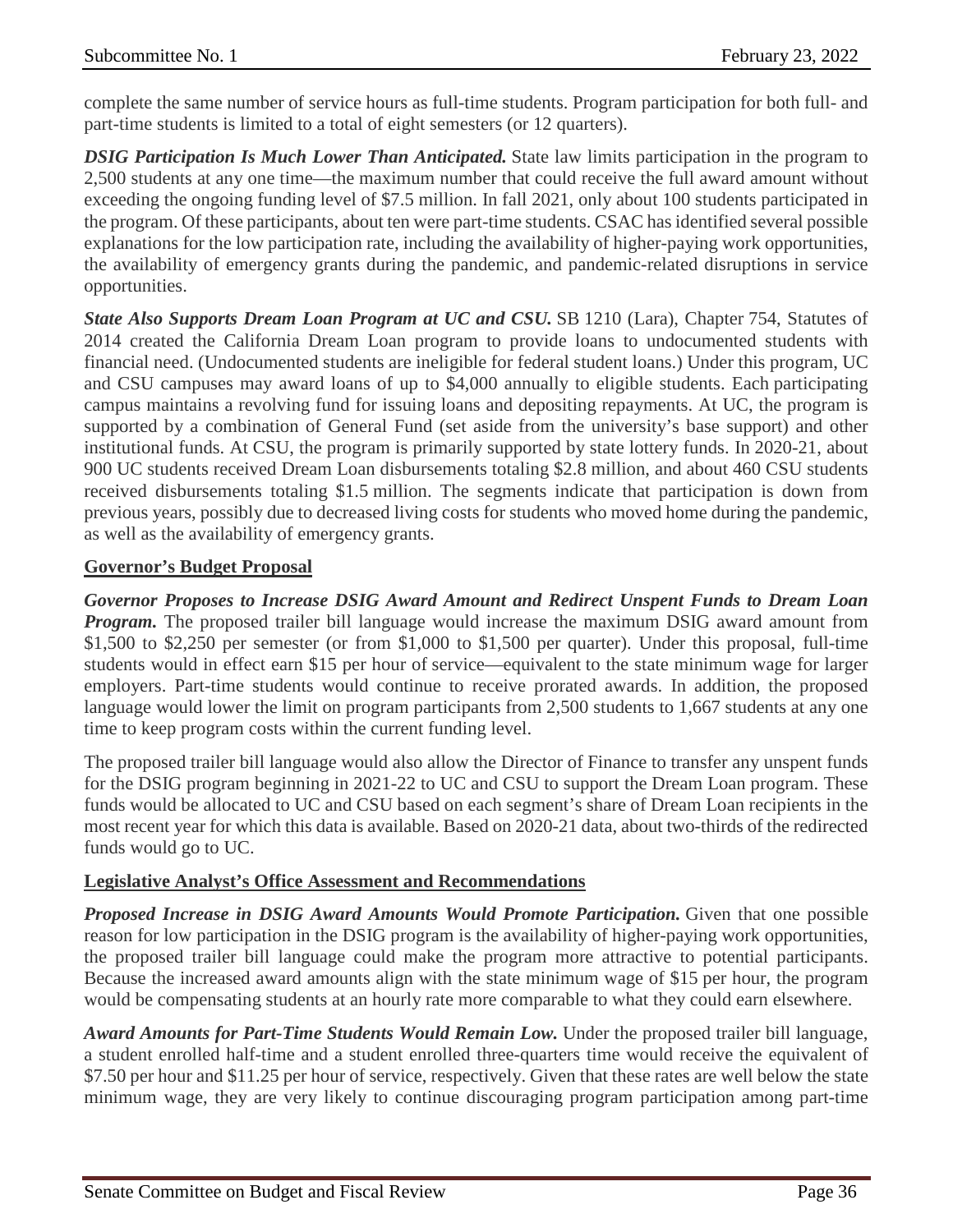students. Moreover, the LAO sees no strong rationale for compensating part-time students at a lower hourly rate for their service than full-time students.

*No Demonstrated Need for Additional Dream Loan Funding.* At both UC and CSU, current funding for the Dream Loan program is sufficient to meet student demand. Neither segment has needed to maintain a waitlist or turn students away from the program. Moreover, both segments tend to have unspent funds in the program. This is particularly the case at UC, which had an ending balance of \$12.8 million in its Dream Loan revolving fund in 2020-21—more than four times total program spending in that year.

*LAO Recommendation: Modify Proposed Increase in DSIG Award Amounts.* The LAO thinks that the Governor's proposed increase to the maximum award amount is a reasonable way to increase participation in an undersubscribed program. However, the LAO recommends amending the language to remove the proration of awards for part-time students, as this would address an additional disincentive for these students to participate. With this amendment, the program would compensate both part- and full-time students at an hourly rate equivalent to the state minimum wage.

*LAO Recommendation: Reject Redirection of Unspent Funds to Dream Loans.* Given that current funding for the Dream Loan program is sufficient to meet demand, the LAO recommends rejecting the redirection of unspent DSIG funds to Dream Loans. Instead, the Legislature could allow unspent DSIG funds to revert to the General Fund. In future years, as more data becomes available on DSIG participation, the Legislature could revisit the ongoing funding level to align it better with demand, thus minimizing the amount of unspent DSIG funds.

*Add Reporting Requirement for DSIG Program.* To inform future funding decisions, the LAO recommends further amending the proposed trailer bill language to require CSAC to submit a report annually starting November 1, 2022 on the DSIG program. At a minimum, the LAO recommends this report include the number of program recipients and the total amount of aid provided in the previous award year, by segment. The Legislature may also wish for the report to include a list of organizations providing service opportunities under the program and the number of hours served at each organization.

#### **Suggested Questions:**

- We ask the Administration and CSAC to comment on the LAO recommendations.
- What is the rationale for compensating part-time students at a lower hourly rate for their service than full-time students?
- Is there currently a waitlist at UC or CSU for Dream Loan Funding?
- LAO: Would there have to be a revised cost estimate due to your recommendations and if so, what is the estimated cost increase?

## **Staff Recommendation.** Hold Open

## <span id="page-36-0"></span>**Issue 13: Implementation of Budget Act Agreements (Oversight)**

#### **Panel**

• Jake Brymner, California Student Aid Commission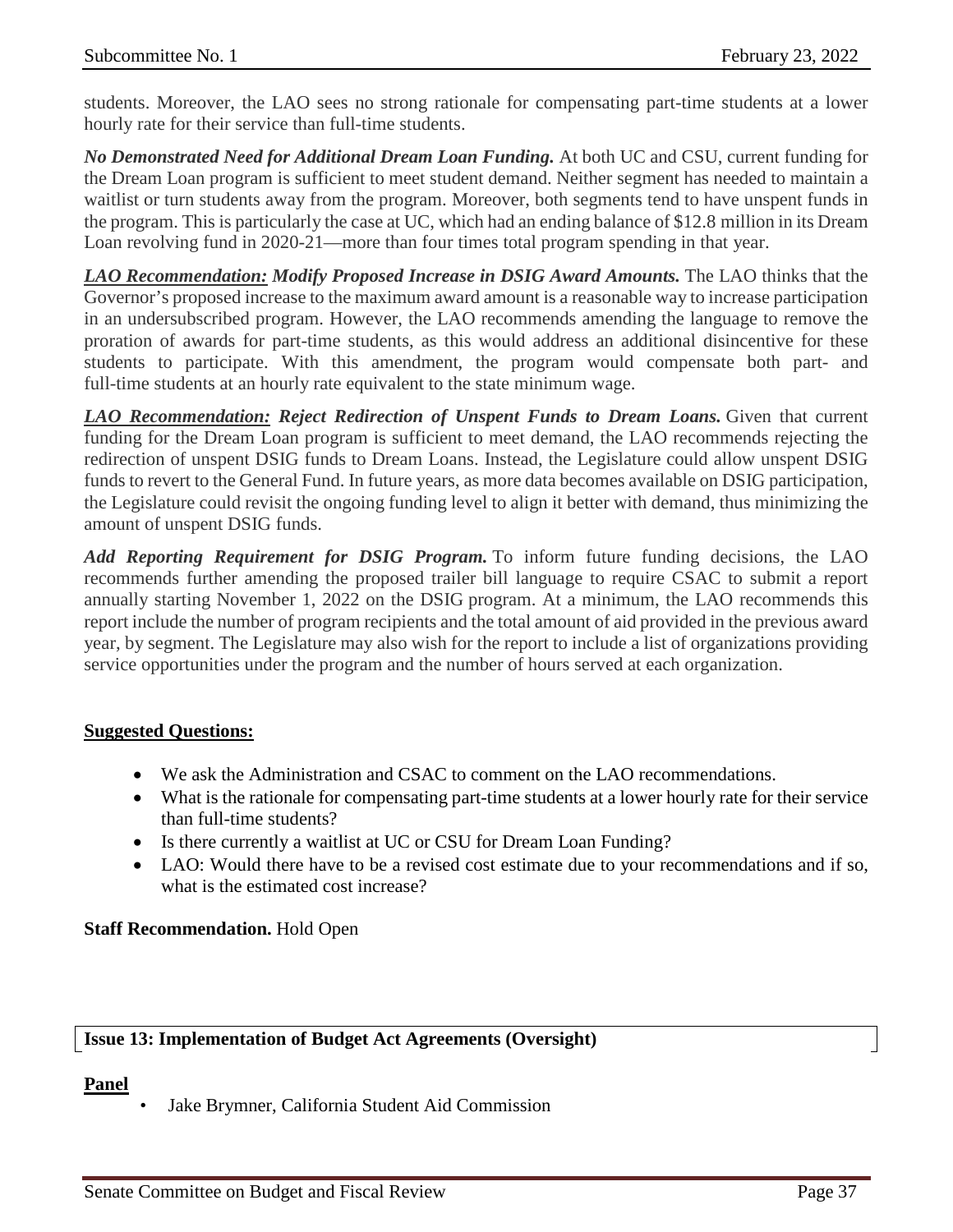## **Background**

The subcommittee requests implementation updates on the following three programs:

- **Learning Aligned Employment.** The 2021 Budget Act included \$200 million in 2021-22 and \$300 million in 2022-23 to support state-funded work-study programs at UC, CSU and CCC campuses to be administered by CSAC. AB 132 specified that the program is available for students from an underrepresented background who is enrolled at least part time, a resident student and maintains satisfactory academic progress, and demonstrate financial need. The learning aligned employment position is to be related to the student's area of study or career interest. Students must be placed with employers that are able to provide them with or connect them to full-time employment opportunities upon graduation.
- **Golden State Teacher Grants.** The 2021 Budget Act included \$500 million one-time General Fund for this initiative, which provides scholarships of up to \$20,000 to students enrolled in teacher preparation programs. Recipients must commit to teaching for four years in certain subject areas (special education; bilingual education; science, technology, engineering, and mathematics; multiple subject instruction; or transitional kindergarten) at a school where at least 55 percent of students are disadvantaged (as identified under the Local Control Funding Formula [LCFF])-defined as a priority school. These funds are in addition to \$15 million one-time federal funds provided in the 2020 Budget Act to support students committing to teach in special education. Trailer legislation provides CSAC until June 30, 2026, to spend both appropriations.
- **Golden State Education and Training Grant Program.** The 2021 Budget Act provided \$472.5 million federal funds and \$27.5 million one-time General Fund to create the Golden State Education and Training Grants program. The funds support education grants for displaced workers wishing to attend UC or CSU. AB 132 makes statutory changes to implement the provisions of this program. This program is administered by CSAC, and they shall make grants of up to \$2,500 available for eligible workers displaced by COVID-19. Grants allocated by CSAC shall be used to do either of the following: (1) Support the costs to access an educational program offered by an institution of higher education. And (2) Obtain training from a provider that is included on the state's Eligible Training Provider List, and that has a demonstrated track record of having the majority of its participants obtain employment that pays at least a living wage, as calculated by the Massachusetts Institute of Technology within one calendar year of program completion.

#### **Suggested Questions:**

- For all programs mentioned above:
	- o To date, what steps has CSAC taken to implement these programs?
	- o What data, if any, has CSAC collected about it? Does CSAC have any participation data for these programs?
	- o What challenges, if any, has CSAC encountered as it implements these programs?
- In addition, for the Dreamer Service Incentive Grant program: